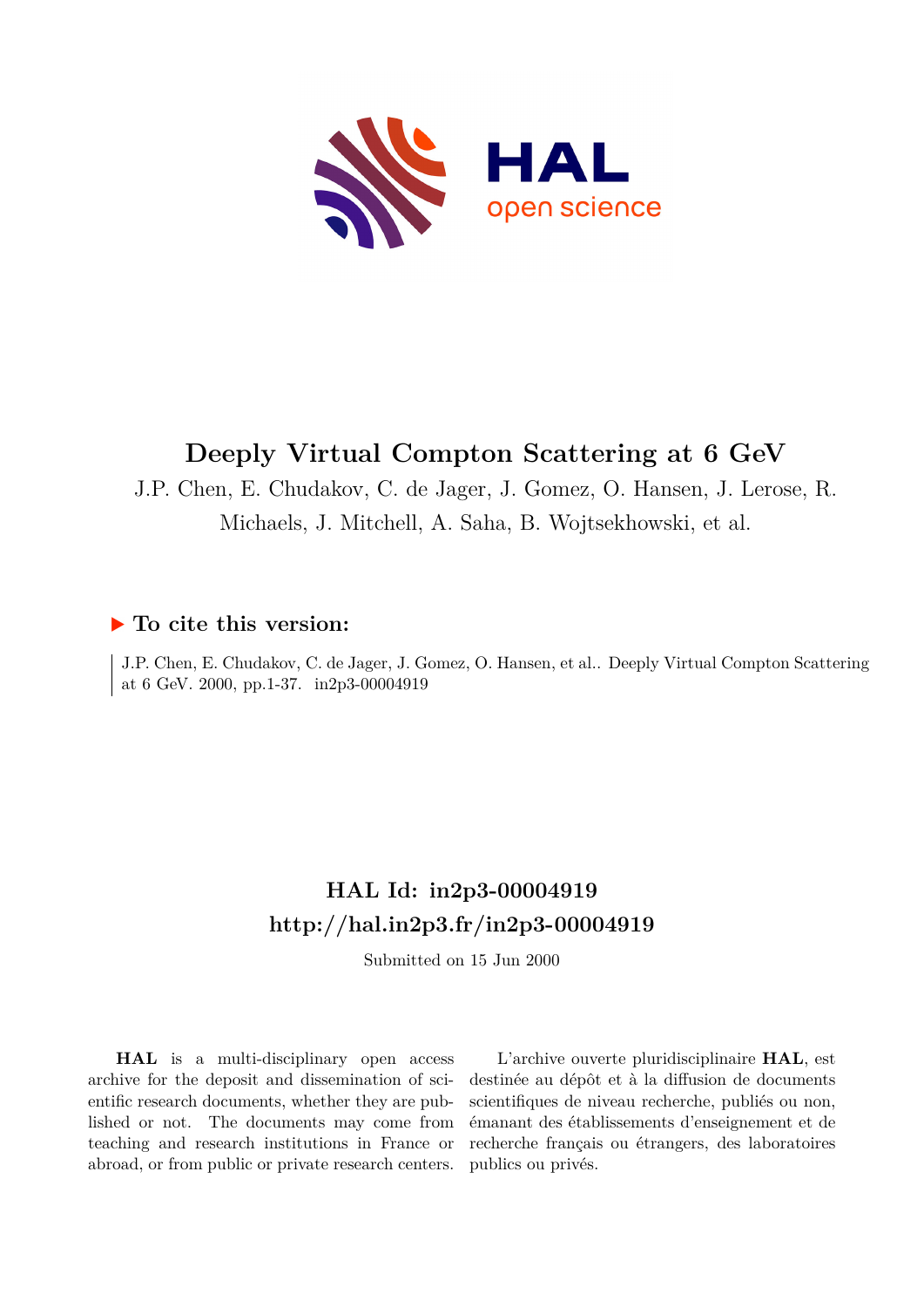### **Proposal to Jefferson Lab PAC 18**

# **Deeply Virtual Compton Scattering At 6 GeV**

J. P. Chen, E. Chudakov, C. de Jager, J. Gomez, J. LeRose, R. Michaels, J. Mitchell, N. Liyanage, A. Saha, B. Wojtsekhowski Jefferson Laboratory

> J. Berthot, P. Bertin, A. Deur, R. Di Salvo, Y. Roblin (co-spokesperson) University Blaise Pascal/IN2P3

G. Dodge, C. E. Hyde-Wright, C. Jutier, F. Sabatié (co-spokesperson), L. Todor, P. Ulmer, L. Weinstein Old Dominion University

> W. Boeglin, P. Markowitz Florida International University

> > J. Templon University of Georgia

P. Gueye Hampton University

T. Chang, A. M. Nathan University of Illinois at Urbana-Champaign

> R. de Leo, L. Lagamba INFN Bari

M. Amarian, E. Cisbani, S . Frullani, F. Garibaldi, R. Iommi, M. Iodice, G. M. Urciuoli INFN Roma-Sanita

> M. Vanderhaeghen Johannes Gutenberg Universität

D. W. Higinbotham Massachusetts Institute of Technology

> X. Jiang Rutgers University

P.A.M. Guichon DSM/DAPNIA/SPhN CEA Saclay

and

The Hall A Collaboration

(June 1, 2000)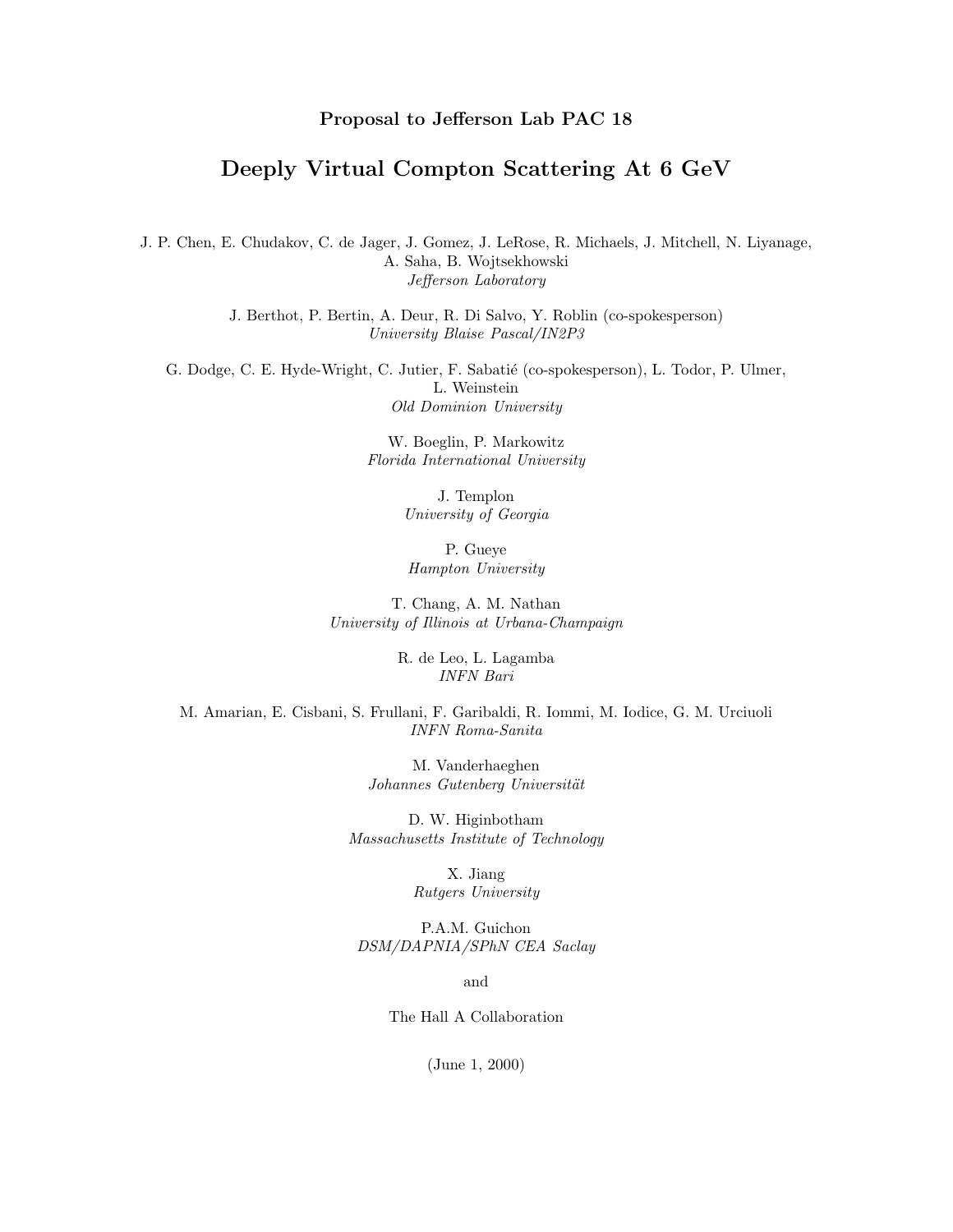#### **Abstract**

We propose a measurement of the Deep Virtual Compton Scattering process (DVCS)  $ep \rightarrow ep \gamma$ in Hall A at Jefferson Lab with a 6 GeV beam. We are able to explore the onset of  $Q^2$  scaling, by measuring a beam helicity asymmetry for  $Q^2$  ranging from 1.5 to 2.5 GeV<sup>2</sup> at  $x_B \approx 0.35$ . At this kinematics, the asymmetry is dominated by the DVCS - Bethe-Heitler (BH) interference, which is proportional to the imaginary part of the DVCS amplitude amplified by the full magnitude of the BH amplitude. The imaginary part of the DVCS amplitude is expected to scale early. Indeed, the imaginary part of the forward Compton amplitude measured in deep inelastic scattering (via the optical theorem) scales at  $Q^2$  as low as 1 GeV<sup>2</sup>. If the scaling regime is reached, we will make an 8% measurement of the skewed parton distributions (SPD) contributing to the DVCS amplitude. Also, this experiment allows us to separately estimate the size of the higher-twist effects, since they are only suppressed by an additional factor  $1/Q$  compared to the leading-twist term, and have a different angular dependence.

We use a polarized electron beam and detect the scattered electron in the HRSe, the real photon in an electromagnetic calorimeter (under construction) and the recoil proton in a shielded scintillator array (to be constructed). This allows us to determine the difference in cross-sections for electrons of opposite helicities. This observable is directly linked to the SPD's.

We estimate that 25 days of beam (600 hours) are needed to achieve this goal.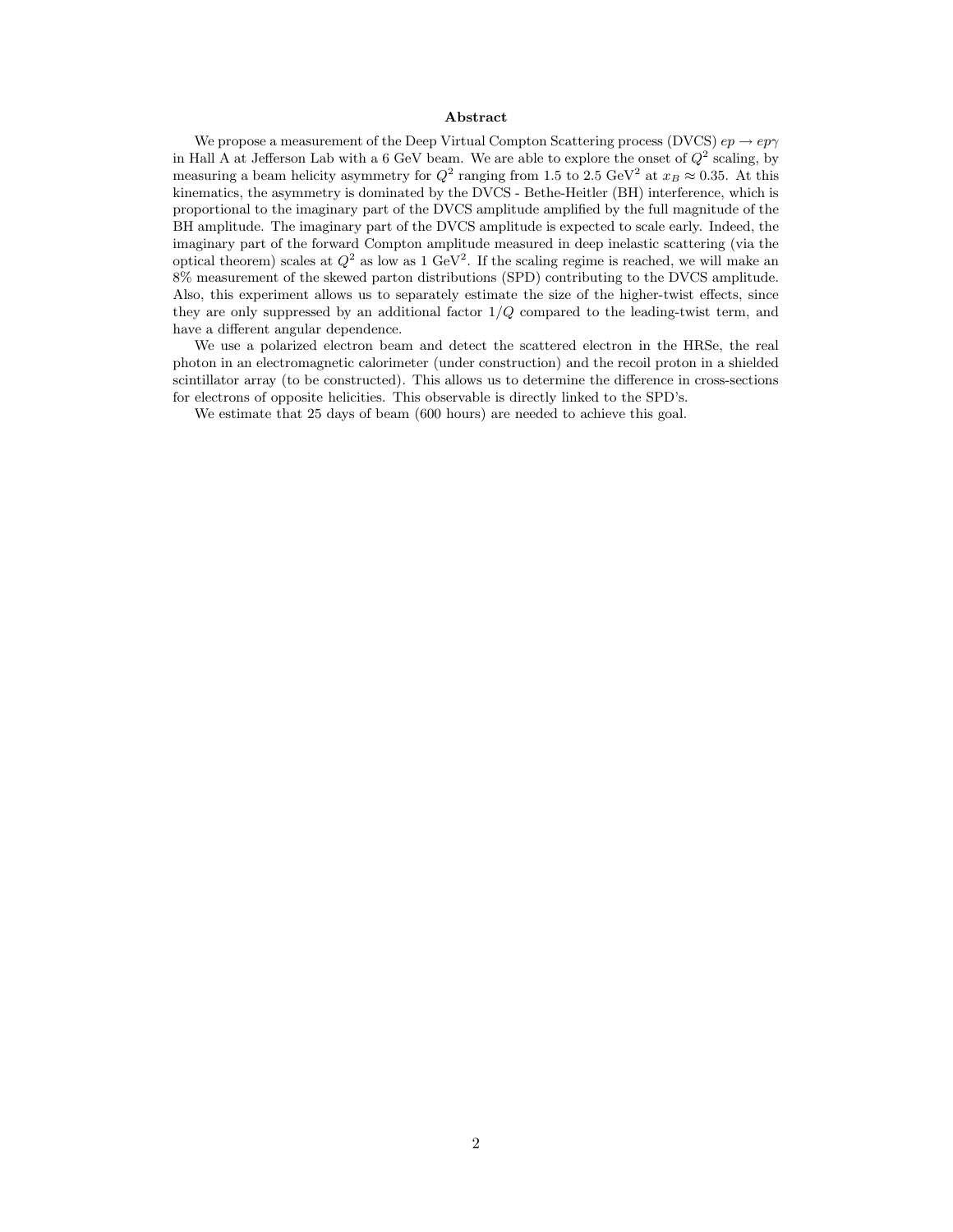# **1 Introduction**

The understanding of the structure of the nucleon is a fundamental topic. Despite having been studied during the past forty years, there are still many questions left unanswered. An example of such is the extensive debate over the spin structure of the nucleon ground state. Two kinds of electromagnetic observables linked to the nucleon structure have been considered so far. Electromagnetic form factors, first measured on the proton by Hoftstader [1] in the 1950's, then more recently on the neutron [2]. Weak form factors have been measured in parity violating experiments [3]. Another approach initiated in the late 60's [4] studies parton distribution functions via Deep Inelastic Scattering (DIS)[5], [6] and Drell-Yan processes [7].

Recently a new theoretical framework has been proposed, namely the Skewed Parton Distributions (SPD). They provide an intimate connection between the ordinary parton distributions and the elastic form factors and therefore contain a wealth of information on the quark-gluon structure of the nucleon.

The QCD factorization theorems [8, 9] have established that the SPD's can be measured via exclusive reactions in the so-called deep virtual limit (fixed Bjorken variable  $x_B$ ,  $Q^2 \gg \Lambda_{QCD}^2$ ,  $Q^2 \gg -t$ ,  $t = (p' - p)^2$ , where p and p' correspond to the initial and recoil proton four-vectors respectively). These deep virtual processes include  $ep \to ep\pi^0$ ,  $ep \to en\pi^+$ ,  $ep \to eN^*\gamma$  and  $ep \to ep\gamma$ , ... Of course, the connection between the SPD's and the deep virtual measurements is subject to the same kind of higher twist corrections as in the case of ordinary parton distributions and deep inelastic scattering.

The simplest exclusive process to study that can be described in terms of SPD's is the Deeply Virtual Compton Scattering (DVCS),  $ep \rightarrow ep\gamma$ . We propose a measurement of DVCS in Hall A at Jefferson Lab with a 6 GeV beam, in a kinematical range where the DIS already scales. We will be able to explore the onset of scaling for several distinct observables in a  $Q^2$  range of 1.5 to 2.5 GeV<sup>2</sup> at  $x_B \approx 0.35$ . Assuming we are in the scaling regime, we will also make an 8% measurement of the SPD contribution to the DVCS process.

We will use a polarized electron beam and detect the scattered electron in the HRSe, the real photon in an electromagnetic calorimeter (under construction) and the recoil proton in a shielded scintillator array (to be constructed). This will allow us to determine the difference in cross-section for electrons of opposite helicities. This observable is directly linked to the SPD's as it will be shown in Section 2.

### 2 Theory

The DVCS reaction  $\gamma^*p \to \gamma p$  has become a subject of considerable new interest. This process can be measured in the exclusive electroproduction reaction  $ep \rightarrow ep\gamma$  in deep inelastic scattering kinematics. Recently X. Ji  $[10]$ ,  $[11]$  suggested using DVCS to get information about a new class of parton distribution functions, which he called Off-Forward Parton Distributions (OFPD). These parton functions generalize the concept of the parton distributions found in DIS(Fig. 1). They describe off-diagonal matrix elements and can be interpreted as quark correlation functions, unlike the usual parton distributions which represent probabilities.

These OFPD's, also known as Skewed Parton Distributions (SPD) contain a wealth of information on the spin structure of the proton. In particular, it has been shown that there is a sum rule relating the SPD's to the total angular momentum (spin and orbital) carried by the quarks [10].

The DVCS amplitude can be factorized in a soft part containing the non-perturbative physics and described by the SPD's and a parton process, calculable via perturbative QCD (pQCD) [8, 9, 12]. This is depicted in Fig. 1b and because of its topology, is commonly called the handbag diagram. It exhibits a Bjorken type  $Q^2$  scaling behavior at fixed  $x_B = Q^2/(2p.q)$  and fixed invariant momentum transfer between the initial and scattered proton. The DVCS amplitude and the SPD's are defined in appendix A. It has been demonstrated that the QCD  $Q^2$  evolution equations of the SPD's combine the Dokshitser-Gribov-Lipatov-Altarelli-Parisi (DGLAP) evolution [13] of usual parton distributions and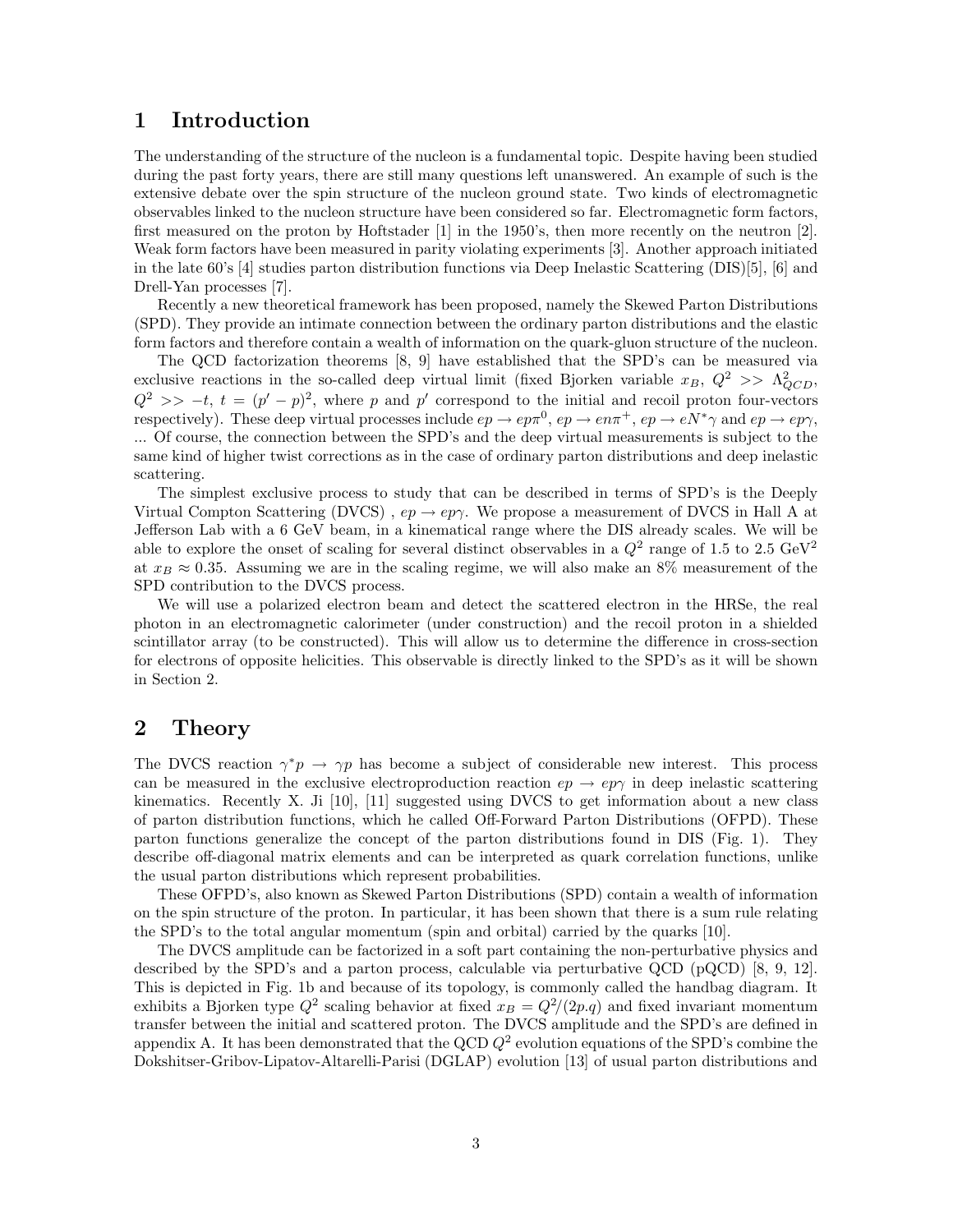the Efremov-Radyushkin-Brodsky-Lepage (ERBL) evolution [14] of meson distribution amplitudes in contrast with the DIS case where only DGLAP occurs [11]. The radiative corrections to the handbag diagram in DVCS have been evaluated up to next-to-leading order [15] in  $\alpha_s$ .



Figure 1: (a) Forward virtual Compton amplitude which describes the DIS cross-section via the optical theorem  $(x_B = x)$ ; (b) Handbag diagram occurring in the DVCS amplitude  $(x_B = 2\xi/(\xi + 1)$  at the deep virtual limit).

The deep inelastic scattering cross section is related to the forward Compton amplitude via the optical theorem. In the limit of DIS, this forward amplitude is dominated by the handbag diagram of Fig. 1a. On the other hand, the off-forward Compton amplitude of Fig. 1b directly describes the DVCS amplitude in the deeply virtual limit of large  $Q^2$ , large  $s = (q+p)^2$  and small  $t = (p'-p)^2$ .

The momentum transfer to the proton  $(p' - p)$  is characterized by two values: the invariant momentum transfer squared t, and the + component of the light cone momentum fraction  $\xi[10]$ <sup>1</sup>:  $\xi = (p - p')^{+}/P^{+}$ , where  $P = (p + p')/2$ .

The extra degrees of freedom given by the t and  $\xi$  variables are what makes the dynamics of DVCS so rich and diverse. Depending on the kinematical domain, the SPD's can represent either the correlation between two quarks of momentum fractions  $x + \xi$  and  $x - \xi$ , two antiquarks or between a quark and an antiquark (see Fig. 3).

A unique feature of DVCS is that by exploiting the interference between the DVCS and the Bethe-Heitler process where the real photon is radiated by the lepton, and which is completely calculable, it is possible to measure the real and imaginary part of the DVCS amplitude independently  $(Fig. 2)$ . This fact has been known for a long time [16].



Figure 2: The DVCS process (a) along with the interfering Bethe-Heitler diagrams (b) and (c)

The helicity structure of DVCS is interesting in itself and gives rise to an angular dependence on the variable  $\varphi$ , the angle between the leptonic and hadronic planes. Diehl *et al.* [17] pointed out ways of using this structure to test the handbag diagram contribution to the DVCS amplitude.

<sup>&</sup>lt;sup>1</sup>Other authors [12] use the alternate notation  $\zeta = (p - p')^+/P^+$ , but in this case, they refer to  $P = p$ .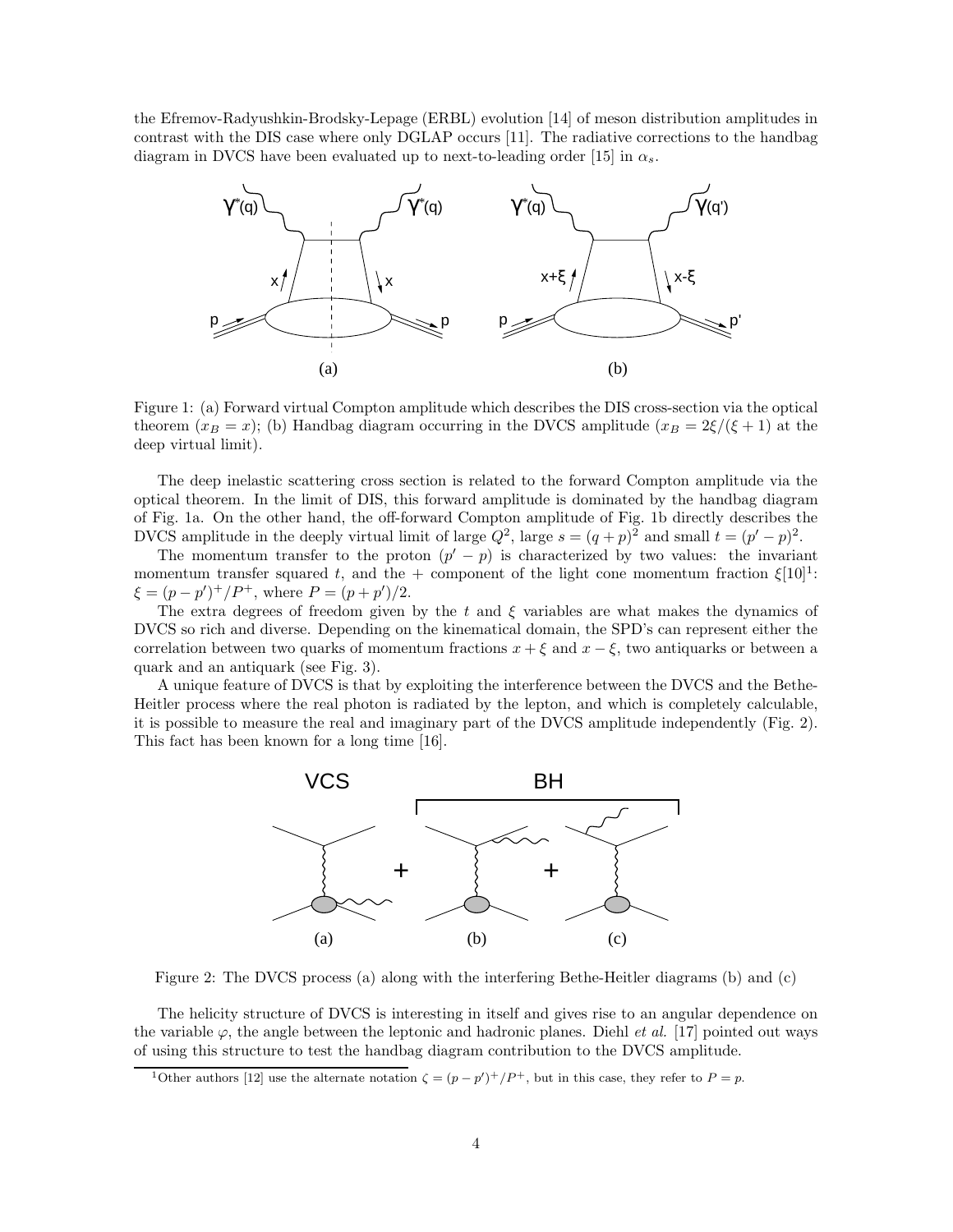The  $Q^2$  at which the handbag dominance occurs can currently not be predicted from QCD. This is also true for DIS. At moderate  $Q^2$ , the higher twist corrections remain problematic in DIS as they are hard to disentangle from the leading term and its log behavior in  $Q^2$ . In the case of DVCS, we have the opportunity to gain detailed information on the size of these higher twists and determine the onset of scaling since each of the helicity amplitudes has a specific lowest twist.

The specific observable we propose to measure is the cross section difference for leptons of opposite helicities. This observable is non-zero only if the detected photon is out of the electron scattering plane. This cross-section difference is proportional to the interference of the imaginary part of the DVCS amplitude with a known BH weight.



Figure 3: Dynamical behavior of the DVCS amplitude: a)  $q-q$   $(x+\xi, x-\xi > 0)$  or  $\overline{q}$ - $\overline{q}$   $(x+\xi, x-\xi < 0)$ distribution function; b)  $q-\overline{q}$  correlation function  $(x + \xi > 0, x - \xi < 0)$ . Unlike the DIS diagram of Fig. 1a, the DVCS amplitude also includes the crossed diagrams in which the virtual and real photons are exchanged.

The  $\gamma^* p \to \gamma p$  subprocess can be described by 12 helicity amplitudes, among which 2 cancel out. The angular dependence in  $\varphi$  allows us to access these helicity amplitudes, and in particular separate those which are leading twist from those which are not. This gives us an additional handle to observe the onset of scaling. In the regime where the factorization is valid it will then be possible to extract some of the SPD distributions.

Finally, one must note that the cross-section difference is directly proportional to a linear combination of three SPD's at leading twist. Furthermore, because this observable is related to the imaginary part of the diagrams in Fig. 3, the amplitude is determined by the pole of the quark propagator. This cross-section difference is therefore determined by the SPD's evaluated at  $x = \xi$  (just as the DIS measures parton distributions at  $x = x_B$ ). This corresponds to the boundary between the two regimes shown in Fig. 3, namely between the ERBL and DGLAP evolutions. It is an essential feature of the proposed experiment, that we can measure this linear combination of SPD's at a specific kinematic point via the measurement of the imaginary part of the amplitude, and not a principal value integral over  $x$  present in the real part of the amplitude like in deep virtual meson electroproduction.

### **3 DVCS cross section and asymmetry**

#### **3.1 DVCS cross-section and SPD models**

The full DVCS cross section has been computed at the leading twist in  $1/Q$  taking into account the interference with the Bethe-Heitler [18], using some models for the SPD functions. These SPD models obey a number of constraints such as positivity bounds and parity considerations. Nevertheless there is still considerable freedom in constructing such models and several have been published [18, 19, 20, 21, 22, 23. Figure 4 shows the DVCS cross-section computed using models from reference [18].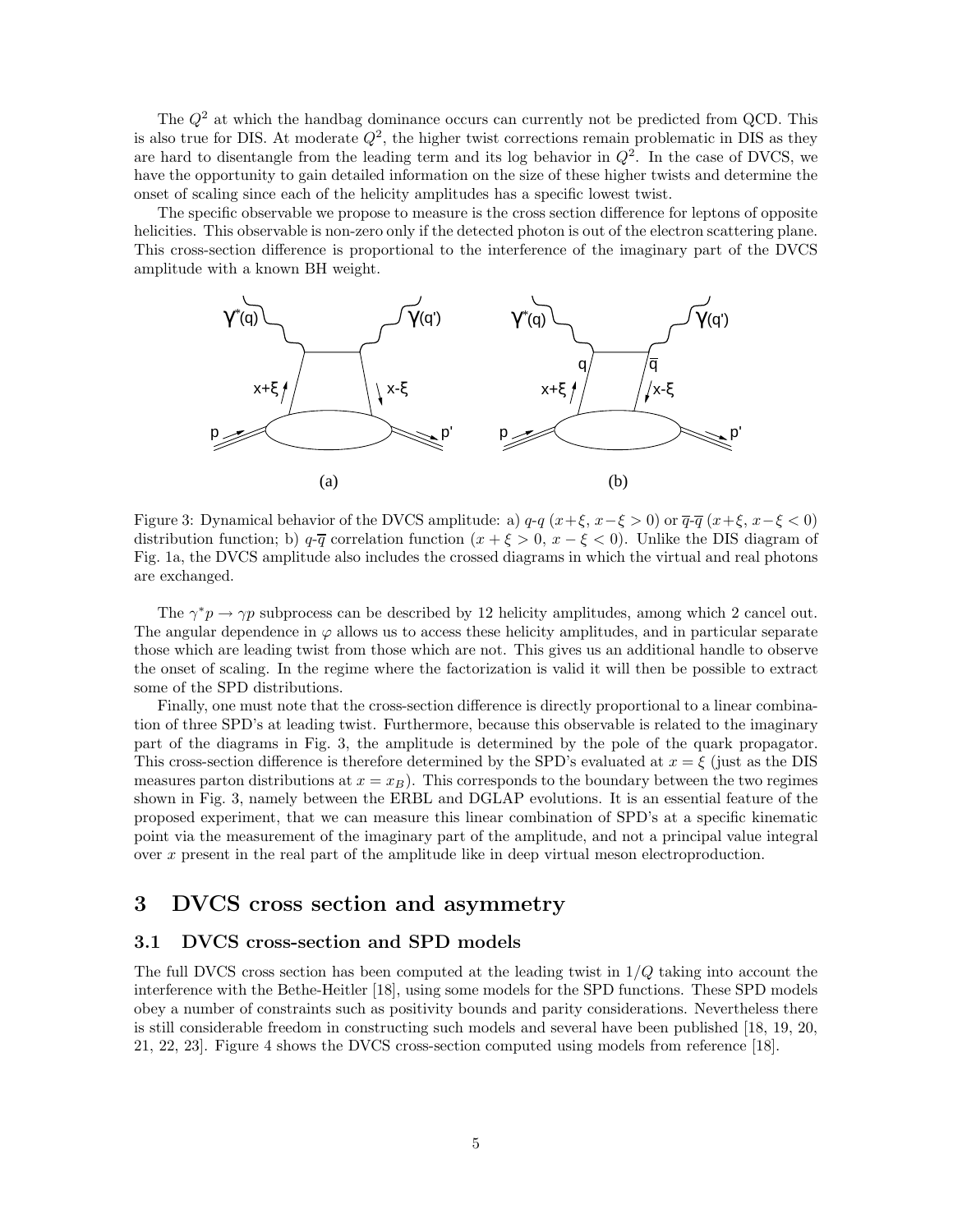

Figure 4: DVCS cross-section (target rest frame) calculated by using a model for the SPD's from P.A.M. Guichon and M. Vanderhaeghen.  $\theta_{\gamma\gamma}^{\text{lab}}$  is the laboratory polar angle between the final photon  $q'$  and the VCS virtual photon  $q = k - k'$ .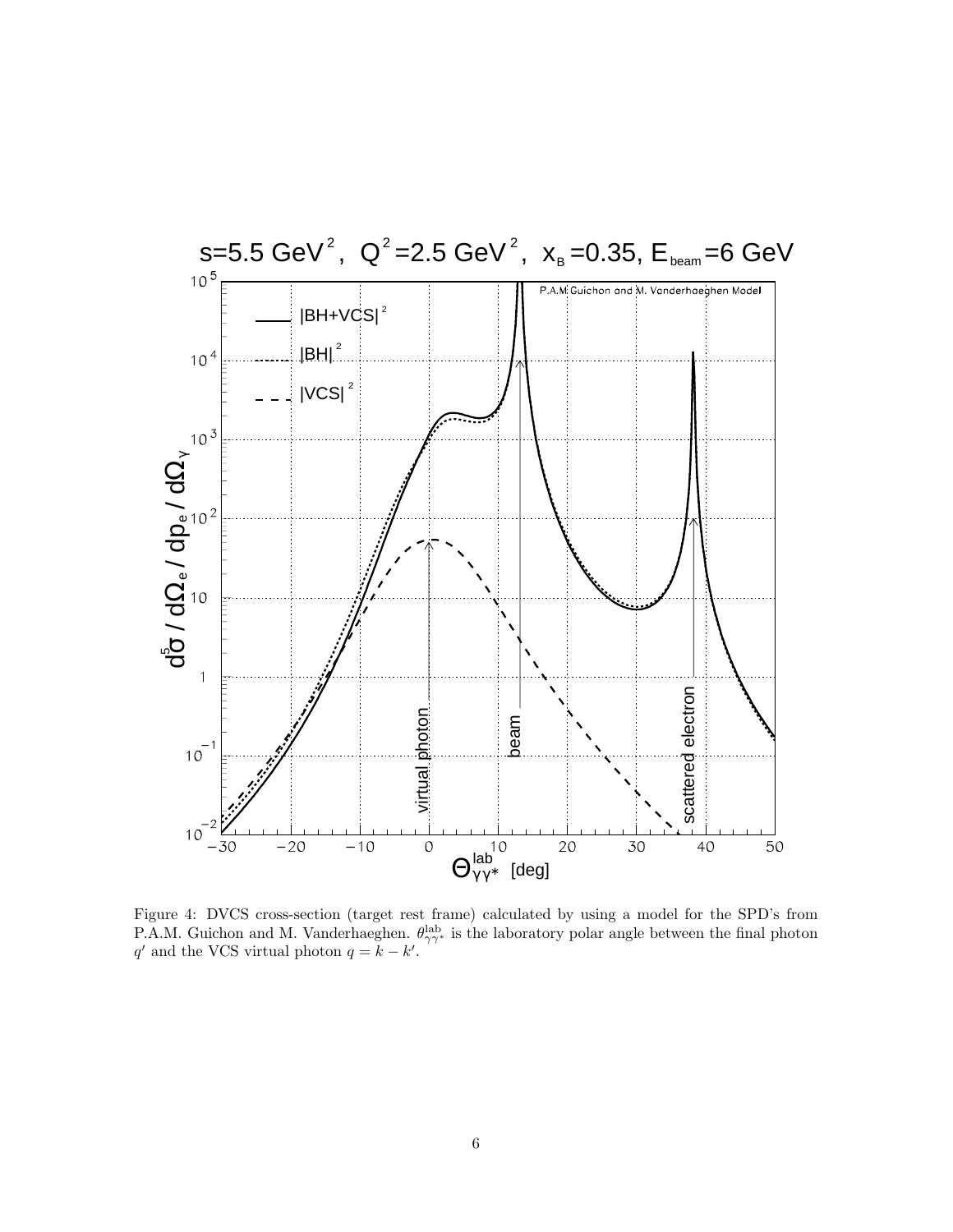The  $ep \rightarrow ep\gamma$  cross-section is given by:

$$
\frac{d^5\sigma^{lp\to l p\gamma}}{dQ^2 dx_B dt d\varphi} = \frac{\alpha_{em}^3}{8\pi} \frac{1}{4x_B M_p^2 E_{lab}^2} \frac{1}{\sqrt{1 + 4x_B^2 M_p^2 / Q^2}} \left| T_{BH} + T_{VCS} \right|^2 \tag{1}
$$

where  $T_{VCS}$  and  $T_{BH}$  are the amplitudes for the VCS and Bethe-Heitler processes,  $x_B$  is the Bjorken variable,  $\varphi$  is the angle between the hadronic and the leptonic planes, t is the transfer between the initial and final state proton defined by  $t = (p' - p)^2$ .

As we can see from Fig. 4, the Bethe-Heitler dominates the cross-section in energies accessible at Jefferson Lab. It would be very difficult to separate the DVCS cross-section from the Bethe-Heitler. However, as discussed in the previous section, we can benefit from the situation if we consider the difference in cross-section for electrons of opposite helicities. There is no contribution coming from the  $|BH|^2$  term. This term, being purely real does not contribute because of symmetry reasons [10]. In our kinematics, the  $|DVCS|^2$  contribution is strongly suppressed and the term dominating this cross-section difference is the interference between the BH and the DVCS.

We will effectively use this interference with the BH as a filter and a magnifier. Indeed, it projects out the imaginary part of the DVCS amplitude and also enhances it with the full magnitude of the BH.

#### **3.2DVCS asymmetry**

If we use a longitudinally polarized electron beam, the difference in cross-section for electrons of opposite helicities will have an azimuthal angle  $(\varphi)$  dependence.

We denote by  $\mathcal{M}_{\mu',\mu}^{\lambda',\lambda}$  the  $\gamma^*p \to \gamma p$  transition amplitude, where  $\lambda(\lambda')$  is the helicity of the incoming(outgoing) photon and  $\mu(\mu')$  the helicity of the incoming(outgoing) proton.

The different helicity amplitudes of  $\gamma^*p \to \gamma p$  play different roles depending on the helicity transfer for the photon:

- The leading twist amplitudes are the  $\mathcal{M}^{1,1}_{\mu',\mu}$  amplitudes. They correspond to the handbag dominance and mainly show up in a sin  $\varphi$  dependence on the cross-section.
- The amplitudes  $\mathcal{M}_{\mu',\mu}^{1,0}$  involving a longitudinal  $\gamma^*$  are non-leading twist, *i.e.* suppressed by a power of  $1/Q$ . They predominantly lead to a sin  $2\varphi$  dependence.
- At leading twist there are  $\mathcal{M}^{1,-1}_{\mu',\mu}$  amplitudes. They involve hard scattering of order  $\alpha_s$  and gluon SPD's instead of quark ones. With quark exchange these amplitudes are again non-leading twist. The  $\mathcal{M}^{1,-1}_{\mu',\mu}$  gives contribution both to the sin $\varphi$  and sin 2 $\varphi$  terms in the cross-section, but with small coefficients. Note also that in our kinematics, gluon SPD's are expected to be negligible.

The full expression for the difference in the cross-section for leptons of opposite helicities is then given by  $(2)$ :

$$
\frac{d^5 \stackrel{\rightarrow}{\sigma}}{dQ^2 dx_B dt d\varphi} - \frac{d^5 \stackrel{\leftarrow}{\sigma}}{dQ^2 dx_B dt d\varphi} = \frac{A \sin \varphi + B \sin 2\varphi + C \sin 3\varphi}{-s'u'} \tag{2}
$$

The denominator  $s'u' = -4(k \cdot q')(k' \cdot q')$  originates from the electron propagators of the BH process and is completely calculable. Having removed the BH  $\varphi$ -dependence in the cross-section, we will be left with a simple structure in  $\sin \varphi$ ,  $\sin 2\varphi$  and  $\sin 3\varphi$ . Appendix C gives more details about helicity amplitudes.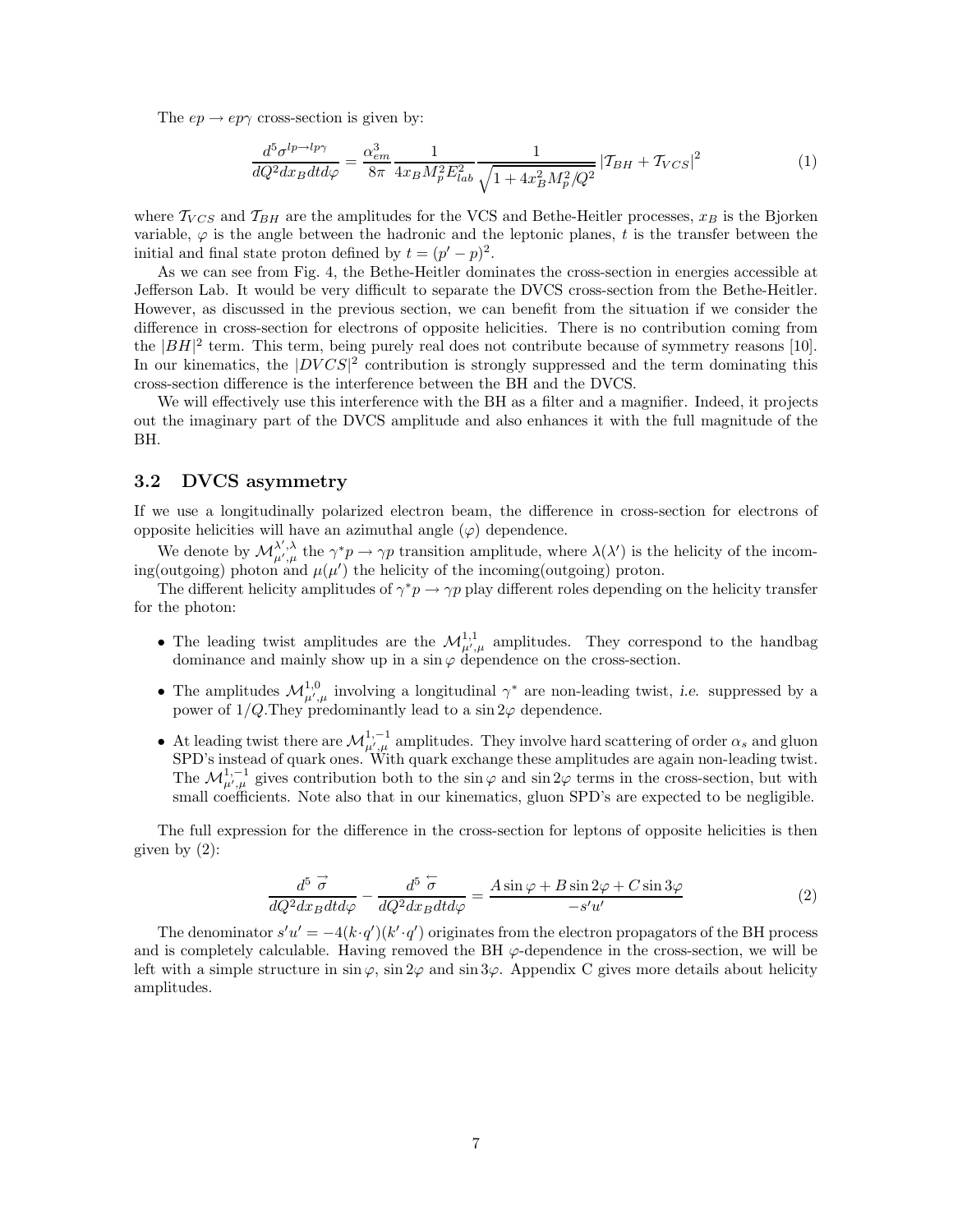### **4 Experimental Goals**

The goal of this experiment will be to provide the first checks of the  $Q^2$ -dependent scaling of the DVCS amplitude, as well as to evaluate the size of the SPD's (in the A coefficient) and study the higher-twist effects (in the B coefficient).

In order to do so we will measure the out-of-plane angular dependence of the difference in the cross-sections between longitudinally polarized electrons of opposite helicities. This will allow us to access the coefficients A and B of the sin  $\varphi$  and sin  $2\varphi$  terms. The C coefficient in front of the sin  $3\varphi$ is negligible as it involves even higher order terms.

Our measurements at several  $Q^2$  values will allow us to study the  $Q^2$  dependence of each of these terms.

Factorization predicts a  $1/Q$  behavior of the A coefficient and a  $1/Q^2$  behavior of the B coefficient (Eq. 2). These are independent tests of factorization. The A coefficient provides a direct measure of a linear combination of SPD's at  $x = \xi$ . The determination of the sin  $n\varphi$  coefficients will yield a measurement of the imaginary parts of the proton helicity averaged amplitudes  $\tilde{M}^{1,1}$  and  $\tilde{M}^{1,0}$ weighted by the BH factors, as shown in appendix C.

We will perform three measurements at fixed  $x_B \approx 0.35$ , with  $Q^2$  ranging from 1.5 to 2.5 GeV<sup>2</sup> in order to study the  $Q^2$  dependence of these amplitudes.

# **5 Kinematics**

We plan to measure the helicity dependent cross-sections for three kinematics using a 6 GeV beam, ranging from  $Q^2$ =1.5 to 2.5 GeV<sup>2</sup> at fixed  $x_B \approx 0.35$ , with s ranging from 3.5 to 5.5 GeV<sup>2</sup>. Table 1 summarizes the kinematics.

The choice of the kinematics was governed by a number of considerations:

- Measurement over a wide enough range in  $Q^2$  to test the scaling,
- keep  $x_B$  fixed (in a region where quark SPD's should dominate),
- obey certain experimental constraints such as detector position and background considerations.

| S<br>${\rm GeV^2}$ | $\rm{GeV}^2$ | $-t$ range<br>$\rm GeV^2$ | $\theta_e$<br>deg | $\theta_{\gamma *}$<br>deg | $\epsilon$<br>${\rm GeV}$ | GeV       |
|--------------------|--------------|---------------------------|-------------------|----------------------------|---------------------------|-----------|
| 5.5                | 2.5          | 0.15/0.45                 | 25.1              | $-13.2$                    | 2.2                       | 0.40/0.65 |
| 4.5                | 2.0          | 0.15/0.30                 | 19.2              | -17.3                      | 3.0                       | 0.40/0.60 |
| $3.5\,$            | $1.5\,$      | $^{\prime}0.30$           |                   | $-22.6$                    | 3.8                       |           |

Table 1: Proposed kinematics.  $\theta_{\gamma*}$  is the angle between the virtual photon and the beam,  $\theta_e$  is the scattered electron angle,  $P_e$  and  $P_p$  are the momenta of the scattered electron and recoil proton. The values for t and  $P_p$  are the mininum and maximum values for a single kinematic setting, as defined by the angular acceptances of the photon calorimeter and proton detector.

# **6 Monte-Carlo Simulation**

We have performed a Monte-Carlo simulation of the experiment using models of the SPD's from [18]. The simulation takes into account the realistic acceptance of the apparatus and its resolution as well as energy loss and radiative corrections. The yield of events passing the analysis cuts for the main physics quantities is shown in Fig. 5.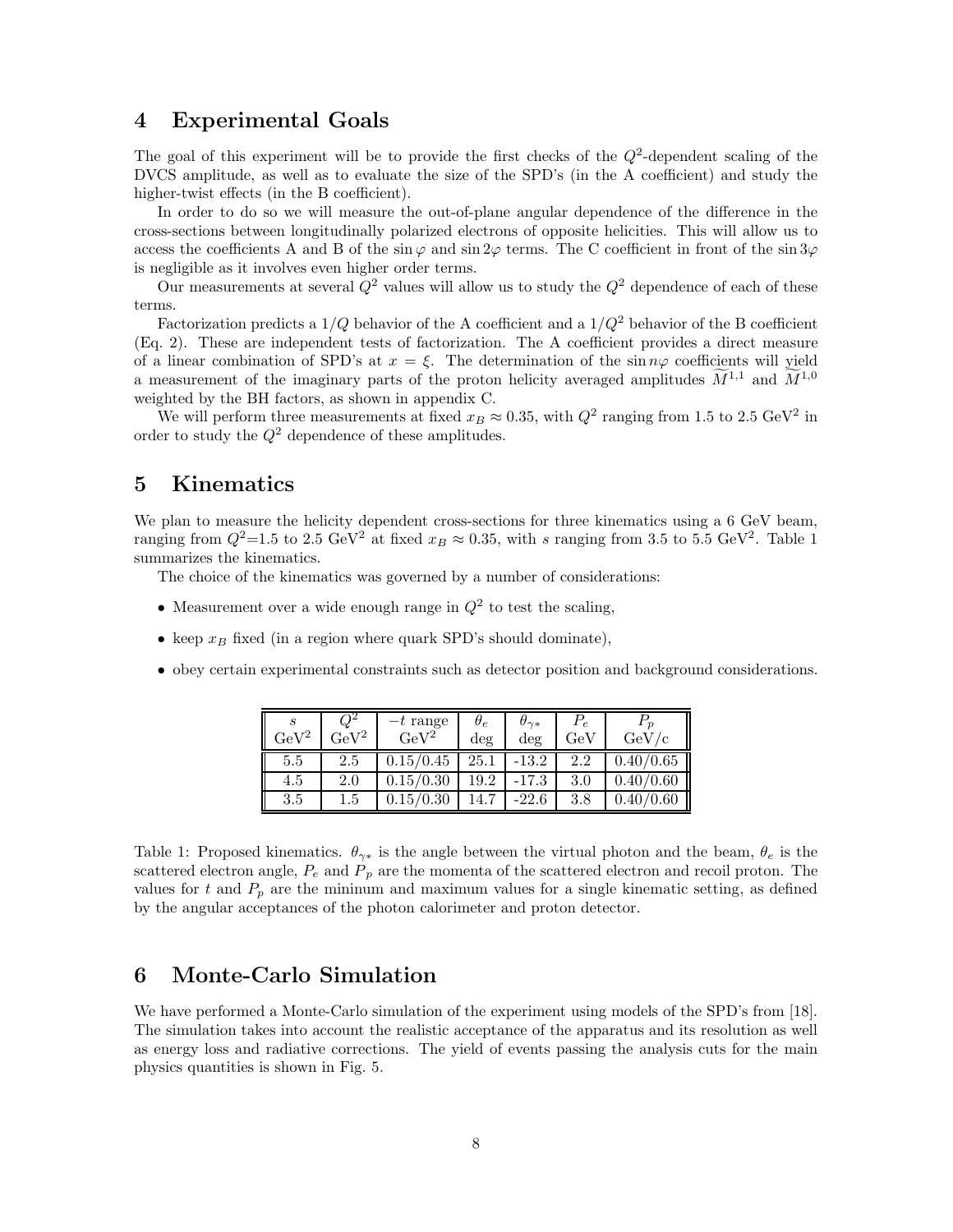

Figure 5: Histograms of main physics variables after all analysis cuts for the kinematical point s=5.5 GeV<sup>2</sup>,  $Q^2=2.5$  GeV<sup>2</sup>.  $x_{\text{Bjorken}} \equiv x_B = Q^2/(2M_p\nu); y = \nu/k; \Delta_T =$  component of  $\vec{p}' - \vec{p}$  transverse to  $(\vec{p}' + \vec{p})/2$ ;  $Q^2 = -q^2 = (k - k')^2$ ;  $s = (q + p)^2$ ;  $t = (q - q')^2$ ;  $\epsilon = 1/[1 + 2(\vec{q}^2/Q^2) \tan^2(\theta_e/2)] =$ virtual photon polarization;  $p'$  = recoil proton laboratory momentum;  $q'$  = final photon laboratory energy;  $\theta_{\gamma\gamma^*}^{\rm cm}$  = angle between final photon and  $\vec{q}$  direction in CM frame of final photon and proton;  $\theta_{\gamma\gamma^*}^{\text{lab}} = \text{angle between final photon and }\vec{q}$  direction in lab frame;  $\theta_{\gamma'\gamma}^{\text{lab}} = \text{angle between final proton and}$  $\vec{q}$  direction in lab frame.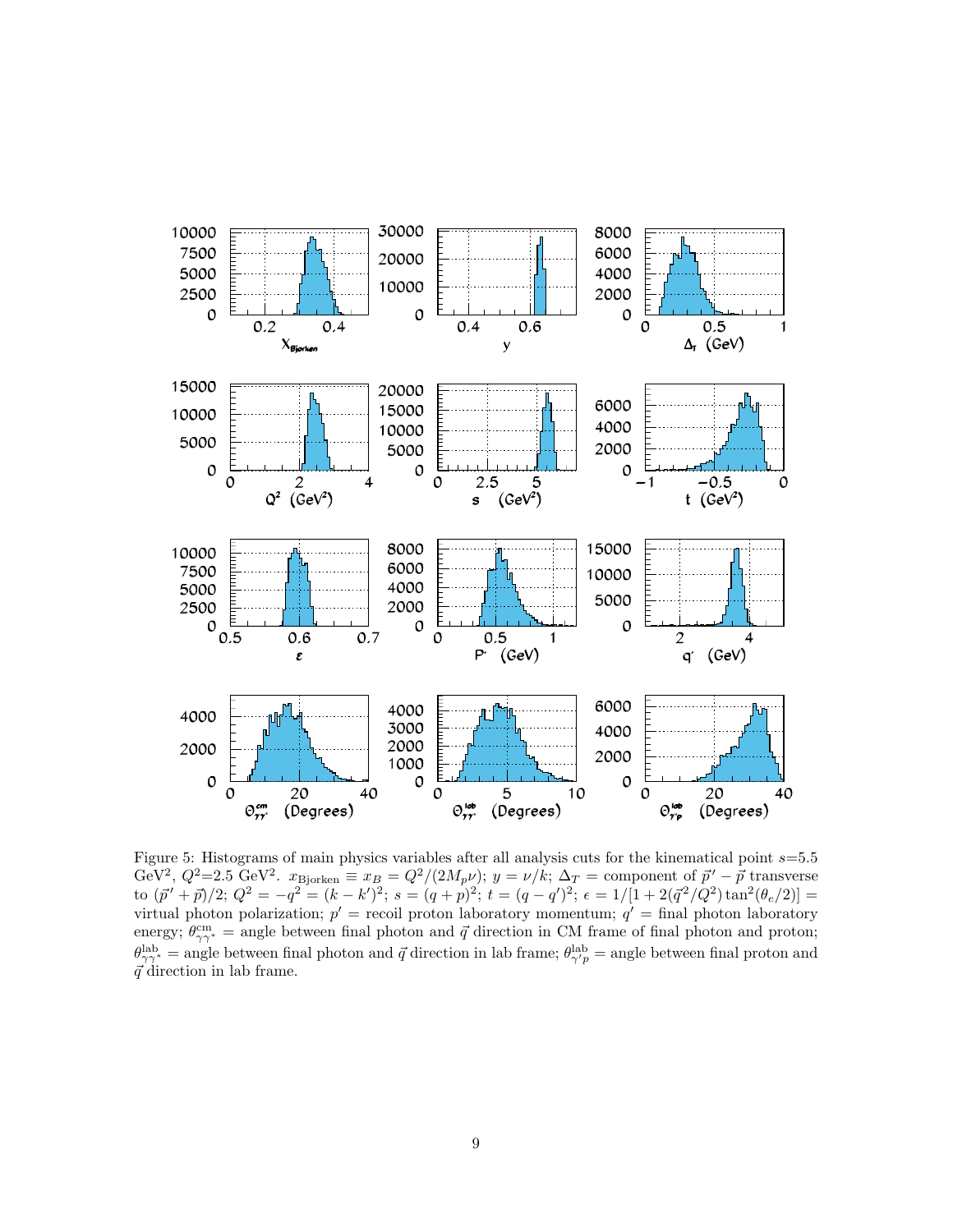

Figure 6: Expected cross-section difference and extraction of A and B coefficients for 200 hours of beam time with a luminosity of  $10^{37}$  cm<sup>-2</sup>s<sup>-1</sup> and a beam polarization of 70 %. This is for s=5.5 GeV<sup>2</sup>,  $Q^2=2.5$  GeV<sup>2</sup>. The model used for the SPD's in the A coefficient is from [18], the model value for B is set to 0. The simulation indicates we can achieve a 8% precision on the SPD (A term) determination and a precision of  $\pm 0.06$  on the higher twist to leading twist ratio ( $B/A$ ) determination.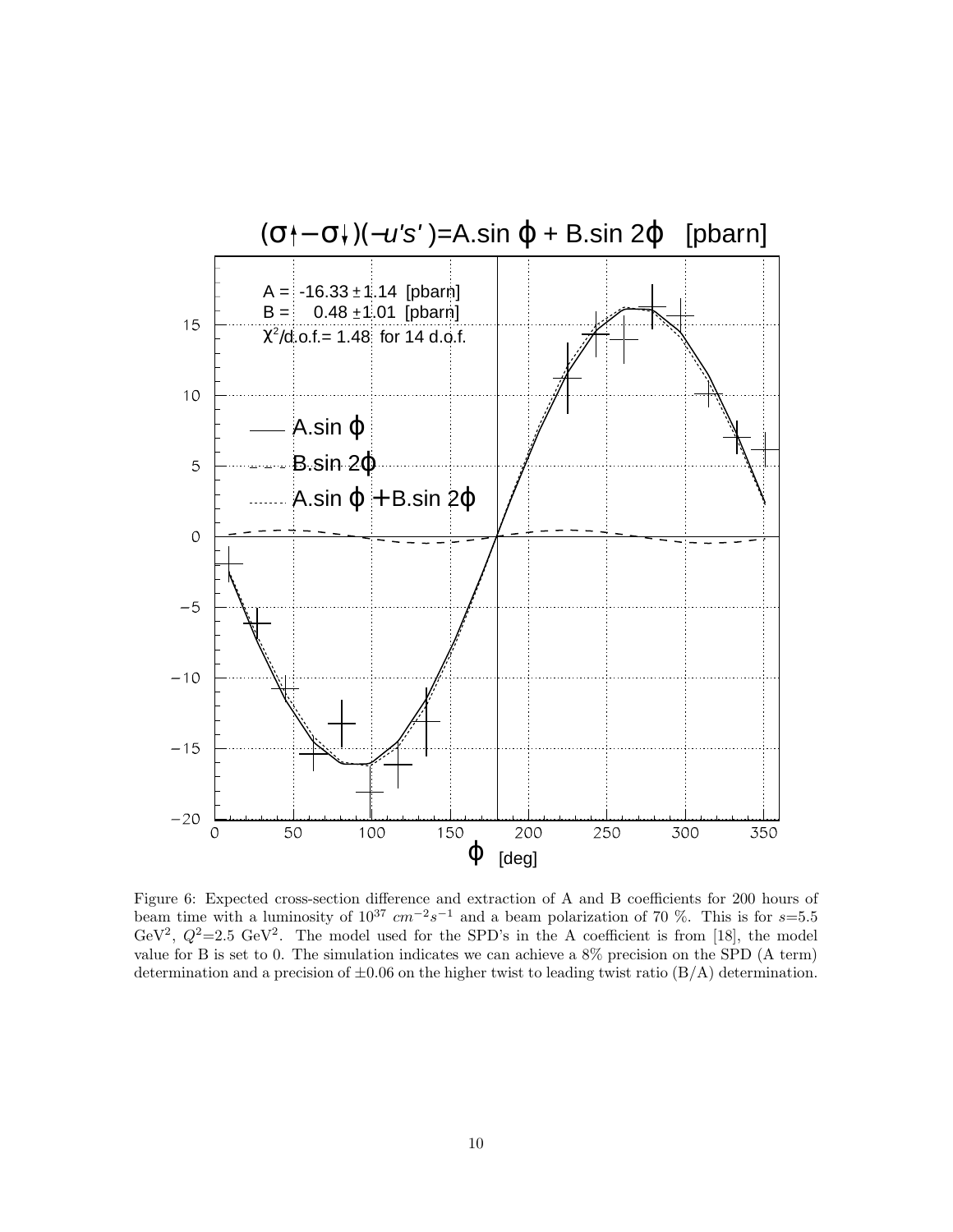Figure 6 shows the expected difference in the cross sections  $\frac{d^5\sigma}{d\Omega_e d\Omega_\gamma dP_e}$  multiplied by the Bethe-Heitler denominator  $s'u'$ . This was calculated for a beam polarization of 70 % and 200 hours of beam time at a luminosity of  $10^{37}$  cm<sup>-2</sup>s<sup>-1</sup>.

The errors bars on the data points represent the expected statistical errors. The curves are a fit of the sin  $\varphi$  and sin  $2\varphi$  components to show the extraction of the A and B coefficients. It must be noted that in the SPD model we used, there is no  $\sin 2\varphi$  term. Therefore, B should be zero which is consistent with the extracted values within error bars.

The statistical accuracy we expect for the A and B coefficients is given in the table below:

| s. $Q^2$                                                                                                                                       | $x_B$ range | $-t$ range                                                   |  |
|------------------------------------------------------------------------------------------------------------------------------------------------|-------------|--------------------------------------------------------------|--|
| $\vert 5.5 \text{ GeV}^2, 2.5 \text{ GeV}^2 \vert 0.30 \text{-} 0.40 \vert 0.15 \text{-} 0.45 \text{ GeV}^2 \vert 8.4 \text{ %} 8.4 \text{ %}$ |             |                                                              |  |
| 4.5 GeV <sup>2</sup> , 2.0 GeV <sup>2</sup>   0.30-0.45   0.15-0.30 GeV <sup>2</sup>   8.0 %   6.0 %                                           |             |                                                              |  |
| $\parallel$ 3.5 GeV <sup>2</sup> , 1.5 GeV <sup>2</sup>                                                                                        |             | 0.30-0.45   0.15-0.30 GeV <sup>2</sup>   8.0 $\%$   6.0 $\%$ |  |

Table 2: Relative statistical accuracy expected on the determination of A and B coefficients. We have assumed a beam polarisation of 70% and 200 hours of data taking for each kinematics with a  $10^{37}$  $cm^{-2}s^{-1}$  luminosity.

# **7 Experimental setup**

We will use a longitudinally polarized electron beam, along with the 15 cm Hall A hydrogen cryotarget. The Hall A electron spectrometer will be used to detect the scattered electrons. The recoil proton will be detected in a ring of segmented plastic scintillators (see section 7.2). The emitted photon will be detected in an electromagnetic calorimeter (see section 7.3). A schematic of the experimental setup is shown in Fig. 7.



Figure 7: Schematic of the proposed experimental setup for DVCS.

#### **7.1 Modifications to the vacuum target chamber**

The present target chamber has 1" thick aluminum walls and no windows for recoil protons. We plan to have a special target chamber, with a window for the electron arm spectrometer and another one for the photon and recoil proton. The recoil proton can have a momentum as low as  $400 \text{ MeV}/c$ ,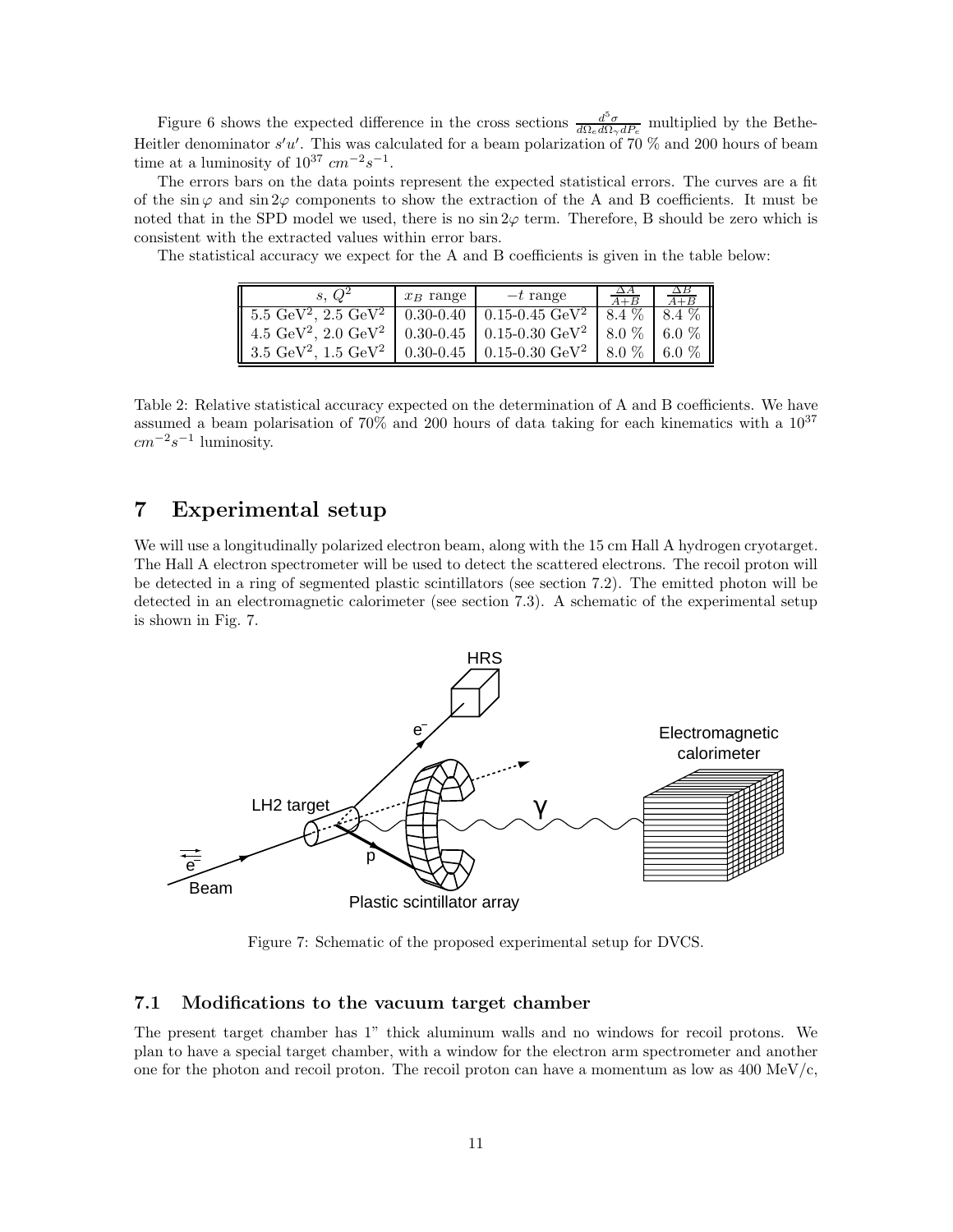corresponding to a range of 2.49 cm in aluminum. We will shield the scintillators by using an aluminum window of less than 1 cm thickness on the vacuum chamber.

#### **7.2The proton detector**

As shown by the background studies (section 8), we need to detect the recoil proton to perform coplanarity cuts. As illustrated in Fig. 8, even a small angular acceptance for  $q'$  around the  $\vec{q}$  direction requires a large angular acceptance for the recoil proton.



Figure 8: Relation between  $\theta_{\gamma\gamma^*}$  (angle between the emitted photon and the virtual photon) and  $\theta_{\gamma^*p}$ (angle between the virtual photon and the recoil proton) in the laboratory frame. The experimental acceptance is illustrated in Fig. 5.

The hadron spectrometer cannot be used since the recoil protons are highly out-of-plane. Therefore, we propose building a segmented ring of scintillators to cover the range of  $\varphi$  from 45° to 315° and provide good angular resolution for acoplanarity tests. This ring has to be located close to the target to keep it to a manageable size and to minimize consequences of multi-scattering on the target chamber. We plan to place it about 60 cm from the target.

The singles counting rate in the scintillators will be high due to various target related backgrounds. We will equip the photomultipliers with a fast ADC sampling system, the same one that will be used for the calorimeter in order to manage high counting rates.

We will shield the proton detector from low energy particles (with one centimeter of aluminum) without losing much in the proton detection efficiency.

The proton detector shown in Fig. 7 is a ring of plastic scintillators located around the direction of the virtual photon. The ring is partially open in the forward direction (between  $-45°$  and  $+45°$ ) to let the beam and the real photon through. The angle between the scattered proton direction and the average of the virtual photon direction in the laboratory frame will cover a range of  $18° < \theta_{\gamma^*p} < 38°$ . This corresponds to a coverage of  $1° < \theta_{\gamma\gamma^*} < 10°$  (Fig. 5). We plan to segment the proton detector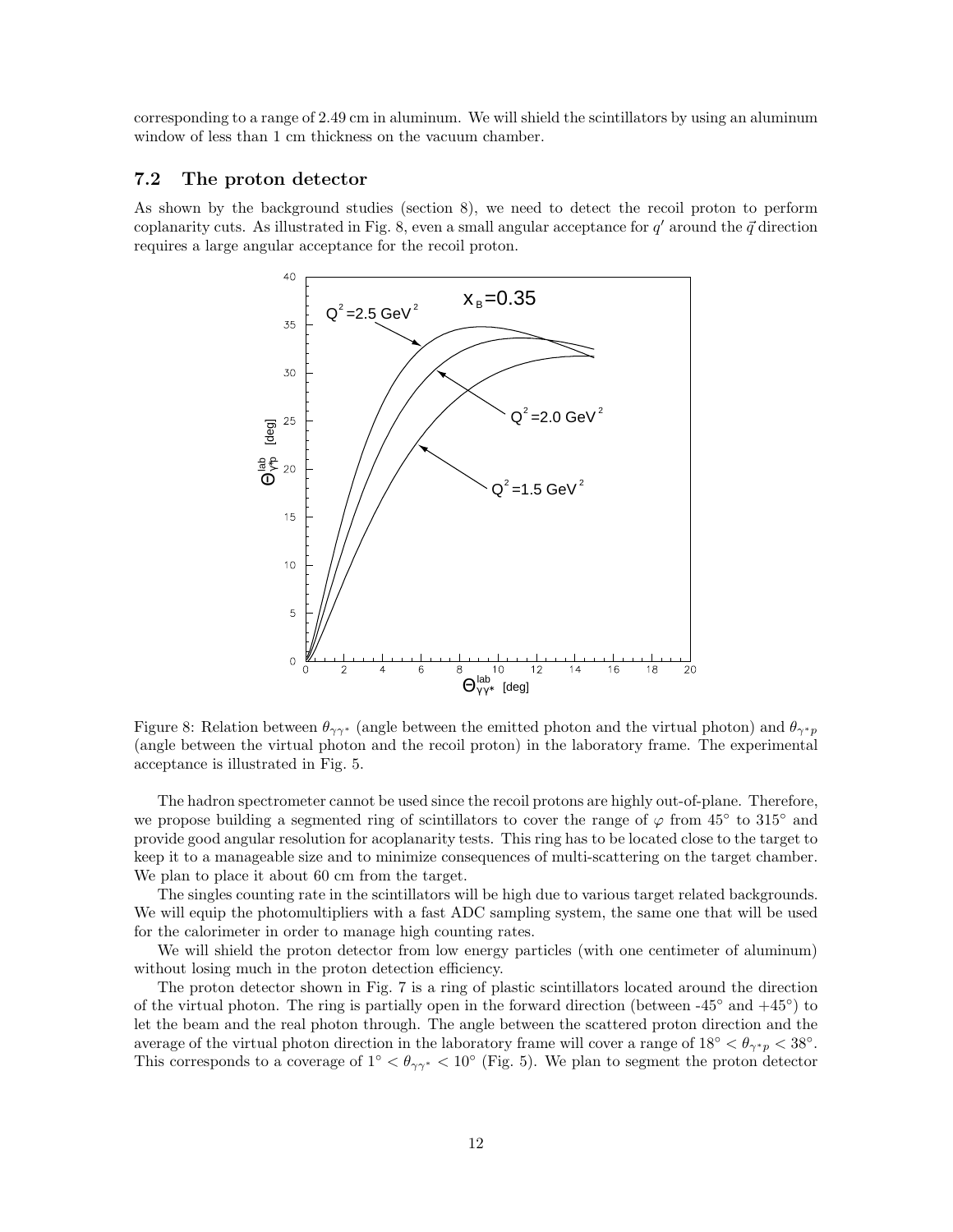in  $\varphi$  (as shown in Fig. 7) and  $\theta$  (not shown). The segmentation is driven by resolution and singles rates considerations and is discussed in Section 10.3.

One must note that once we have all the information on the scattered electron and real photon, we can restrict the analysis of the proton detector to where we expect the proton to hit the detector (maybe 3 or 4 scintillator segments maximum). That way, we are not sensitive to the rate in the whole detector for the analysis of the  $ep \rightarrow ep\gamma$  events.

#### **7.3 Photon calorimeter**

The scattered photon will be measured by an electromagnetic calorimeter, currently under construction by the RCS collaboration [24]. The calorimeter consists of 704 blocks of TF-1 lead glass, arranged in an array of 22 columns by 32 rows. Each block is 40 cm long and  $4x4 \text{ cm}^2$ , leading to a total size for the calorimeter of about 0.9 m wide by 1.3 m high. The calorimeter will be centered at the nominal angle  $\theta_{\gamma^*}$  of the virtual photon (Table 1) and placed 4 m from the target. We plan to instrument the calorimeter with a fast ADC sampling system so we can manage the anticipated large amount of pile-up. Also, we will shield it from the low-energy electromagnetic background as well as the hadronic background using a one inch layer of aluminum in front.

#### **7.4 The fast ADC sampling**

Since the calorimeter is in direct view of the target and rather close to the beam pipe, we expect a high counting rate in it. This induces pile-up and limits the luminosity. Solving this pile-up problem will allow us to reach a higher luminosity and perform the experiment in a reasonable time scale.

The usual technique of using a narrow gate (40 ns) ADC after the phototube can not deal with more than a few percent of pile-up. Moreover, the energy and spatial resolutions are degraded significantly. The solution is to sample the signal, in order to perform a shape analysis and subtract the pile-up events from the DVCS events. This technique was already used successfully in a somewhat crude way in the SLAC E154 and E155 experiments using three TDC levels [25].

We propose doing a shape analysis of each calorimeter channel over 256 ns. The device will work with pretrigger at a rate of 1 GHz and will be able to acquire events after coincidence with the HRSe spectrometer at a rate of 1 kHz [26]. More details about the fast ADC sampling system can be found in appendix D.

We plan to equip our ring of proton scintillators with the same sampling device, using a slightly different version of the pretrigger.

# **8 Competing channels**

There are two principal competing channels to the DVCS process: (i)  $\pi^0$  electroproduction (Fig. 9d); (ii) pion associated production at the photon electroproduction (Fig. 9e,f,g).

In order to select VCS events one must make sure that we select photon electroproduction events. We have two techniques:

- missing mass cut in  $H(e, e'\gamma)X$ ,
- acoplanarity cut (virtual photon, recoil proton and emitted photon required on plane).

We need to determine:

- the scattered electron four-momentum. Along with the knowledge of the beam energy, fixes the four-momentum of the virtual photon,
- the recoil proton direction and the emitted real photon four-momentum.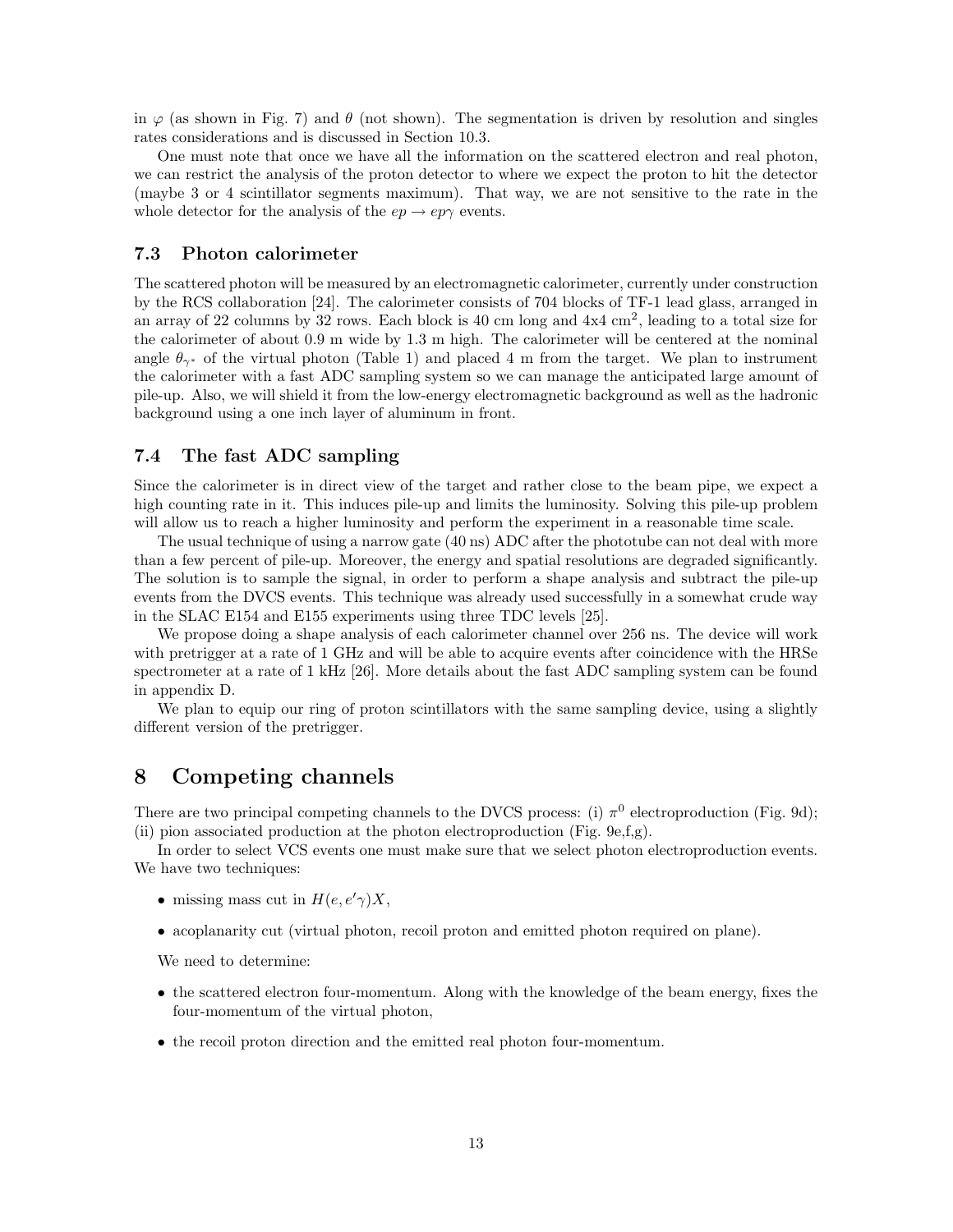We will measure the direction and energy of the emitted photon and the direction of the recoil proton. It must be noted, that this relaxes the requirements on the missing mass resolution in constrast with the VCS case where one only detects the recoil proton. It is indeed easier to separate  $M_p^2$  from  $(M_p + M_\pi)^2$  (photon energy and direction measured, missing mass on the proton) than 0 from  $M_{\pi}^2$  (proton energy and direction measured, missing mass on the photon). There is a factor of twenty between the required resolutions on the missing mass squared. In addition, we will require coplanarity conditions on the virtual photon, the recoil proton and the emitted photon.

Figure 10 shows the missing mass spectrum in  $H(e, e'\gamma)X$ . One must note that the proton information is not used at this time. Figure 11 shows the acoplanarity parameter (using the proton direction information) for various processes with and without a missing mass cut. The acoplanarity parameter is define as follows:

$$
Aco = \arccos\left(\frac{q' \times q}{|q' \times q|} \cdot \frac{q' \times p}{|q' \times p|}\right) \tag{3}
$$

The  $ep \rightarrow ep\gamma$  are clearly isolated after both cuts. The contamination from associated events and  $\pi^0$  electroproduction is less than 1%.



Figure 9: Lowest order diagrams of electroproduction of photon, pion, or photon plus pion. Top: VCS and BH amplitudes. Middle:  $\pi^0$  electroproduction which contributes to a background  $ep \rightarrow ep\gamma\gamma$ . Bottom, Associated production:  $ep \to e\gamma(\Delta \text{ or } N^*)$  ( $\Delta \text{ or } N^* \to N\pi$ ).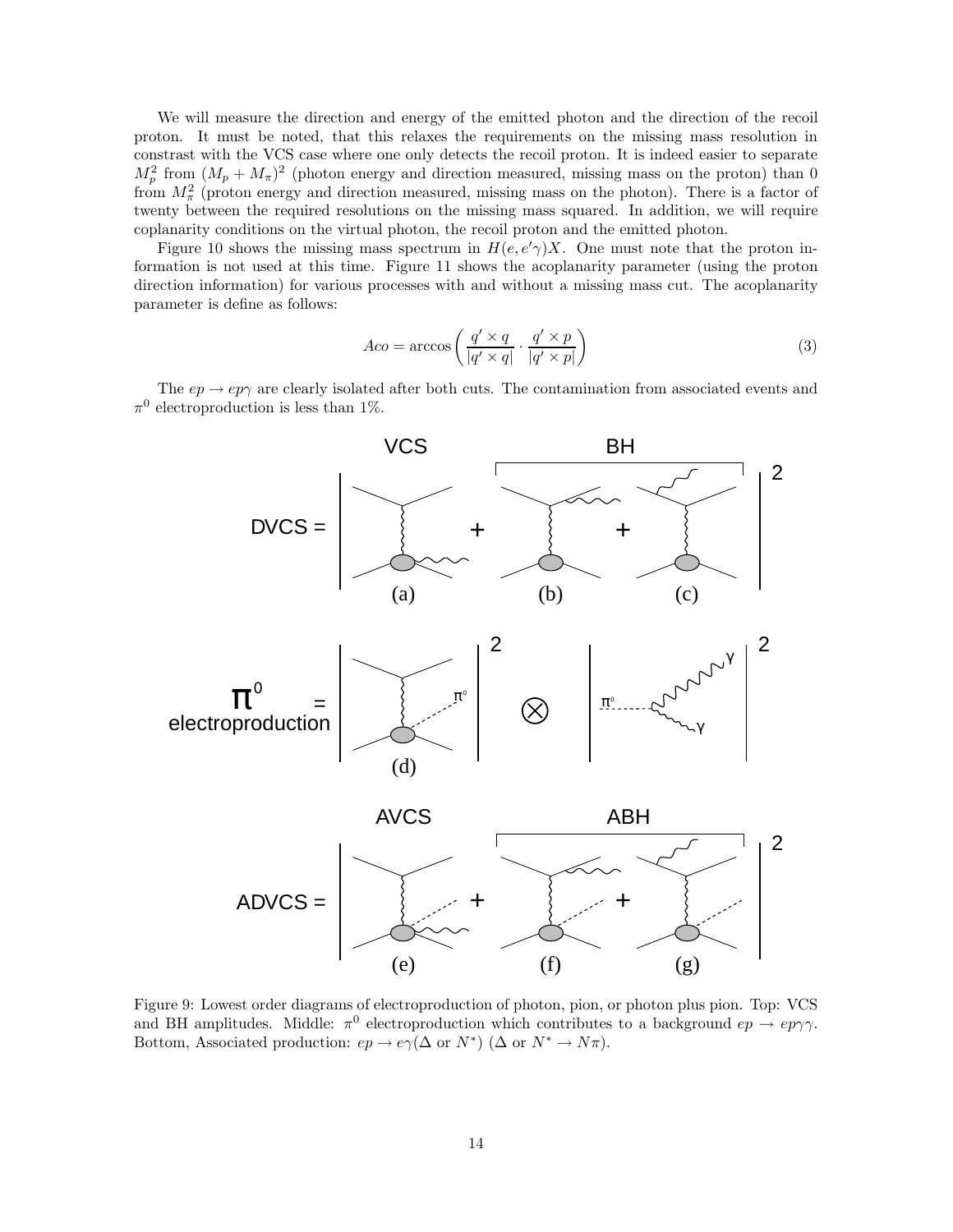

Figure 10: Missing mass spectrum for different processes. The horizontal axis represents the missing mass  $M_X^2 - M_p^2$  in units of GeV<sup>2</sup>, the vertical axis is the number of events for 200 hours of beam time at a  $10^{37}$  cm<sup>-2</sup>s<sup>-1</sup> luminosity. The solid curve is the DVCS, the dot-dashed curve is the  $\Delta$  or  $N^*$  production, the dotted curve is the  $\pi^0$  production. The figure corresponds to the case where one detects the scattered electron and the emitted DVCS photon (the proton is not detected).

### **8.1**  $\pi^0$  **electroproduction**

The  $\pi^0$  electroproduction diagram is shown on Fig. 9d.

When the  $\pi^0$  decays with a photon emitted in the forward direction, the second photon from the  $\pi^0$  is backward and has a very low energy (a few MeV). The final products of this reaction are exactly the same as for VCS except for a very difficult to detect soft backward photon. The missing mass and coplanarity techniques can not discriminate between these two types of events. The solution is to select symmetric  $\pi^0$  decay events for which we detect both photons in the calorimeter. Using these events we can extrapolate the  $\pi^0$  background and subtract its contribution from the events with only one photon recorded.

In the DVCS kinematics:

- The  $\pi^0$  production cross-section decreases  $1/Q^2$  faster than the DVCS [18],
- no interference enhances the cross-section, in contrast to the DVCS which is amplified by the BH when the transfer t is small. Therefore, the  $\pi^0$  cross-section is actually smaller than the interference between the DVCS and BH processes,
- theorists expect the beam helicity asymmetry to be very small.

We note that the  $\pi^0$  cross section is in itself a very interesting measurement. In the DVCS kinematics, it is sensitive to another combination of SPD's [18].

#### **8.2** Associated pion production

Another parasitic reaction is associated pion production with photon electroproduction: this is the DVCS or BH production of an  $N^*$ . The corresponding diagrams are shown in Fig. 9e,f,g. There are two different channels:

$$
ep \to e\gamma \Delta, N^* \qquad (a)
$$
  

$$
\hookrightarrow \pi^+ n
$$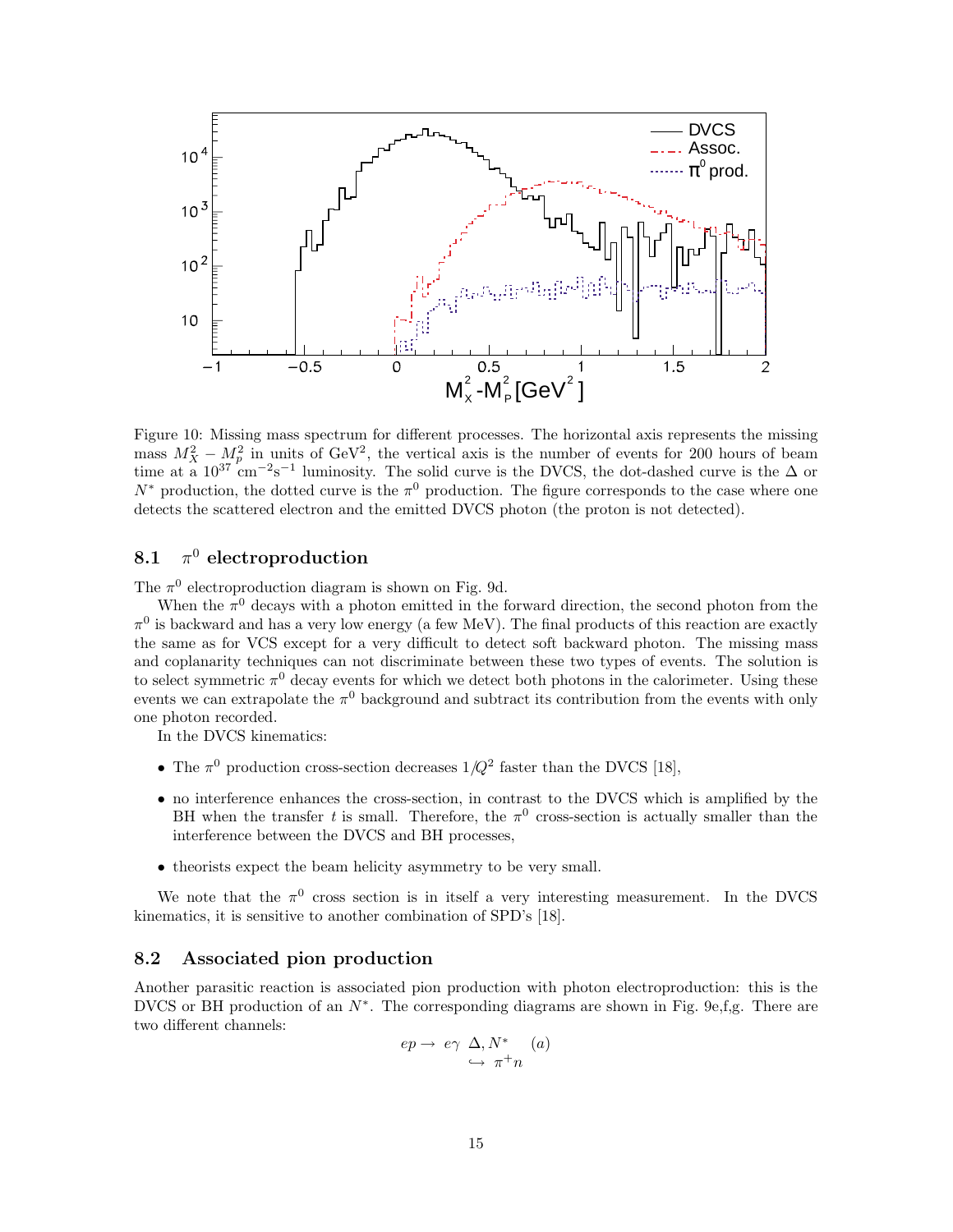

Figure 11: Acoplanarity parameter (as defined in Eq. 3) for DVCS (solid curve),  $\Delta$  or  $N^*$  production (dot-dashed curve) and  $\pi^0$  production (dotted curve). The horizontal axis represents the acoplanarity angle in degrees, the vertical axis is the number of events for 200 hours of beam time and a luminosity of  $10^{37}$ . The top figure is without cuts, the bottom figure has a missing mass cut  $-0.5 < M_X^2 - M_p^2 < 0.5$  $GeV<sup>2</sup>$ .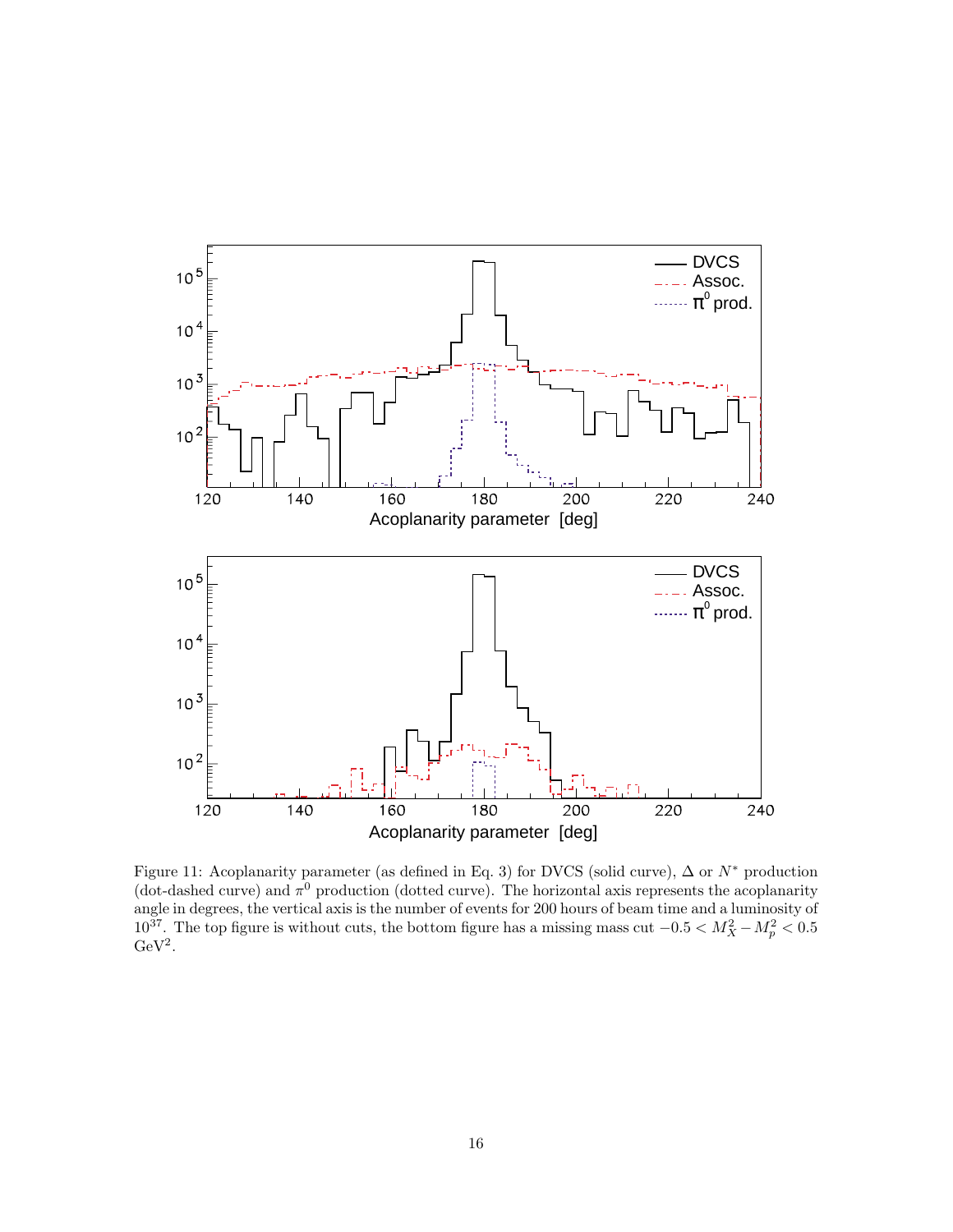and

$$
ep \rightarrow e\gamma \Delta, N^* \quad (b)
$$
  

$$
\hookrightarrow \pi^0 p
$$

The diagrams of Fig. 9f,g are the associated pion production via the BH process (ABH). These diagrams (f,g) require the knowledge of the  $pN^*$  or  $p\Delta$  transition form factors to be interpreted.

The diagram in Fig. 9e is the associated pion production via the DVCS process (AVCS). This is the DVCS production of a  $\Delta$  or  $N^*$ . Diagrams (e) (f) and (g) lead to the same final state and therefore all three interfere.

The physics of diagram (e) is just as important as the physics of the DVCS process. Indeed at high enough mass of the pion-nucleon system (*i.e.*  $\Delta$  or  $N^*$ ), AVCS gives access to some of the transition SPD's. However, extracting the AVCS amplitude is more complicated in that case since ABH is no longer purely real but has an imaginary part as well (due to the extra emitted pion).

Close to the pion threshold ( $\pi - N$  system in s-wave), we expect that a low energy theorem (LET) can be used to connect the AVCS and exclusive DVCS amplitudes. The same idea predicts that  $ep \rightarrow e\gamma \pi^0 p$  is much smaller than  $ep \rightarrow e\gamma \pi^+ n$ . This is a consequence of the Adler consistency rule: the first order term in the LET expansion vanishes in the  $\pi^0$  case.

Detecting the recoil proton will suppress the  $n\pi$ <sup>+</sup> channel. We consider a  $\Delta E - E$  segmentation of the proton detector to veto neutrons.

It has been estimated [27] that the  $\Delta(1232)$  cross-section  $(ep \rightarrow e\Delta\gamma)$  is an order of magnitude smaller than the DVCS in our kinematics. Moreover the asymmetry is predicted to be small, *i.e.*  $\sim$  7% whereas the DVCS asymmetry is of the order of 30%.

Figure 12 represents the asymmetry (left) and the cross-section for the associated pion production (dashed line) and the DVCS (solid line). The curves are drawn for various angles of  $\theta_{\gamma\gamma^*}$  [28].

### **9 Electromagnetic background**

In our kinematics, the ring of scintillators subtends a large solid angle  $(\Delta\theta \otimes \Delta\phi = 20° \otimes 270°)$  and is placed close to the target (about 60 cm). This choice allows us to match the real photon and recoil proton acceptances. Putting the ring further away would have resulted in a significant increase of the dimensions of this apparatus. This raised the issue of singles rates due to low-energy electromagnetic background coming from the target and the beam pipe. Fortunately, the RCS experiment has similar concerns and was able to perform tests in Hall A. A block of  $20 \times 20 \times 20$  cm<sup>3</sup> of scintillator was placed 10 m away from the target at an angle of 29.8◦. The lead-glass electromagnetic calorimeter was placed at 42◦. The results are presented in [29]. Although these tests are not an exact match of our kinematics or luminosity, they do show that it is possible to control the electromagnetic noise at a level compatible with our experiment.

## **10 Systematic errors**

#### **10.1 Beam polarization**

If the beam polarization has an additional transverse component, it will not generate any asymmetry since the transverse asymmetries are suppressed by a factor  $m_e/E_e$ . We would just have a dilution factor that would enter linearly in the errors in the determination of A and B. However, it must be noted that the ratio  $B/A$  is independent of the error on the beam polarization. In the DVCS regime the  $B/A$  ratio is expected to go to zero with a  $1/Q$  dependence.

#### 10.2 Luminosity

This is given by the knowledge of the beam current and the target density. The luminosity can be cross-calibrated with a number of known processes: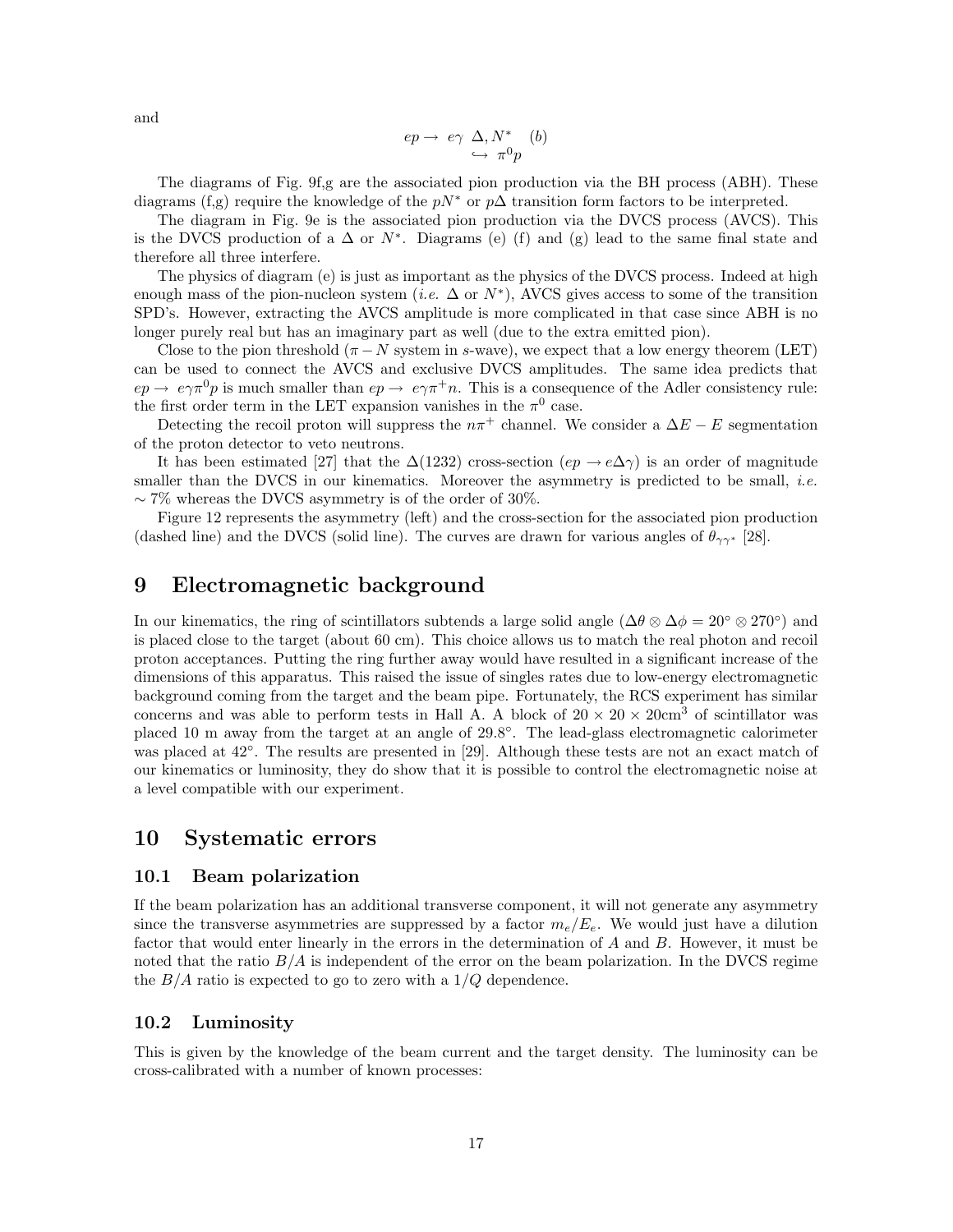

Figure 12: Asymmetry (left) and cross-section (right) for the VCS (solid line) and the  $\Delta$  or  $N^*$ production (dashed line) at  $s=5.5 \text{ GeV}^2$ ,  $Q^2=2.5 \text{ GeV}^2$ . For both VCS and resonance production asymmetries, the curves correspond to  $\theta_{\gamma\gamma^*}=3, 5, 7^{\circ}$  from bottom to top. For the cross-sections, the curves correspond to  $\theta_{\gamma\gamma^*}=3, 5, 7^{\circ}$  from top to bottom at  $\varphi = 180^{\circ}$ .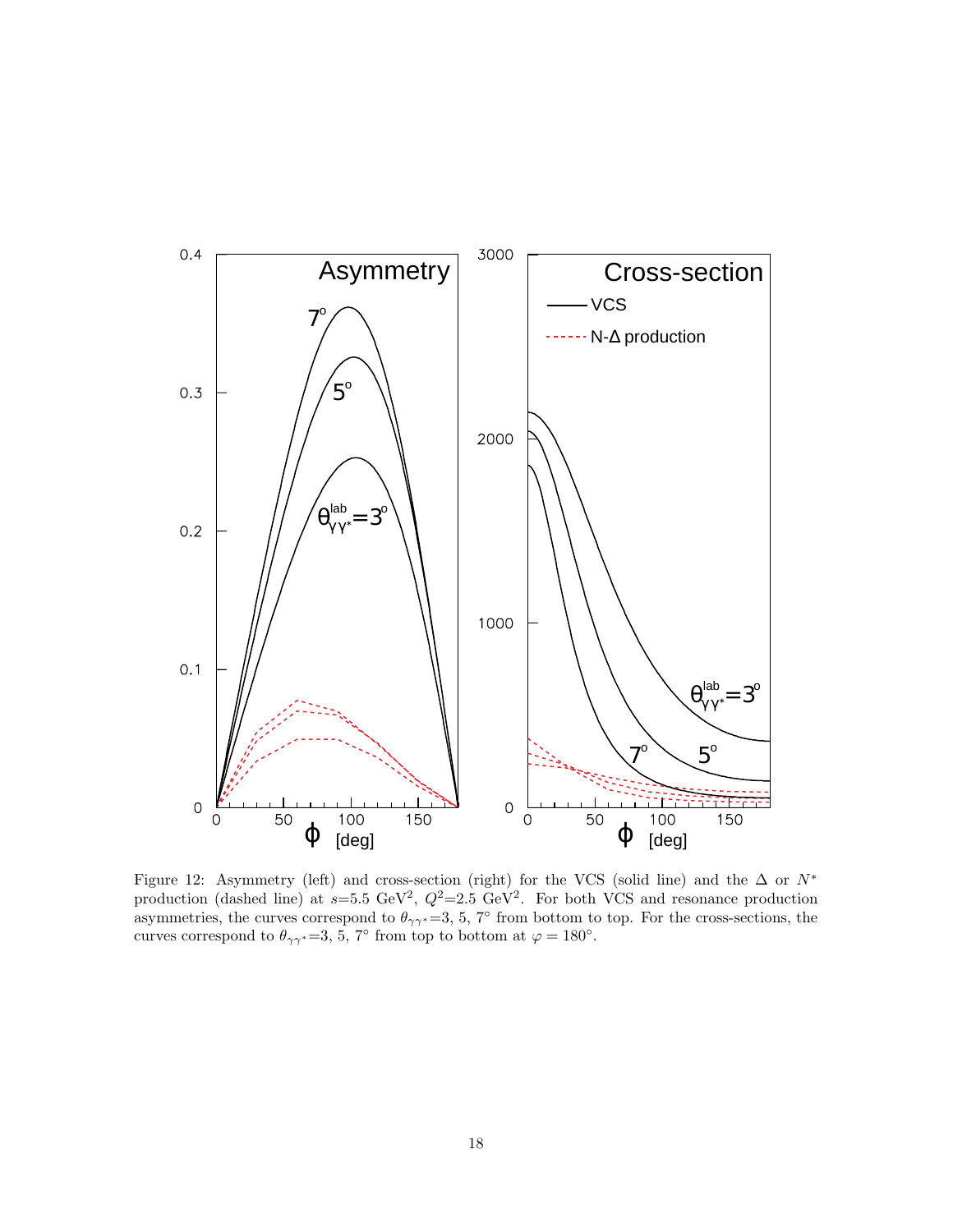- The sum  $d\sigma^{\rightarrow} + d\sigma^{\leftarrow}$  is the unpolarized cross-section and is dominated by Bethe-Heitler. This will be used to cross-check the relative normalization between different parts of the data taking.
- The singles counting rate in the electron spectrometer is the inclusive deep inelastic cross-section. This has been well studied by other experiments.
- Here also, the ratio  $B/A$  is not sensitive to errors in luminosity.

#### **10.3 Angular resolution of the calorimeter**

The angular determination of the scattered photon will require knowledge of the following:

- The scattered electron in the HRSe, which fixes the direction of the virtual photon.
- Vertical vertex position accuracy of the order of 0.5 mm. The accuracy of the beam position monitors is currently of the order 0.1 mm.
- Horizontal vertex position accuracy which is  $\approx \sigma(y_{\text{tg}}^{\text{HRS}})/\sin \theta_e^{(0)}$ , where  $\sigma(y_{\text{tg}}^{\text{HRS}}) \approx 1 \text{ mm}$  is the precision of the horizontal coordinate of the electron track at the target. This vertex precision contributes as follows to the determination of the horizontal angle of the detected photon:

 $\sigma_{\theta_{\gamma}} = \sigma(y_{\text{tg}}^{\text{HRS}}) \sin \theta_{\gamma}/[L_{cal} \sin \theta_e]$ , where  $L_{cal}$  is the distance between the target and the calorimeter.

• Calorimeter spatial resolution of 5 mm. This has been achieved and is sufficient to contribute only 1.25 mr to the accuracy on the real photon direction. This is approximately equal to the contribution from the vertex resolution.

In table 3 we list for each kinematics the various systematic contributions and the resulting uncertainty in the angle  $\theta_{\gamma\gamma*}$  in the laboratory frame.

|                                             | $(\overline{\text{HRS}}_e \& \text{Target})_{hor.}$ | $(\text{HRS}_e)_{vert.}$ | Calo.                            |                 |
|---------------------------------------------|-----------------------------------------------------|--------------------------|----------------------------------|-----------------|
| $5.5 \text{ GeV}^2$ , $2.5 \text{ GeV}^2$   | $1.2 \text{ mr}$                                    | 1 mr                     | $1.25 \text{ mr } 0.135^{\circ}$ |                 |
| 4.5 GeV <sup>2</sup> , 2.0 GeV <sup>2</sup> | $1.3 \text{ mr}$                                    | 1 mr                     | $1.25 \text{ mr } 0.241^{\circ}$ |                 |
| 3.5 $\text{GeV}^2$ , 1.5 $\text{GeV}^2$     | $1.3 \text{ mr}$                                    | 1 mr                     | $1.25$ mr                        | $0.241^{\circ}$ |

Table 3: we have taken an angular resolution of 1 mr, and a transverse resolution of 1 mr for the HRS, a spatial resolution of 5 mm for the calorimeter located at 4 m from the target.

Good angular resolution will give us an extra handle on the associated production rejection. The jacobian  $\frac{d\theta_{\gamma^*p}}{d\theta_{\gamma\gamma^*}}$  is large ( $\sim 10$ ) in the relevant  $\theta_{\gamma\gamma^*}$  range. Figure 8 gives the relation between the angles  $\theta_{\gamma\gamma^*}$  and  $\theta_{\gamma^*p}$ .

An azimuthal segmentation of 100 mr for the proton detector gives a good match to the precision of the direction of the proton as predicted by the electron and emitted photon measurements. Together with a segmentation of 100 mr in the proton polar angle, this corresponds to a total of approximately 150 scintillator elements.

#### **10.4 Radiative corrections**

Our simulation took the external radiative corrections into account by radiating photons on the electron lines. We believe that for this experiment, the effect of internal radiative corrections (*i.e.* radiating an additional real photon) is comparable to elastic scattering or other exclusive processes (in this case the radiative corrections are much smaller than  $e.g.$  low- $x_B$  inclusive processes). The QED radiative corrections have recently been estimated for the DVCS process at Jefferson Lab kinematics [30]. The authors show that these corrections are up to 25% on the cross-section but are rather small on the asymmetry itself (of the order 5%).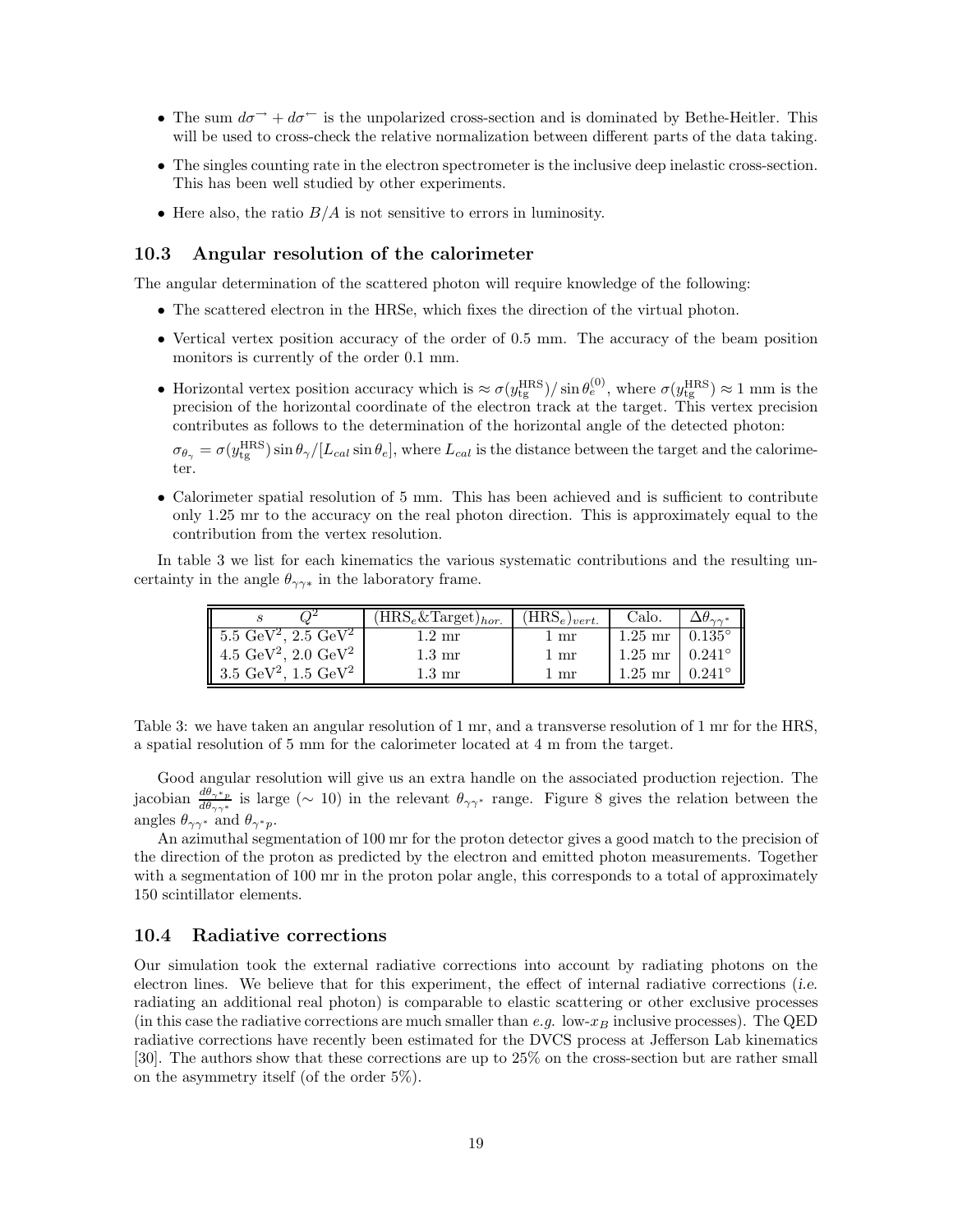### **11 Estimation of counting rates and accidentals**

Counting rates in the calorimeter were estimated using P. Degtiarenko's Monte-Carlo simulation [31]. The counting rates have been found to be a factor 2 smaller than these estimations during the RCS tests in 1998 and 1999. This calculation therefore gives a "reasonable" over-estimate. The singles rate in the calorimeter is mostly due to photons and is rather high (of the order of a few MHz) if the energy threshold is 500 MeV (*cf.* tables 4 and 5). However, one can set a very specific cut (by software) on the measured photon energy in the calorimeter  $(E_{\gamma})$  which lowers this rate by a factor R, as large as  $\sim 30$  for the highest  $Q^2$  kinematics. R is the ratio of the events for which  $E_{\gamma} > 500$ MeV to the events for which  $0.9p_{\gamma} < E_{\gamma} < 1.1p_{\gamma} (\pm 10\%$  variation around the nominal emitted photon energy, which contains almost all the  $ep \rightarrow ep\gamma$  events, as shown in Fig. 5).

| $GeV^2$ | 21 \<br>c. | $\sigma_{\sim}$<br>$[\deg.]$ | $p_{\sim}$<br>$_{i}GeV$<br>$^{\prime}$ c | $p_e$<br>GeV/6 | $\sigma_e$<br>deg. |
|---------|------------|------------------------------|------------------------------------------|----------------|--------------------|
| 3.5     | 6.1        | $-22.6$                      | 2.1                                      | 3.8            | 14.                |
| 4.5     | $2.0\,$    | $-17.3$                      | 2.9                                      | 3.0            | $^{19.2}$          |
| 5.5     | $2.5\,$    | $-13.2$                      | 3.1                                      | 2.2            | 25.1               |

Table 4: Summary of kinematic variables for the three settings.  $p_{\gamma}$  is the nominal momentum of the emitted photons in the  $ep \rightarrow ep\gamma$  reaction. The distribution of the photon energy spreads around  $\pm 10\%$  of this value.

| $N_\gamma^{>500MeV}$ |      | $\mathbf{v}_1 \cdot \mathbf{v}_2$ | $N_{\gamma} \cdot \tau/R$ | $\sigma_{DIS}$                                     | $N_{DIS}^e$ | Accid.    | $\sqrt{t}M_Xcut$<br>$N_{DVCS}$ | Dilution |
|----------------------|------|-----------------------------------|---------------------------|----------------------------------------------------|-------------|-----------|--------------------------------|----------|
| $ S^{-1}$            |      |                                   |                           | $[\text{nb}\text{-}\text{GeV}^{-1}\text{sr}^{-1}]$ | $ S^{-1}$   | $ S^{-1}$ | $ S^{-1}$                      | tactor   |
| $2.2 \cdot 10^6$     | 16.3 | $\rm 0.011$                       | $6.7 \!\cdot\! 10^{-4}$   | 74.6                                               | 1709        | $1.15\,$  | 0.87                           | 0.43     |
| $7.8 \cdot 10^6$     | 24.2 | 0.039                             | $.6 \cdot 10^{-3}$        | 20.4                                               | 467         | 0.75      | 0.58                           | 0.43     |
| $2.2 \cdot 10^7$     | 32.1 |                                   | $3.4 \cdot 10^{-3}$       | $_{6.8}$                                           | 156         | 0.53      | $0.28\,$                       | 0.39     |

Table 5: Summary of counting rates in the HRSe, the calorimeter, along with the rates of accidentals and DVCS events. The three lines correspond to the three kinematic settings of table 4. The first column gives the number of photons in the calorimeter with an energy over 500 MeV, as given by P. Degtiarenko's Monte-Carlo. The ratio of the number of photons with  $E_{\gamma} > 500$  MeV to the photons in the DVCS window ( $\pm 10\%$  around the nominal photon energy  $E_{\gamma}$ ) is given in the second column by R. The third column gives the occupation of the calorimeter, with a threshold of 500 MeV, for a random  $\tau = 5$  ns timing window on the leading edge of pulse. The fourth column gives the occupation once corrected for  $R$ . The fifth column gives the DIS cross-section. The sixth column gives the counting rates from DIS in the HRSe. The accidentals rate from the coincidence of the HRSe and the calorimeter is given in column seven. The eigth column gives estimates for the DVCS rates, with a missing mass cut  $|M_X^2 - M_p^2| < 0.5$ . The last column gives the dilution factor due to the accidentals.

Counting rates in the HRSe were estimated using DIS cross-sections<sup>2</sup>. Indeed, the inefficiency of the electron arm for electrons is of the order of only a few percent. One finds that the rate in the HRSe will be rather low (from 400 Hz at  $s = 3.5$  GeV<sup>2</sup>,  $Q^2 = 1.5$  GeV<sup>2</sup>, down to 40 Hz at  $s = 5.5$ GeV<sup>2</sup>,  $Q^2 = 2.5$  GeV<sup>2</sup>), as shown in tables 4 and 5.

Assuming a coincidence resolution of about  $\tau = 5$  ns, and using the previous results for the rates in the HRSe and the calorimeter, the accidentals rate would be about 1 Hz in the lowest s kinematic setting, whereas the DVCS accounts for  $0.87$  Hz, the trues over falses ratio is therefore of the order

<sup>&</sup>lt;sup>2</sup>We have assumed a solid angle of 6.7 msr and a momentum bite of  $\pm 4.5\%$  for the HRSe, at a luminosity of  $10^{37}$  $\rm cm^{-2}s^{-1}$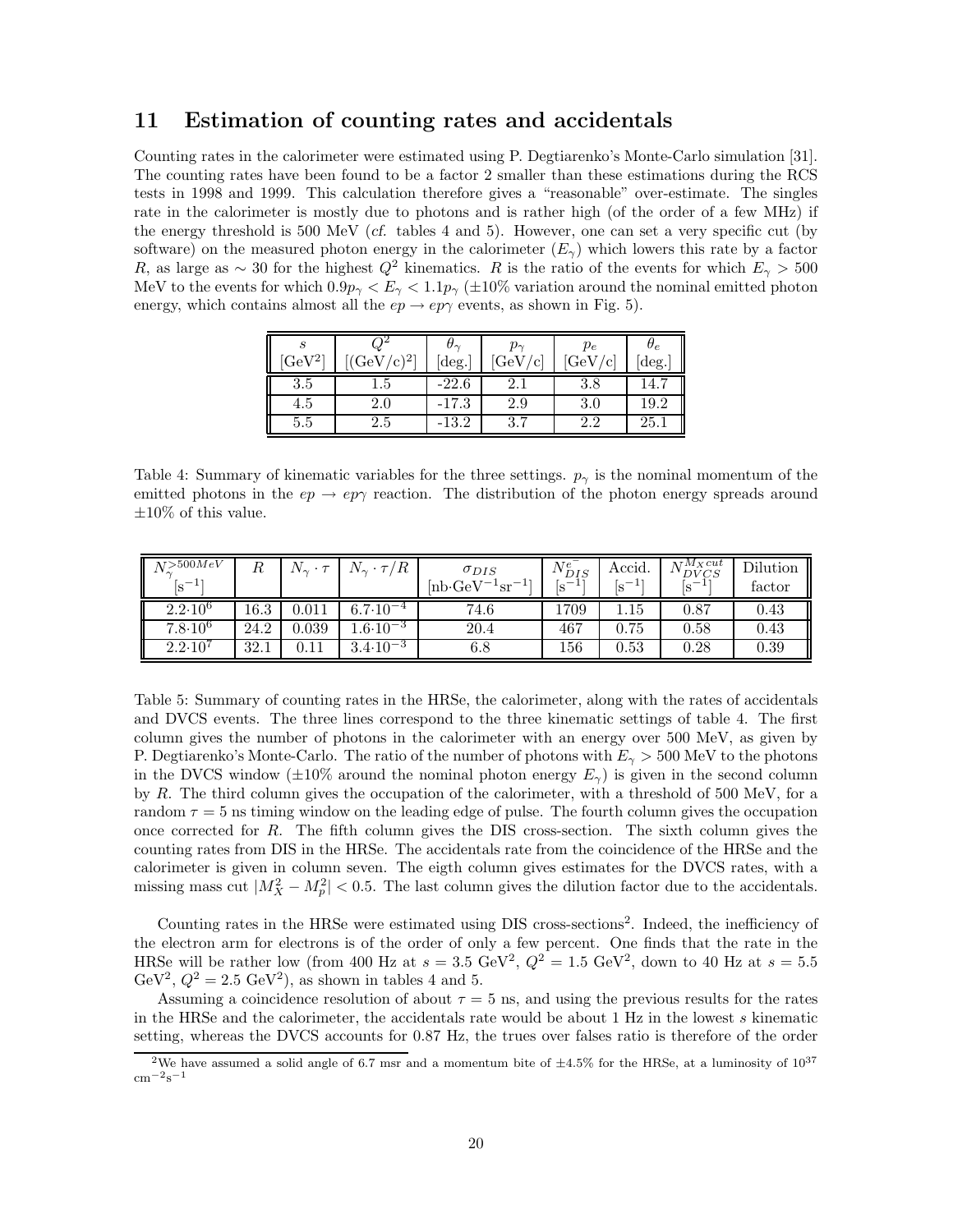1. Table 5 gives those estimates for all three kinematic settings. Coincidence between the calorimeter and the electron arm is definitely feasible and the dilution from the accidentals is of the order 0.5. In any case, the subtraction of the accidentals is straightforward and will only lead to an increase of the error bar.

We don't have estimates for the proton detector rates at this time, but the RCS collaboration has performed a test with a shielded scintillator block at a luminosity of  $10^{38}$  cm<sup>-2</sup>s<sup>-1</sup> and managed to see clear coincidences with a calorimeter. A test run is planned in the near future to measure counting rates in a scintillator block, in the DVCS conditions. Assuming the rates are of the same order as in the calorimeter (about the same solid angle), we will manage to do triple coincidences and our true to false ratio would be even better by a factor of 10.

This counting rate study shows that one can perform the experiment using a two-arm setup (HRSe and calorimeter). We would already do at least as well as what HERMES can do, but in a much shorter time due to our higher luminosity (see details in next section). The proton detector is however necessary to ensure the exclusivity of the events, resulting in a cleaner interpretation of the data.

# **12** Comparison with other experiments

The feasability of the DVCS experiment with the CERN 200 GeV muon beam is currently under study. It is proposed to upgrade the experimental COMPASS[32] setup with a recoil detector in order to make the DVCS experiment possible. The latter will cover the kinematical domain  $0.05 < x_B < 0.3$ and  $2 < Q^2 < 5$  GeV<sup>2</sup>. At 200 GeV lepton energy, there is a clear dominance of the DVCS over the BH. The main differences with our experiment are the luminosity (see table 6) and the fact that the CERN experiment measures the squared modulus of the amplitude. It is thus sensitive both to the imaginary part (where the SPD's are evaluated at  $x = \xi$ , as in our proposed experiment) and to the real part where a convolution over x is involved, which may allow the extraction of the SPD's at  $x \neq \xi$ .

Among the various processes that allow one to access SPD related observables, the hard exclusive electroproduction of mesons -  $\pi^{0,\pm}$ ,  $\rho^{0,\pm}$ ,  $\omega$ ,  $\phi$ , ... - is also promising. Indeed, a QCD factorization proof has been given recently. In the deep meson case, it is the cross section for absorption of longitudinally polarized photons that factorizes and dominates in the high- $Q<sup>2</sup>$  limit. This is associated with the exchange of a hard gluon.

HERMES has published results in the kinematical range  $0.3 < x_B < 0.5$  and  $2 < Q^2 < 4$ GeV<sup>2</sup> for the deeply virtual  $\rho_L^0$  production [33]. The main limitation of HERMES is luminosity  $(\mathcal{L} \approx 10^{32} \text{ cm}^{-2} \text{s}^{-1})$ . To infer the (virtual photon) longitudinal cross-section from the HERMES (and HERA) cross section for electro-production of longitudinally polarized  $\rho$ -mesons, one assumes s-channel helicity conservation (SCHC)  $d\sigma(e, e' \rho_L) \approx d\Gamma \epsilon d\sigma_L(\gamma^*, \rho_L)$ . Because the SCHC hypothesis is tested within  $5 \div 10\%$  in the same experiment, this introduces only a small model dependence in the interpretation of the data. The fact that the deep meson process involves the convolution of the SPD with the meson distribution amplitude can be seen as an additional theoretical uncertainty as well as a positive point since not so much is known about the meson wave function.

An approved experiment in Jefferson Lab hall B plans to measure the exclusive electroproduction of the  $\rho^0$  and  $\omega$  vector mesons in the Bjorken regime  $0.1 < x_B < 0.45$  and  $1 < Q^2 < 4.5$  GeV<sup>2</sup> [34]. The main feature of the hall B experiment compared with HERMES is 2 orders of magnitude higher luminosity, but lower cross sections (about a factor 4) at the same  $Q^2$  and  $x_B$ .

In a totally different kinematical domain, HERA has reported to have seen DVCS events in the region  $5 \cdot 10^{-4} < x_B < 10^{-2}$  and  $Q^2 > 6$  GeV<sup>2</sup> [35]. Such a small  $x_B$  suggests HERA is mostly sensitive to the gluon degrees of freedom whereas measurements at Jefferson Lab, COMPASS or HERMES probe the nucleon in the valence quark region. The exclusivity of the events has been questioned since the recoil proton goes undetected at low angles down the forward beam pipe thus the results may include contributions from inelastic  $p(e, e'\gamma)N^*$  processes.

The main features of all those experiments are summarized in table 6, The strong features of the current proposal are that it: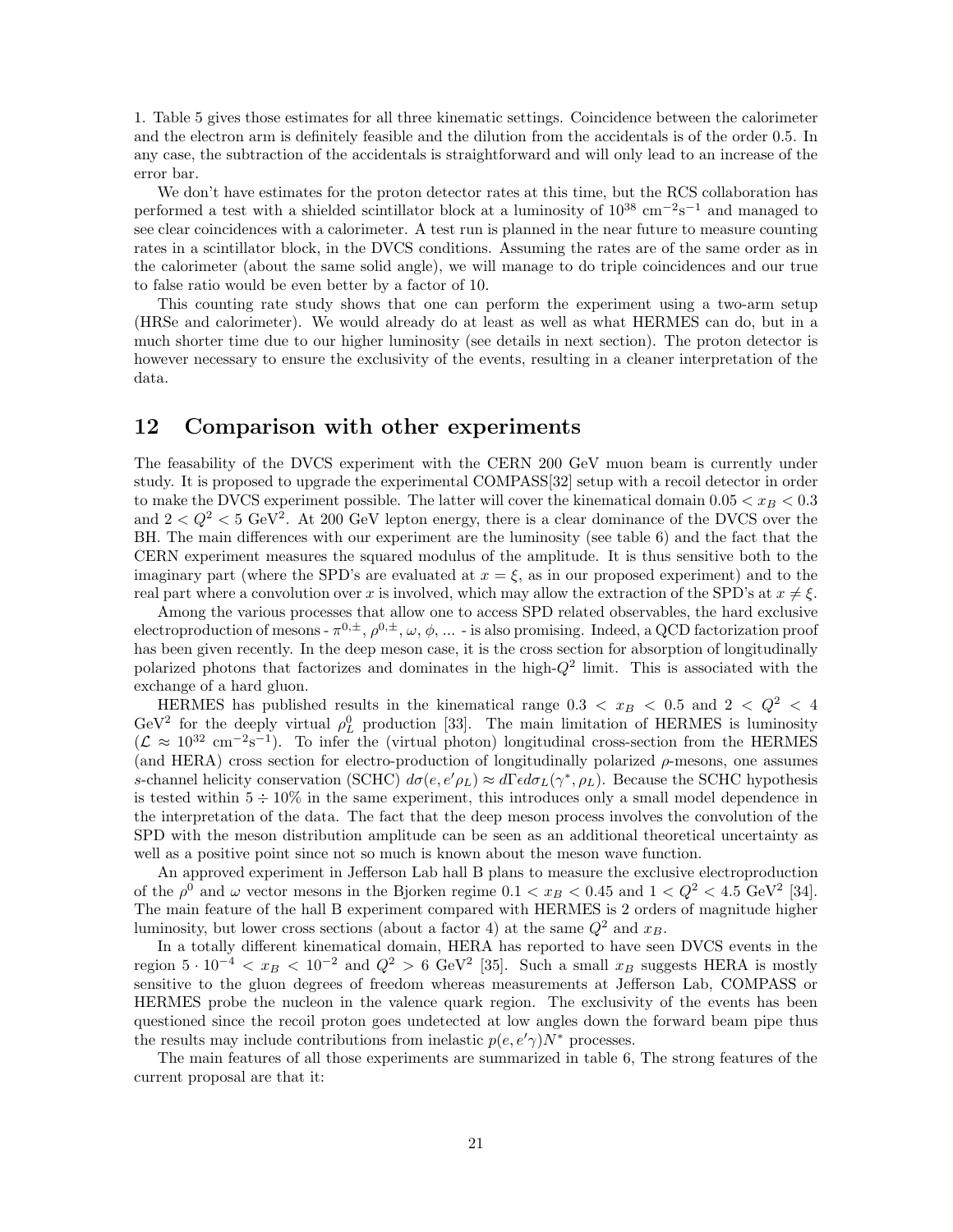- ensures of the exclusivity of the events (by detecting the proton in triple coincidence with both the photon and the electron),
- achieve high statistical precision ( $\mathcal{L} \approx 10^{37} \text{ cm}^{-2} \text{s}^{-1}$ ),
- measures a linear combination of the SPD's at the point  $x = \xi$ , due to the fact that only the interference between the (real) BH and the imaginary part of DVCS enters in the single spin asymetry. In fact, one measures a so-called "envelope" function e.g.  $H(x = \xi, \xi, t)$ , from which the skewedness (or  $\xi$ ) effect can be seen by comparison with the known forward parton distributions e.g.  $q(x = \xi)$ . So, even though the  $ep \rightarrow ep \gamma$  cross section is dominated by the trivial BH process at CEBAF energy, we can extract from our experiment useful information about the DVCS amplitude.

There is no doubt however, that it is only the first step in the study of the SPD's and more experiments will be necessary. Our proposed experiment is an initial attempt in this direction and will provide an important test of the SPD models available today. A full separation and measurement of the SPD's over the whole x and  $\xi$  range will require new facilities. A particularly interesting project would be to use a positron beam. It would give us access to the real part of the DVCS amplitude via charge asymmetry [38].

| Experiment     | Process(es)                       | Status  | $\mathcal{L}$ | Exclus. | $x_B$                 |             | Observables,      |
|----------------|-----------------------------------|---------|---------------|---------|-----------------------|-------------|-------------------|
|                |                                   |         |               |         |                       | $[GeV^2]$   | comments          |
| <b>HERMES</b>  | $ep \rightarrow e \rho^0 p$       | pub.    | $10^{32}$     | No      | $0.3 - 0.5$           | $2 - 4$     | $ A ^2$           |
| Hall B         | $ep \rightarrow e(\rho, \omega)p$ | approv. | $10^{34}$     | Yes     | $0.1 - 0.45$          | $1 - 4.5$   | $ \mathcal{A} ^2$ |
| <b>COMPASS</b> | $\mu p \to \mu(\gamma, \pi) p$    | study.  | $10^{32}$     | Not yet | $0.05 - 0.4$          | $2 - 5$     | $ A ^2$           |
| HERA           | $ep \rightarrow e \gamma p$       | pub.    | $10^{30}$     | No      | $10^{-4}$ - $10^{-2}$ | > 6         | gluon sector      |
| Hall A         | $ep \rightarrow e \gamma p$       | prop.   | $10^{37}$     | Yes     | $0.3 - 0.4$           | $1.5 - 2.5$ | Im(A)             |

Table 6: Main features of SPD-related experiments in the world. The status column indicates whether the data is published (pub.), preliminary (prelim.), the experiment is approved (approv.), proposed (prop.) or under study (study.). The luminosity  $\mathcal L$  is in units of cm<sup>-2</sup>s<sup>-1</sup>. The exclusivity column (exclus.) states whether or not the experimental setup can check the exclusivity of the reaction. The letter A represents the amplitude of the measured process.

# **13 Summary and Conclusion**

We have shown that it is possible to study the DVCS process at Jefferson Lab using a 6 GeV polarized electron beam, the Hall A liquid hydrogen cryotarget, a dedicated photon calorimeter and a recoil proton detector. The triple coincidence is an important feature of this experiment, since we make sure of the exclusivity of the events.

Counting rates in the calorimeter as well as electron-photon coincidence **accidentals rates have been estimated and are manageable** at a luminosity of  $10^{37}$  cm<sup>-2</sup>s<sup>-1</sup>. The addition of the proton detector will further enhance our trues to falses ratio. A test run aimed to measure counting rates in the proton detector as well as in the calorimeter will take place before PAC18.

By measuring the difference in cross-section for electrons of opposite helicities, we are able to extract the imaginary part of the DVCS amplitude. By studying its  $Q^2$  behavior, it is possible to look for the **onset of handbag diagram dominance**. Due to its close relationship with the deep inelastic scattering (via the optical theorem), the imaginary part of the DVCS amplitude is expected to scale as early as  $Q^2=1 \text{ GeV}^2$ . Assuming we reach this regime, we will be able to extract the **skewed parton distributions contribution to the imaginary part of the DVCS amplitude** for the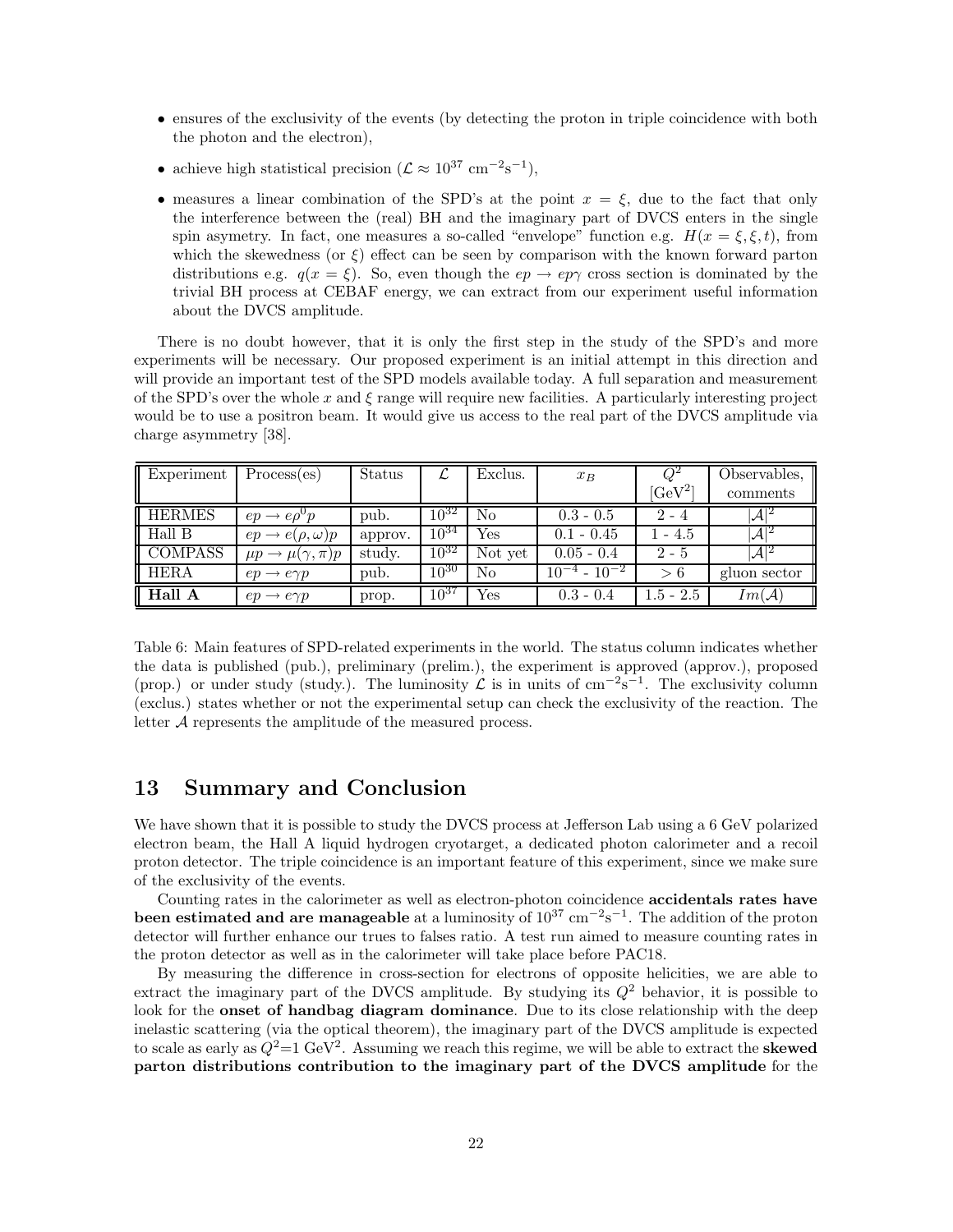first time. We will also be able to separately estimate the size of the **higher twist terms in the DVCS process**, only suppressed by an additional 1/Q factor compared to the leading twist term.

The time estimates are given below for each kinematic setting and include calibrations. These were determined assuming a beam polarization of 70 % and a luminosity of  $10^{37}$  cm<sup>-2</sup>s<sup>-1</sup> corresponding to a  $3\mu A$  beam impinging on the 15 cm liquid hydrogen target. The beam time request seems reasonable considering the uncertainty in the SPD models and in our luminosity limitations at this time.

| я<br>$\rm GeV^2$  | $\rm GeV^2$                | $\rm GeV^2$                         | time<br>hours            |  |  |  |  |
|-------------------|----------------------------|-------------------------------------|--------------------------|--|--|--|--|
| 5.5<br>4.5<br>3.5 | 2.5<br>2.0<br>1.5          | 0.15/0.45<br>0.15/0.30<br>0.15/0.30 | <b>200</b><br>200<br>200 |  |  |  |  |
|                   | Total beam request:<br>600 |                                     |                          |  |  |  |  |

Table 7: Beam time request for each kinematic point at fixed  $x_B \approx 0.35$ . The values of  $-t$  are the minimum and maximum within the acceptance.

# **14 Acknowledgment**

We are especially grateful to M. Diehl, B. Pire and A.V. Radyushkin for their most valuable theoretical expertise on the matter of SPD's, and for taking the time to answer all our questions.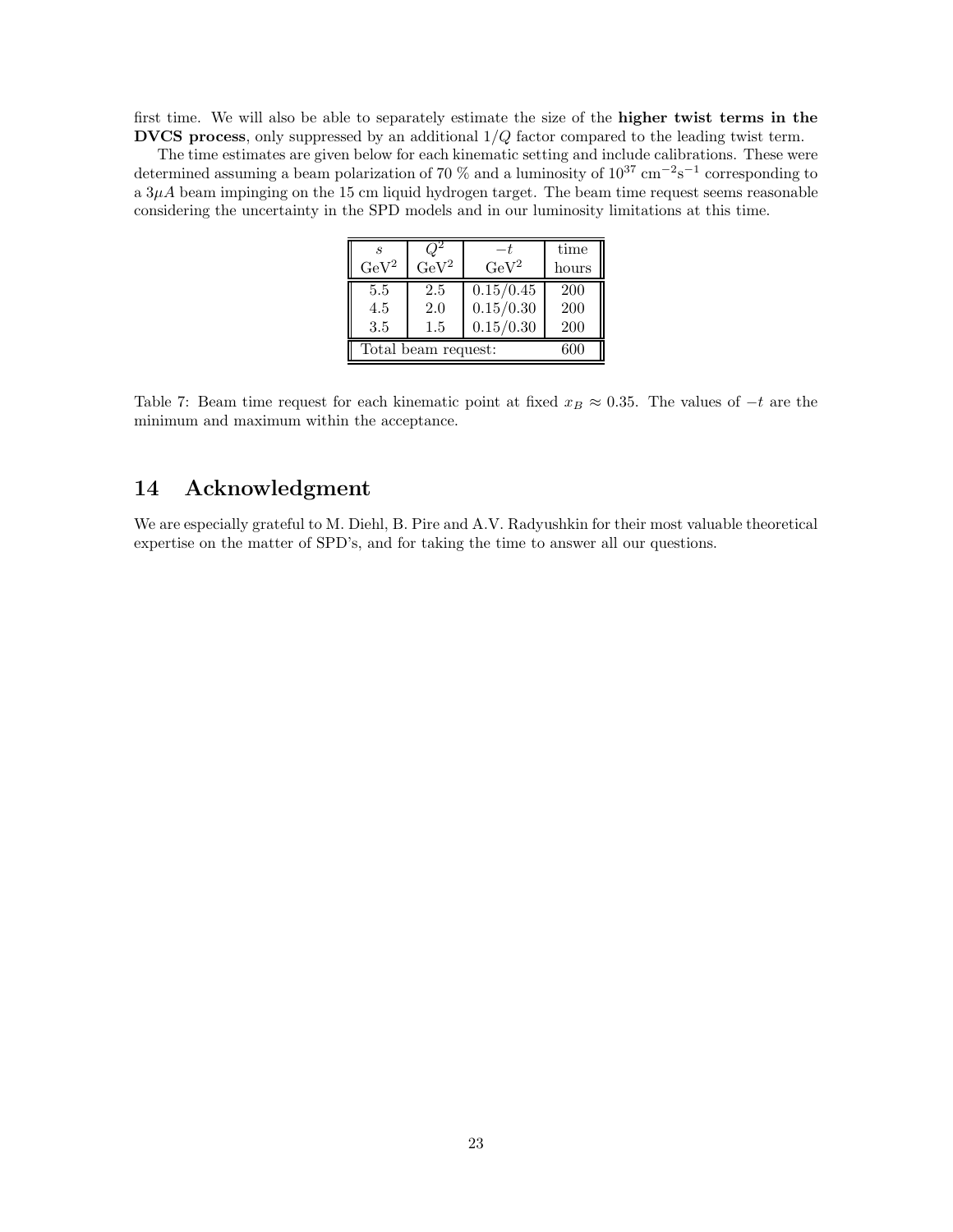# **A DVCS formalism and notations**

In this appendix we present the basic formalism of Deeply Virtual Compton Scattering. We use the notation of Ji [10], Guichon and Vanderhaeghen [18].

For explicitness, we work in a reference frame in which the virtual photon  $\vec{q}$  and the average nucleon 3-vector  $P = (p + p')/2$  are both along the z-axis. We define the two light cone vectors

$$
\tilde{p}^{\mu} = \frac{\Lambda}{\sqrt{2}}(1,0,0,1) \quad \& \quad n^{\mu} = \frac{1}{\Lambda\sqrt{2}}(1,0,0,-1). \tag{4}
$$

Boosts along the *z*-axis simply change the value of  $\Lambda$ . The light cone vectors satisfy the identities:

$$
\tilde{p} \cdot \tilde{p} = n \cdot n = 0 \quad \& \quad \tilde{p} \cdot n = 1. \tag{5}
$$

In the following, we choose a boost such that

$$
\Lambda = P^+ = P \cdot n. \tag{6}
$$

Denoting the  $x$ -,  $y$ -components with the  $T$  subscript, the kinematic vectors can be decomposed as follows

$$
P^{\mu} = \tilde{p}^{\mu} + n^{\mu} \left( \overline{M}^{2} / 2 \right),
$$
  
\n
$$
\overline{M}^{2} = P^{2} = M^{2} + t/4,
$$
  
\n
$$
q^{\mu} = \tilde{p}^{\mu} (-2\xi') + n^{\mu} Q^{2} / (4\xi'),
$$
\n
$$
W = \tilde{M}^{2} + \tilde{M}^{2} + \tilde{M}^{2} + \tilde{M}^{2} + \tilde{M}^{2} + \tilde{M}^{2} + \tilde{M}^{2} + \tilde{M}^{2} + \tilde{M}^{2} + \tilde{M}^{2} + \tilde{M}^{2} + \tilde{M}^{2} + \tilde{M}^{2} + \tilde{M}^{2} + \tilde{M}^{2} + \tilde{M}^{2} + \tilde{M}^{2} + \tilde{M}^{2} + \tilde{M}^{2} + \tilde{M}^{2} + \tilde{M}^{2} + \tilde{M}^{2} + \tilde{M}^{2} + \tilde{M}^{2} + \tilde{M}^{2} + \tilde{M}^{2} + \tilde{M}^{2} + \tilde{M}^{2} + \tilde{M}^{2} + \tilde{M}^{2} + \tilde{M}^{2} + \tilde{M}^{2} + \tilde{M}^{2} + \tilde{M}^{2} + \tilde{M}^{2} + \tilde{M}^{2} + \tilde{M}^{2} + \tilde{M}^{2} + \tilde{M}^{2} + \tilde{M}^{2} + \tilde{M}^{2} + \tilde{M}^{2} + \tilde{M}^{2} + \tilde{M}^{2} + \tilde{M}^{2} + \tilde{M}^{2} + \tilde{M}^{2} + \tilde{M}^{2} + \tilde{M}^{2} + \tilde{M}^{2} + \tilde{M}^{2} + \tilde{M}^{2} + \tilde{M}^{2} + \tilde{M}^{2} + \tilde{M}^{2} + \tilde{M}^{2} + \tilde{M}^{2} + \tilde{M}^{2} + \tilde{M}^{2} + \tilde{M}^{2} + \tilde{M}^{2} + \tilde{M}^{2} + \tilde{
$$

$$
\Delta^{\mu} = q^{\mu} - q'^{\mu} = p'^{\mu} - p^{\mu} = -2\xi \tilde{p}^{\mu} + \xi \overline{M}^{2} n^{\mu} + \Delta_{T}^{\mu}
$$
\n(8)

The variables  $\xi$  and  $\xi'$  are [one half] the light cone momentum fractions of  $\Delta$  and q, respectively:

$$
2\xi' = -q^+ = -q \cdot n = \frac{P \cdot q}{\overline{M}^2} \left[ -1 + \sqrt{1 + \frac{Q^2 \overline{M}^2}{(P \cdot q)^2}} \right] \xrightarrow{Bj} \frac{x_B}{1 - x_B/2}
$$
  

$$
2\xi = -\Delta^+ = -\Delta \cdot n = 2\xi' \frac{Q^2 + t}{Q^2 + \overline{M}^2 (2\xi')^2} \xrightarrow{Bj} \frac{x_B}{1 - x_B/2}
$$
(9)

In the Bjorken limit of high  $Q^2$  and finite  $x_B$ , to leading order in  $1/Q^2$ , the DVCS amplitude is given by the 'handbag' amplitude of Fig. 1b (+ crossed diagram):

$$
\mathcal{T}^{\text{DVCS}} = \epsilon_{f\mu}^{*} H_{\text{DVCS}}^{\mu\nu} j_{\nu}/q^{2}
$$
\n
$$
H_{\text{DVCS}}^{\mu\nu} = H_{V}^{\mu\nu} + H_{A}^{\mu\nu}
$$
\n
$$
H_{V}^{\mu\nu} = \frac{1}{2} \left[ \tilde{p}^{\mu} n^{\nu} + n^{\mu} \tilde{p}^{\nu} - g^{\mu\nu} \right] \int_{0}^{+1} dx \left[ \frac{1}{\mu} \frac{1}{\mu} \frac{1}{\mu} \frac{1}{\mu} \frac{1}{\mu} \frac{1}{\mu} \frac{1}{\mu} \frac{1}{\mu} \frac{1}{\mu} \frac{1}{\mu} \frac{1}{\mu} \frac{1}{\mu} \frac{1}{\mu} \frac{1}{\mu} \frac{1}{\mu} \frac{1}{\mu} \frac{1}{\mu} \frac{1}{\mu} \frac{1}{\mu} \frac{1}{\mu} \frac{1}{\mu} \frac{1}{\mu} \frac{1}{\mu} \frac{1}{\mu} \frac{1}{\mu} \frac{1}{\mu} \frac{1}{\mu} \frac{1}{\mu} \frac{1}{\mu} \frac{1}{\mu} \frac{1}{\mu} \frac{1}{\mu} \frac{1}{\mu} \frac{1}{\mu} \frac{1}{\mu} \frac{1}{\mu} \frac{1}{\mu} \frac{1}{\mu} \frac{1}{\mu} \frac{1}{\mu} \frac{1}{\mu} \frac{1}{\mu} \frac{1}{\mu} \frac{1}{\mu} \frac{1}{\mu} \frac{1}{\mu} \frac{1}{\mu} \frac{1}{\mu} \frac{1}{\mu} \frac{1}{\mu} \frac{1}{\mu} \frac{1}{\mu} \frac{1}{\mu} \frac{1}{\mu} \frac{1}{\mu} \frac{1}{\mu} \frac{1}{\mu} \frac{1}{\mu} \frac{1}{\mu} \frac{1}{\mu} \frac{1}{\mu} \frac{1}{\mu} \frac{1}{\mu} \frac{1}{\mu} \frac{1}{\mu} \frac{1}{\mu} \frac{1}{\mu} \frac{1}{\mu} \frac{1}{\mu} \frac{1}{\mu} \frac{1}{\mu} \frac{1}{\mu} \frac{1}{\mu}
$$

$$
\mu^{\mu\nu} = \frac{1}{2} \left[ \tilde{p}^{\mu} n^{\nu} + n^{\mu} \tilde{p}^{\nu} - g^{\mu\nu} \right] \int_{-1}^{+1} dx \left[ \frac{1}{x - \xi + i\eta} + \frac{1}{x + \xi - i\eta} \right]
$$
\n
$$
n_{\kappa} \overline{U}(p') \left[ \gamma^{\kappa} H(x, \xi, t) + \frac{i \sigma^{\kappa \lambda} \Delta_{\lambda}}{2M} E(x, \xi, t) \right] U(p) \tag{11}
$$

$$
H_{A}^{\mu\nu} = \frac{-i}{2} \epsilon^{\mu\nu\kappa\lambda} \tilde{p}_{\kappa} n_{\lambda} \int_{-1}^{+1} dx \left[ \frac{1}{x - \xi + i\eta} - \frac{1}{x + \xi - i\eta} \right]
$$

$$
\overline{U}(p') \left[ \gamma \cdot n \gamma_5 \tilde{H}(x, \xi, t) - \gamma_5 \frac{\xi}{M} \tilde{E}(x, \xi, t) \right] U(p). \tag{12}
$$

The skewed parton distributions (SPD)  $\mathcal{O} = H, E, \widetilde{H}, \widetilde{E}$  have a flavor dependence:

$$
\mathcal{O} = \sum_{f} q_f^2 \mathcal{O}_f(x, \xi, t) \tag{13}
$$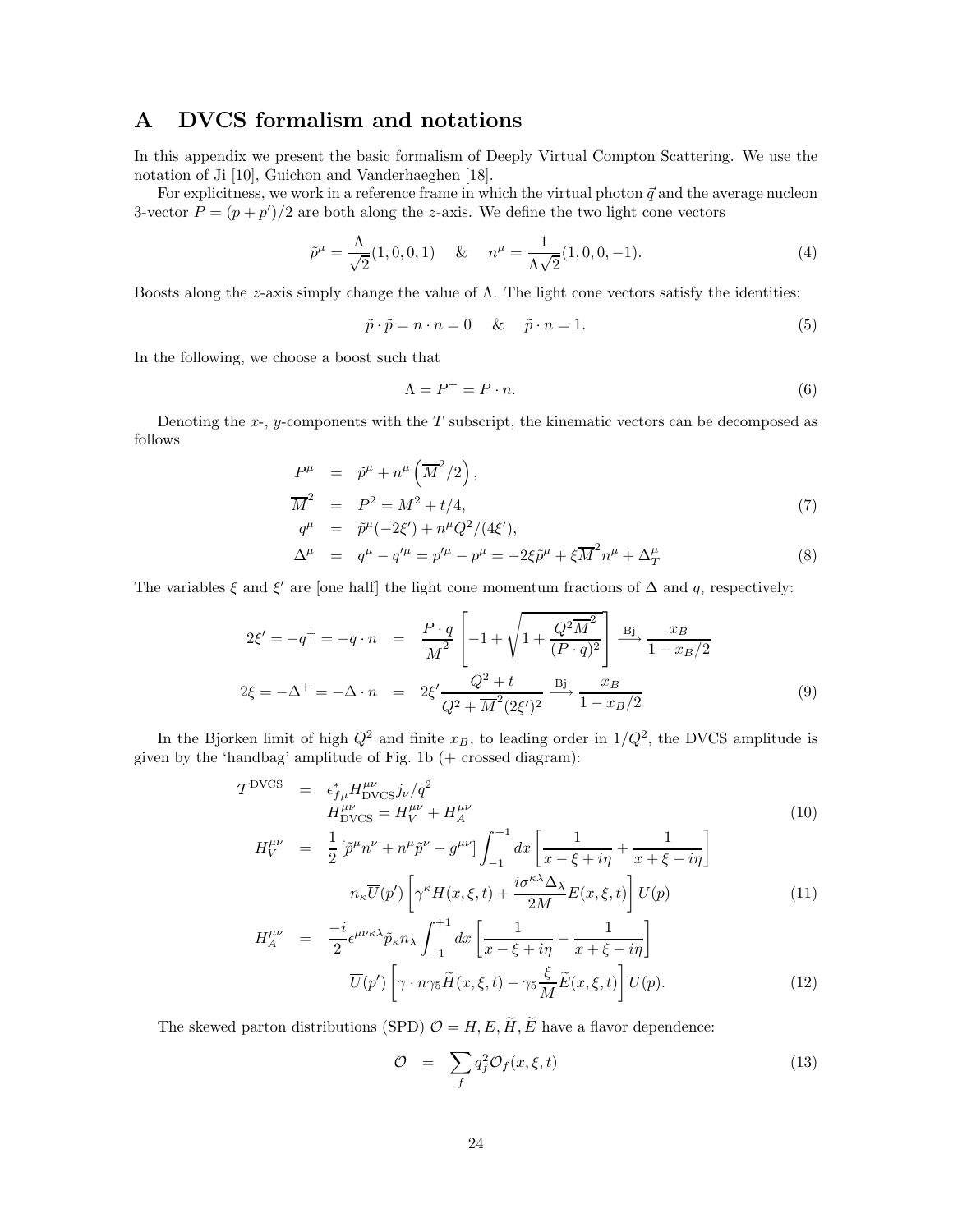The SPD's  $H$  and  $E$  are, respectively, the helicity-conserving and helicity-flip light cone matrix elements of the vector current, whereas  $\tilde{H}$  and  $\tilde{E}$  are the helicity-conserving and helicity-flip light cone matrix elements of the axial current:

$$
\frac{1}{2\pi} \int d(y \cdot \tilde{p}) e^{-x(y \cdot \tilde{p})} \langle p' | \psi_f(-y/2) \gamma \cdot n \psi_f(y/2) | p \rangle_{(y \cdot n) = \vec{y}_T = 0} =
$$
\n
$$
\overline{U}(p') \left[ \gamma \cdot n \ H_f(x, \xi, t) + \frac{in_{\kappa} \sigma^{\kappa \lambda} \Delta_{\lambda}}{2M} E_f(x, \xi, t) \right] U(p)
$$
\n
$$
\frac{1}{2\pi} \int d(y \cdot \tilde{p}) e^{-x(y \cdot \tilde{p})} \langle p' | \psi_f(-y/2) \gamma \cdot n \gamma_5 \psi_f(y/2) | p \rangle_{(y \cdot n) = \vec{y}_T = 0} =
$$
\n
$$
(14)
$$

$$
\overline{U}(p')\left[\gamma \cdot n\gamma_5 \widetilde{H}_f(x,\xi,t) + \gamma_5 \frac{\Delta \cdot n}{2M} \widetilde{E}_f(x,\xi,t)\right] U(p). \tag{15}
$$

A prominent feature which distinguishes the SPD's from the (forward) parton distributions is the skewedness  $(\xi)$  dependence. As the (electron helicity) cross-section difference accesses the SPD along the line  $x = \xi$ , *e.g.*  $H(\xi, \xi = x, t)$ , one can compare this function with the one which one obtains using a factorized ansatz for the SPD's, proportional to the forward quark distribution *e.g.*  $q(x) \cdot F(t)$ . This is shown in Fig. 13 for the valence down contribution to the SPD H, by comparing the factorized calculation with a  $\xi$  dependent model [36]. The  $\xi$  dependence leads to an enhancement of the asymmetry. Therefore, this asymmetry provides a rather sensitive observable of the  $\xi$  dependence of the SPD's.

### **B Skewed parton distributions relations and sum rules**

In the forward direction ( $\xi = t = 0$ ), the SPD's H and  $\tilde{H}$  reduce to the usual parton distributions  $q(x)$  and  $\Delta q(x)$ :

$$
H^q(x,\xi=0,t=0) = q(x), \qquad (16)
$$

$$
\widetilde{H}^q(x,\xi=0,t=0) = \Delta q(x), \qquad (17)
$$

where the q stands for the quark flavor<sup>3</sup>.

By integrating equations  $14$  and  $15$  over x, one gets the following relations between the first moments of the SPD's and the elastic form factors (for each quark flavor)

$$
\int_{-1}^{+1} dx H^{q}(x,\xi,t) = F_{1}^{q}(t), \quad \int_{-1}^{+1} dx E^{q}(x,\xi,t) = F_{2}^{q}(t), \tag{18}
$$

$$
\int_{-1}^{+1} dx \widetilde{H}^q(x,\xi,t) = g_A^q(t), \quad \int_{-1}^{+1} dx \widetilde{E}^q(x,\xi,t) = h_A^q(t), \tag{19}
$$

where  $F_1^q$  and  $F_2^q$  are the Dirac and Pauli form factors,  $g_A^q$  is the axial form factor and  $h_A^q$  is the induced pseudoscalar form factor. Note that the  $\xi$  dependence drops out in the previous equations.

The second moment of the SPD's is relevant to the nucleon spin structure. It was shown in Ref. [10] that there exists a gauge-invariant decomposition of the nucleon spin:

$$
\frac{1}{2} = J_q + J_g \,,\tag{20}
$$

where  $J_q$  and  $J_g$  are respectively the total quark and gluon spin contributions to the nucleon spin and can be decomposed in a spin part  $\Delta\Sigma$  and an orbital momentum part  $L_q$  as follows:

$$
J_q = \frac{1}{2}\Delta\Sigma + L_q. \tag{21}
$$

 $3$ Just like for usual parton distributions, the SPD's are defined for each flavor. Measurements on different targets would be necessary to separate the different flavor contributions.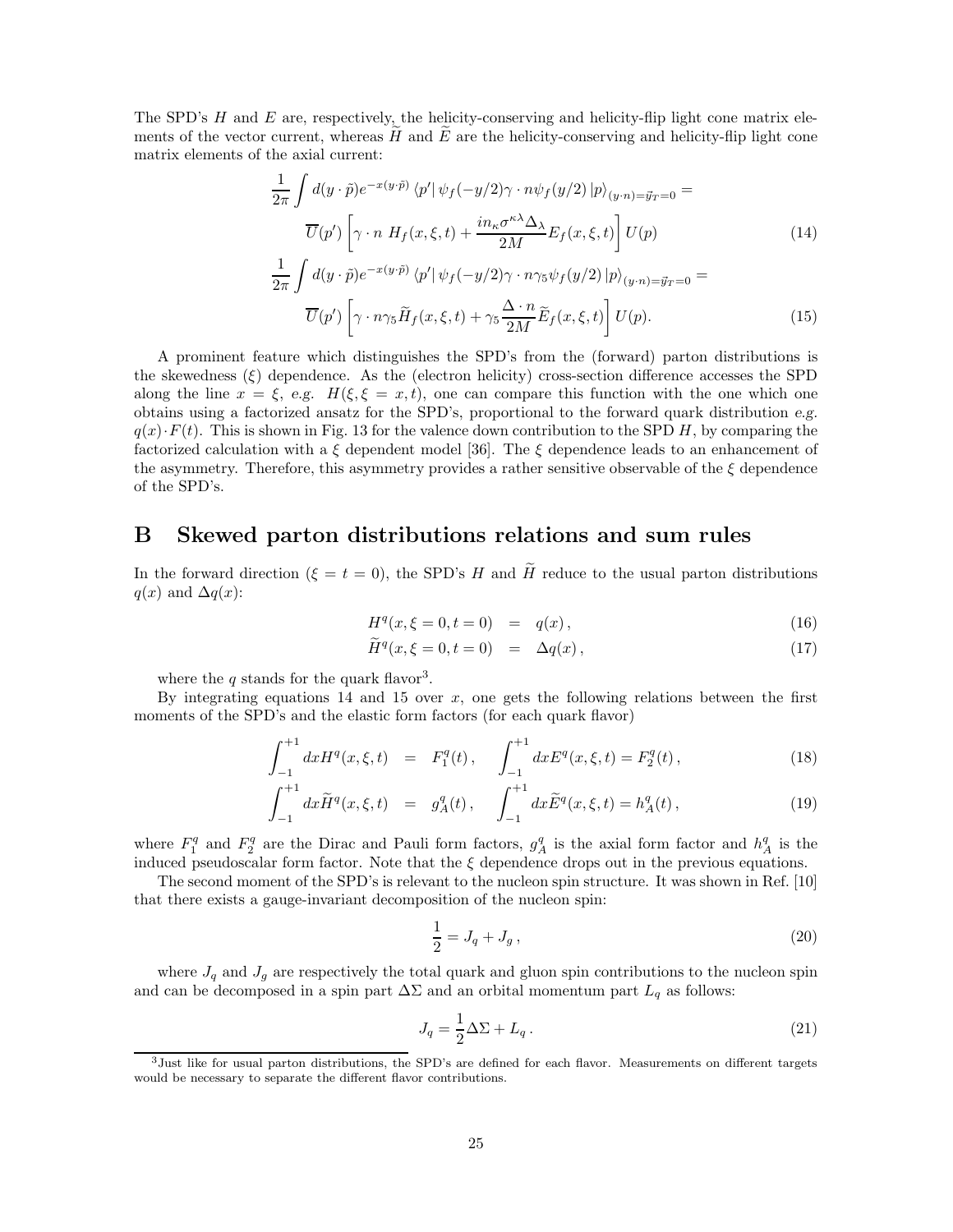

Figure 13: Valence down quark contribution to the SPD  $H$  as a function of  $x$  for different values of ξ (thin solid line: ξ = 0, dot-dashed line: ξ = 0.1, dashed line: ξ = 0.3, dotted line: ξ = 0.5). Also we have plotted the envelope function  $H_V^d(x,\xi=x,t=0)$  in thick solid line, accessible through the imaginary part of the DVCS amplitude. One must note that  $H_V^d(x,\xi=0,t=0)$  (thin solid line) corresponds to the valence down quark distribution in the proton  $d_V$  (*cf.* next section). Those curves are based on a factorized ansatz and use the MRST98 parametrization of parton distributions.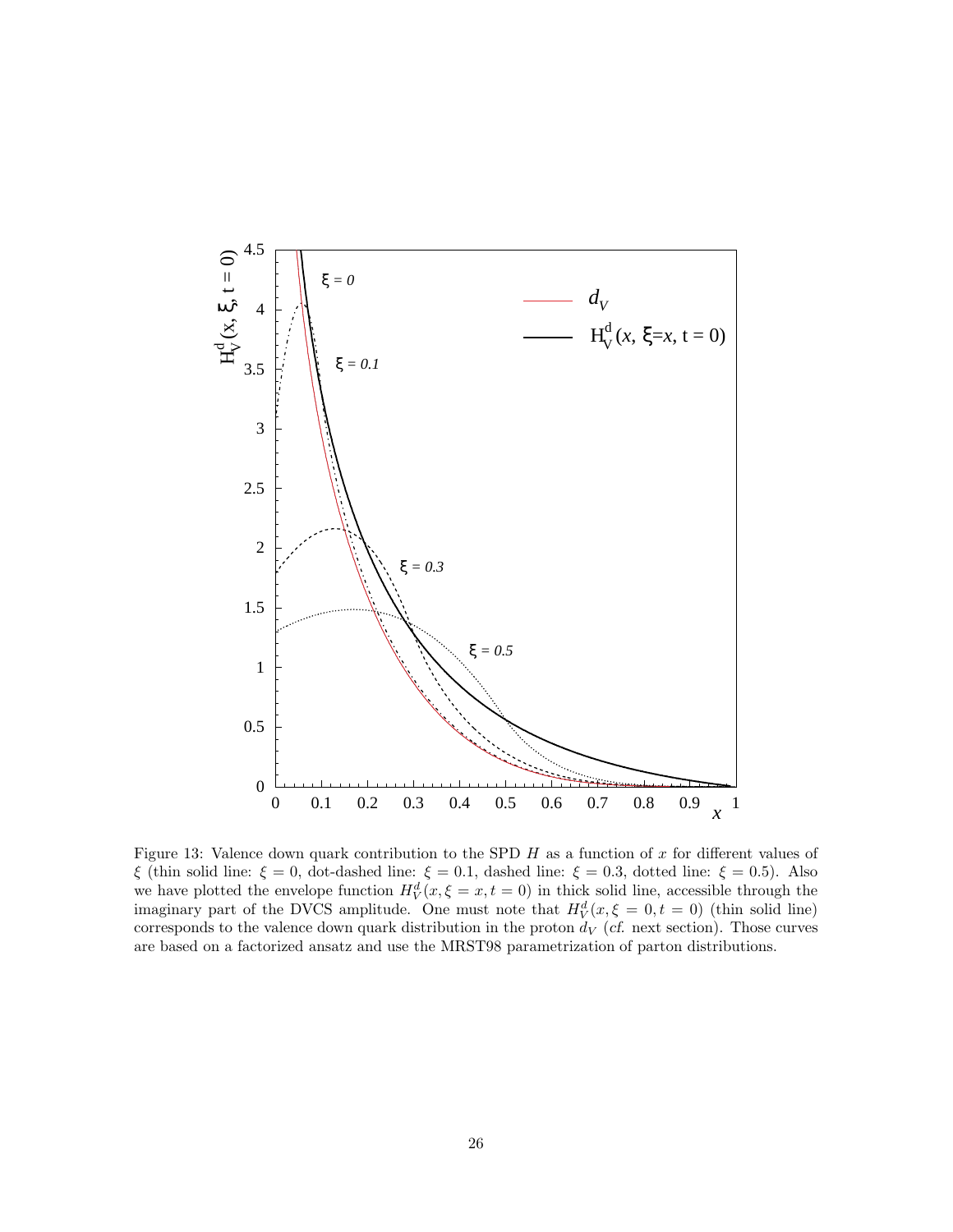The second moment of the SPD's gives:

$$
\frac{1}{2} \int_{-1}^{+1} dx \, x[H(x,\xi,t=0) + E(x,\xi,t=0)] = J_q. \tag{22}
$$

One must remember that  $\Delta\Sigma$  is constrained in DIS experiments. Therefore, if one makes enough measurements to extract the second moments of the SPD's, the sum rule will determine the quark orbital momentum contribution to the nucleon spin<sup>4</sup>.

# **C Helicity amplitudes**

The full  $ep \rightarrow ep\gamma$  cross-section can be written as

$$
-s'u'\frac{d\sigma}{d\varphi dt dQ^2 dx_B}\Big|_{I} = \frac{\alpha_{em}^3}{8\pi} \frac{1}{E_{lab}^2} \frac{1}{x_B^2 \sqrt{2(1 - x_B)(1 + 4x_B^2 M_p^2/Q^2)}} \frac{Q^3}{M_p t}
$$
  

$$
\times e_{\ell} \frac{\epsilon}{1 - \epsilon} \left[ \cos \varphi \frac{1}{\sqrt{\epsilon(1 - \epsilon)}} \operatorname{Re} \widetilde{M}^{1,1} - \cos 2\varphi \sqrt{\frac{1 + \epsilon}{1 - \epsilon}} \operatorname{Re} \widetilde{M}^{0,1} - \cos 3\varphi \sqrt{\frac{\epsilon}{1 - \epsilon}} \operatorname{Re} \widetilde{M}^{-1,1} + P_{\ell} \left\{ -\sin \varphi \sqrt{\frac{1 + \epsilon}{\epsilon}} \operatorname{Im} \widetilde{M}^{1,1} + \sin 2\varphi \operatorname{Im} \widetilde{M}^{0,1} \right\} + O\left(\frac{1}{Q}\right) \right],
$$
(23)

where  $e_{\ell} = \pm 1$  is the lepton charge in units of the positron charge e, and  $P_{\ell}$  is the longitudinal lepton beam polarization (ranging from  $-1$  to 1).  $E_{lab}$  denotes the lepton beam energy in the target rest frame,  $M_p$  the proton mass and  $\epsilon$  is the degree of polarization of the virtual photon. The proton helicity averaged amplitudes are given by:

$$
\widetilde{M}^{\lambda',\lambda}(Q^2, x_B, \Delta_T) = \frac{\Delta_T}{M_p} \left[ (1 - x_B)G_M - (1 - x_B/2)F_2 \right] \mathcal{M}^{\lambda',\lambda}_{-1/2,-1/2} \n+ \frac{\Delta_T}{M_p} \left[ G_M - (1 - x_B/2)F_2 \right] \mathcal{M}^{\lambda',\lambda}_{1/2,1/2} \n+ \left[ x_B^2 G_M + \frac{\Delta_T^2}{2M_p^2} F_2 \right] \mathcal{M}^{\lambda',\lambda}_{-1/2,1/2} \n- \frac{\Delta_T^2}{2M_p^2} F_2 \mathcal{M}^{\lambda',\lambda}_{1/2,-1/2} + O(\frac{1}{Q})
$$
\n(24)

In this expression  $G_M$  and  $F_2$  are the magnetic and Pauli elastic form factors of the proton evaluated at the transfer -t.

These amplitudes can be expressed with the conventional notation

$$
\mathcal{M}_{+1/2,+1/2}^{1,1} = \Phi_1
$$
\n
$$
\mathcal{M}_{-1/2,-1/2}^{1,1} = \Phi_5
$$
\n
$$
\mathcal{M}_{-1/2,+1/2}^{1,1} = \Phi_4
$$
\n
$$
\mathcal{M}_{+1/2,-1/2}^{1,1} = \Phi_8
$$
\n
$$
\mathcal{M}_{+1/2,+1/2}^{1,0} = \Phi_9
$$
\n(25)

<sup>&</sup>lt;sup>4</sup>We have to stress that it is not the goal of this proposal to extract this kind of information. It has taken deep inelastic scattering experiments almost 20 years to measure  $\Delta\Sigma$  to a still limited accuracy.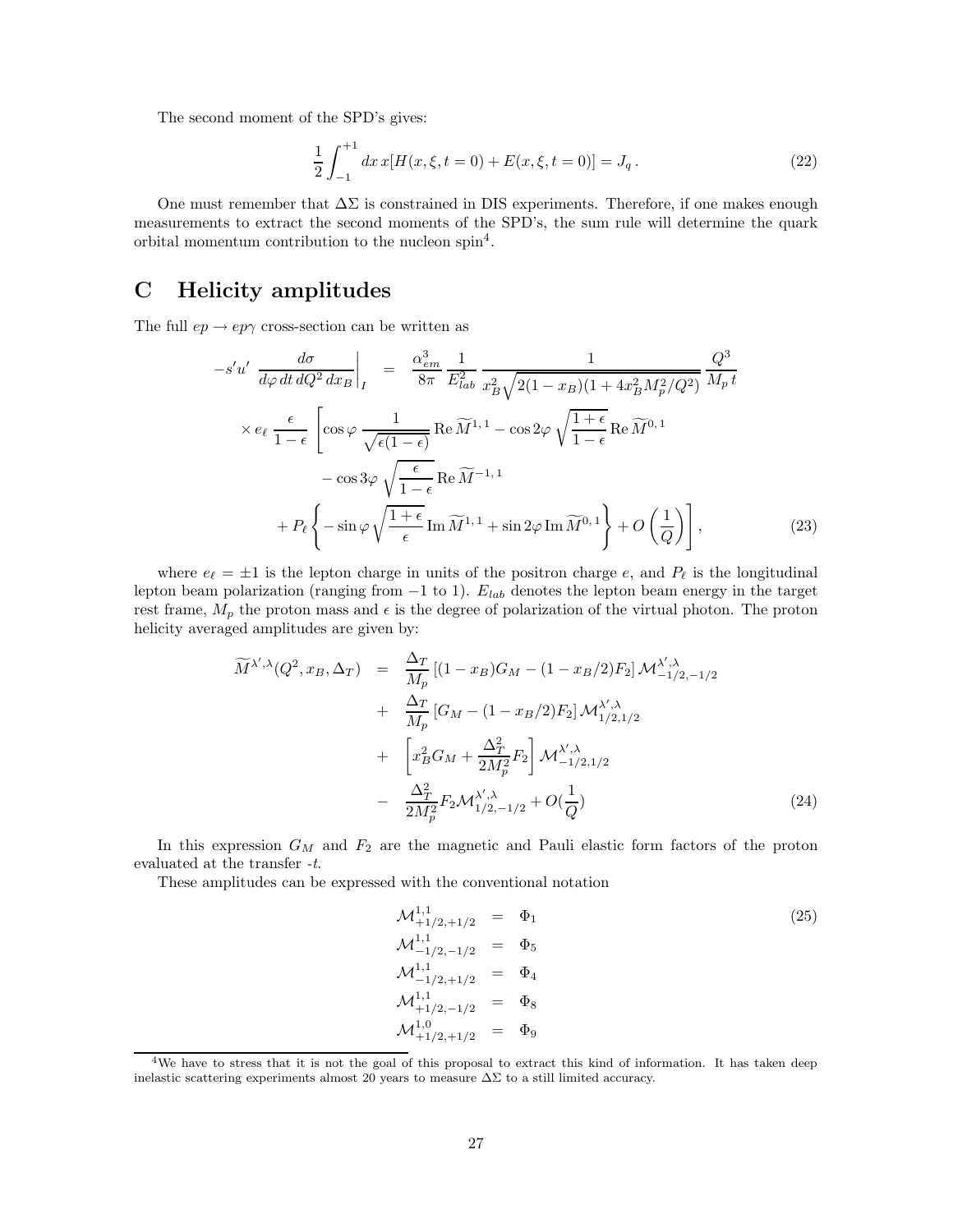$$
\begin{array}{rcl}\n\mathcal{M}^{1,0}_{-1/2,-1/2} & = & -\Phi_{11} \\
\mathcal{M}^{1,0}_{-1/2,+1/2} & = & \Phi_{12} \\
\mathcal{M}^{1,0}_{+1/2,-1/2} & = & \Phi_{10} \\
\mathcal{M}^{1,-1}_{+1/2,+1/2} & = & \Phi_{7} \\
\mathcal{M}^{1,-1}_{-1/2,-1/2} & = & \Phi_{3} \\
\mathcal{M}^{1,-1}_{-1/2,+1/2} & = & -\Phi_{6} \\
\mathcal{M}^{1,-1}_{+1/2,-1/2} & = & -\Phi_{2}\n\end{array}
$$

The difference in cross-section for electrons of opposite helicities can be expressed in function of the helicity amplitudes as follows:

$$
\frac{d^5 \vec{\sigma}}{dQ^2 dx_B dt d\varphi} - \frac{d^5 \vec{\sigma}}{dQ^2 dx_B dt d\varphi}
$$
\n
$$
= \frac{1}{s'u'} \sum_{i=1}^{13} \Phi_i \left[ a_i(\epsilon, Q^2, x_B, t) \sin \varphi + b_i(\epsilon, Q^2, x_B, t) \sin 2\varphi + c_i \sin 3\varphi \right]
$$
\n(26)

the  $\Phi_i$  for i=1,12 corresponds to the usual notation for the helicity amplitudes *e.g.* [18]. We have defined  $\Phi_{13}$  to be the contribution coming from the  $|VCS|^2$  term. It is given by :

$$
\Phi_{13} = \sum_{\mu',\mu} Im \left\{ (\mathcal{M}_{\mu',\mu}^{1,1})^* \mathcal{M}_{\mu',\mu}^{1,0} - (\mathcal{M}_{\mu',\mu}^{1,-1})^* \mathcal{M}_{\mu',\mu}^{1,0} \right\}
$$
(27)

This contribution is present in the  $\sin \varphi$ ,  $\sin 2\varphi$  and  $\sin 3\varphi$  terms. We have plotted in Fig. 14 the size of the kinematic coefficients  $a_i$ ,  $b_i$  and  $c_i$  in front of sin $\varphi$ , sin  $2\varphi$  and sin  $3\varphi$  respectively. As we expected, the sin  $\varphi$  contribution is dominant. However, there is a contribution coming from the  $\mathcal{M}^{1,0}_{\mu',\mu'}$ 

If one measures the size of the  $\sin 2\varphi$  contribution, one will have access to these terms as they are dominant in the sin  $2\varphi$  behavior. One will be able to subtract their contribution from the sin $\varphi$  part.

The  $|VCS|^2$  contribution is expected to be suppressed. Not only are its coefficients relatively small as seen in Fig. 14, but in addition it is a product of two VCS amplitudes, one being  $\mathcal{M}_{\mu',\mu}^{1,0}$  and thus, non-leading twist, *cf.* eq. 27.

The expression of A,B or C in terms of the SPD's can be worked out from the above formulas. For example, A is obtained by using Eq. 27 and Eq. 24. The result is, up to  $O(1/Q)$  corrections and omits an explicit kinematical factor

$$
A \propto Im M_{1,1} \tag{28}
$$

At leading twist and leading order in  $\alpha_s$ , the handbag amplitudes for the DVCS are given by [37]

$$
\operatorname{Re}\mathcal{M}^{1,1}_{\mu',\mu} = -\sum_{q} e_{q}^{2} \left[ P \int_{-1}^{1} dx \left( \frac{1}{x-\xi} + \frac{1}{x+\xi} \right) A^{q}_{\mu',\mu}(x,\xi,t) \right. \n+ P \int_{-1}^{1} dx \left( \frac{1}{x-\xi} - \frac{1}{x+\xi} \right) \widetilde{A}^{q}_{\mu',\mu}(x,\xi,t) \right] \n\operatorname{Im}\mathcal{M}^{1,1}_{\mu',\mu} = \pi \sum_{q} e_{q}^{2} \left[ A^{q}_{\mu',\mu}(\xi,\xi,t) - A^{q}_{\mu',\mu}(-\xi,\xi,t) \right. \n+ \widetilde{A}^{q}_{\mu',\mu}(\xi,\xi,t) + \widetilde{A}^{q}_{\mu',\mu}(-\xi,\xi,t) \right],
$$
\n(29)

where the sum runs over quark flavors with charge  $e_q$  in units of e, and P denotes Cauchy's principal value.  $\mathcal{M}_{\mu',\mu}^{1,1}$  is obtained by changing the signs of all terms with  $\widetilde{A}$ ; all other helicity amplitudes cancel.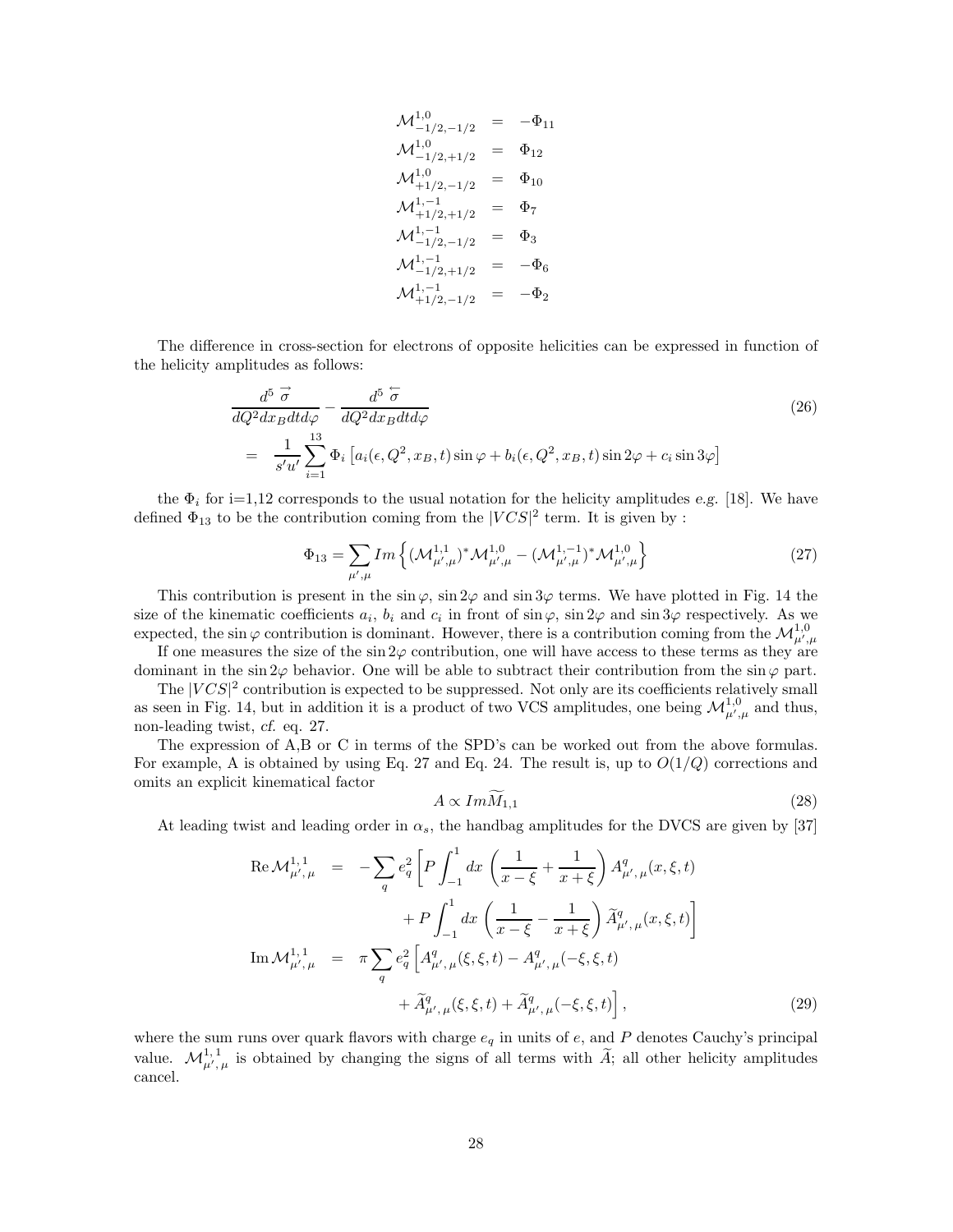For the different proton helicity transitions we have

$$
A_{+,+}^{q} = \sqrt{1 - \xi^{2}} \left[ H^{q} - \frac{\xi^{2}}{1 - \xi^{2}} E^{q} \right]
$$
  
\n
$$
A_{-,+}^{q} = A_{+,+}^{q}
$$
  
\n
$$
A_{-,+}^{q} = \frac{\Delta_{T}}{2M_{p}\sqrt{1 - x_{B}}} E^{q}
$$
  
\n
$$
A_{+,-}^{q} = -A_{-,+}^{q}
$$
  
\n
$$
\tilde{A}_{+,+}^{q} = \sqrt{1 - \xi^{2}} \left[ \tilde{H}^{q} - \frac{\xi^{2}}{1 - \xi^{2}} \tilde{E}^{q} \right]
$$
  
\n
$$
\tilde{A}_{-,+}^{q} = -\tilde{A}_{+,+}^{q}
$$
  
\n
$$
\tilde{A}_{-,+}^{q} = \frac{\Delta_{T}}{2M_{p}\sqrt{1 - x_{B}}} \xi \tilde{E}^{q}
$$
  
\n
$$
\tilde{A}_{+,-}^{q} = \tilde{A}_{-,+}^{q}.
$$
  
\n(30)

where  $\xi$  is the usual skewdness parameter, related to  $x_B$  in the Bjorken limit by  $\xi = x_B/(2 - x_B)$ . Note that in the previous expressions,  $\Delta_T$  is defined in the center of mass of the  $\gamma^*p$  system.

Using Eq. 29 along with Eq. 30 and inserting into Eq. 24, one obtains the expression for A in terms of the SPD's:

$$
A = \frac{\Delta_T}{2m}\sqrt{1-x_b}\left(F_1\mathcal{H}_1 + (F_1 + F_2)\xi\widetilde{\mathcal{H}}_1 - \frac{t}{4M_p^2}F_2\mathcal{E}_1\right)
$$
(31)

where  $\mathcal{H}_1$ ,  $\mathcal{E}_1$  and  $\widetilde{\mathcal{H}}_1$  are given by

$$
\mathcal{H}_1 = \pi \sum_{q} e_Q^2 (H(\xi, \xi, t) - H(-\xi, \xi, t)) \tag{32}
$$

$$
\mathcal{E}_1 = \pi \sum_{q} e_Q^2 (E(\xi, \xi, t) - E(-\xi, \xi, t)) \tag{33}
$$

$$
\widetilde{\mathcal{H}}_1 = \pi \sum_{q} e_Q^2 (\widetilde{H}(\xi, \xi, t) + \widetilde{H}(-\xi, \xi, t)) \tag{34}
$$

The summations over  $x = \xi$  and  $x = -\xi$  in the previous expressions correspond to summations over quarks and antiquarks. At small t, the kinematical factor in front of  $\mathcal{E}_1$  is small. Therefore A is essentially a combination of  $H$  and  $\widetilde{H}$ .

If we study the  $\varphi$  behavior, we will be able to access the A and B terms. There are definite predictions for the scaling behavior of these terms A and B. One of the goals of our experiment is to study their  $Q^2$  dependence.

In the handbag approximation, the  $\mathcal{M}_{\mu',\mu}^{1,0}$  terms vanish, thus the measurement of B will give us a signal for the handbag dominance. We expect the ratio  $M^{1,0}/M^{1,1}$  (that is,  $B/A$ ) to decrease as  $1/Q^n$ ,  $n \geq 1$  as we approach the handbag dominance region [17]. The term B is sensitive to higher twist effects, without being masked by a leading twist piece.

# **D Fast ADC sampling system**

The maximum luminosity one can run the present proposal at is limited mostly by the counting rates in the calorimeter and the proton detector. The usual technique consisting of using a gated ADC after a photomultiplier can only accomodate a few % of pile-up. Moreover, when the amount of pileup becomes large, both the energy and position resolutions start to degrade. This difficulty can be overcome if one directly digitizes pulses out of the photomultiplier, and separates the piled-up events.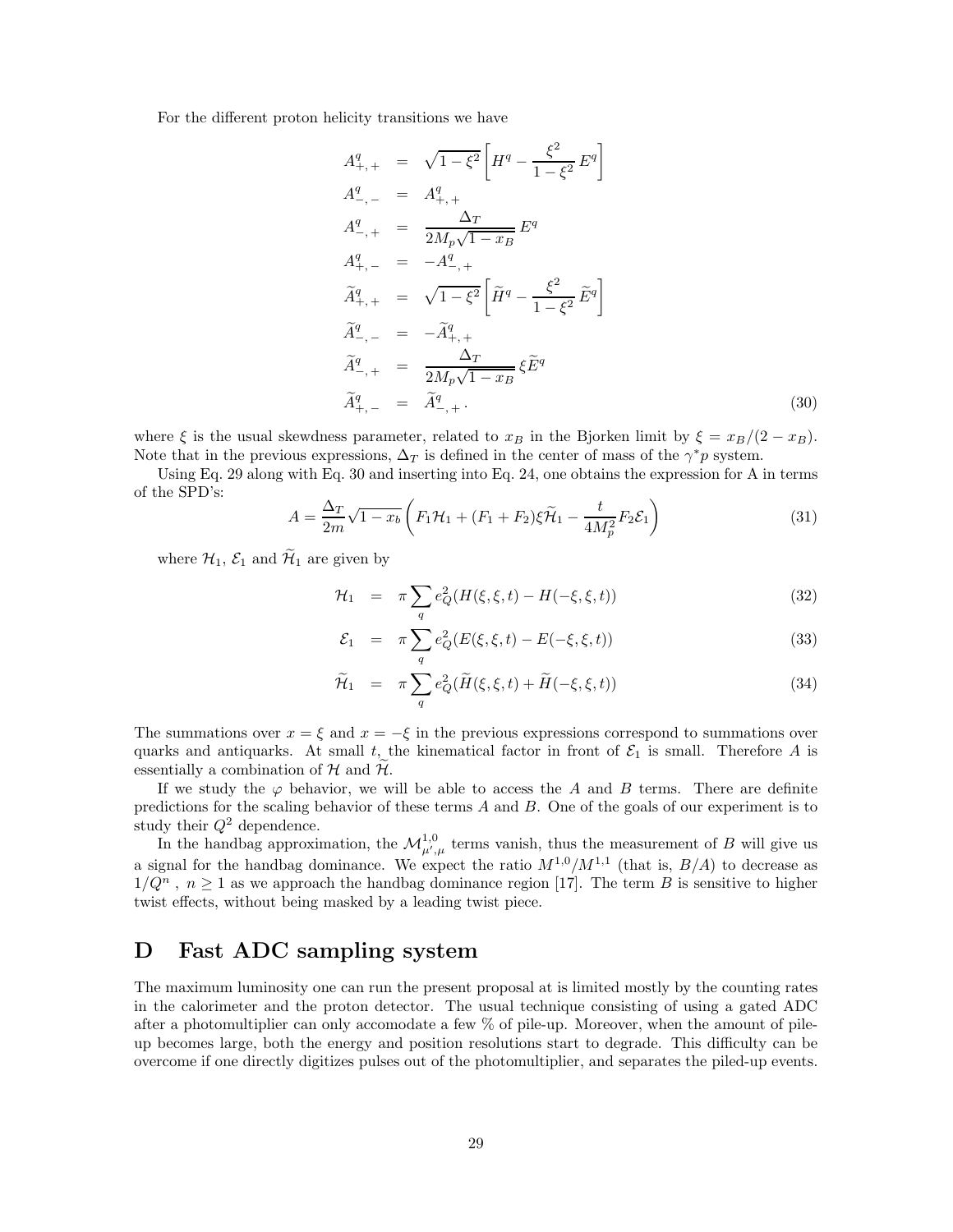

Figure 14: Size of the  $a_i,b_i$  and  $c_i$  coefficients in front of the of the helicity amplitudes for the  $\sin \varphi$ ,  $\sin 2\varphi$  and  $\sin 3\varphi$  terms. The upper plots are for  $s=5.5$  GeV<sup>2</sup>,  $Q^2=2.5$  GeV<sup>2</sup>, the lower plots are for  $s=3.5 \text{ GeV}^2$ ,  $Q^2=1.5 \text{ GeV}^2$ . The coefficients (from left to right) are in the order of Eq. 26. Note that the coefficient corresponding to  $i = 13$  has a special meaning (see Eq. 27).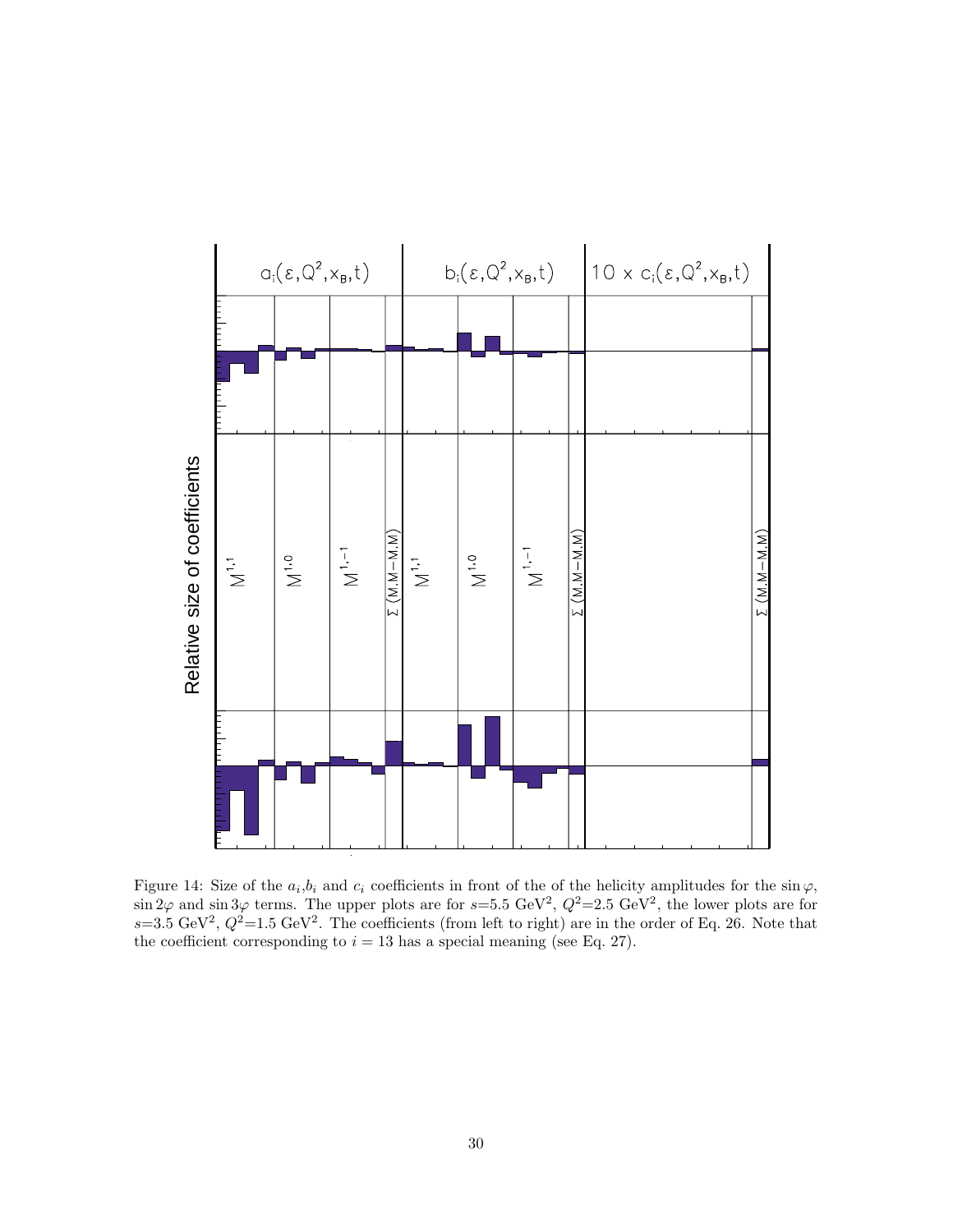We propose to use a pulse shape analysis of each calorimeter and proton detector channel, with a 1 GHz sampling, during up to 256 ns. The device will use a pre-trigger at a rate of 1 MHz and will allow one to acquire events in coincidence with the HRSe spectrometer at a rate of  $\sim$ 1 kHz. Such a system is currently being prototyped at LPC Clermont-Ferrand by P.Y. Bertin, M. Brossard and J. Lecoq.

#### **D.1 Principle**

#### **D.1.1 Analog Memory Sampler:ARS**

The core of the electronic circuit is the ARS, an Analog Memory Sampler. The ARS was developed by F. Feinstein and D. Lacharte from CEA Saclay [26] for the upcoming ANTARES experiment. The ARSis an array of 128 capacitor cells which sample and memorize the analog input signals at a frequency ranging from 300 MHz to 1 GHz. The ARSis composed of 5 coupled channels, which upon reception of a STOP signal, stops overwriting its cells. Each channel can then be read out at a rate of 6 kHz when the READ command is issued. The ARSis then set back in active mode through a RESET signal in less than 100 ns. The schematic of one ARS is shown in Fig. 15.



Figure 15: Schematic of an ARS circuit, which contains 5 analog memory samplers. The input is enabled through a RESET command. The STOP command stops the overwriting in the 128 analog memories. The samples are then extracted upon reception of the READ command.

Each analog output of a photomultiplier, labelled  $S_{xy}$  in the scope of this document, will be splitted and sent to two different ARS. This will allow to double the sampling duration from 128 to 256 ns. Of course, the first ARS will be stopped when the second ARS will start recording. The STOP signal for the second ARS is simply the STOP signal from the first, delayed by 128 ns.

#### **D.1.2 Pretrigger**

We propose to add a pretrigger to the ARS in order to:

• Define "virtual towers" of 9 blocks around the central block (coordinates x and y) which was hit by a particle.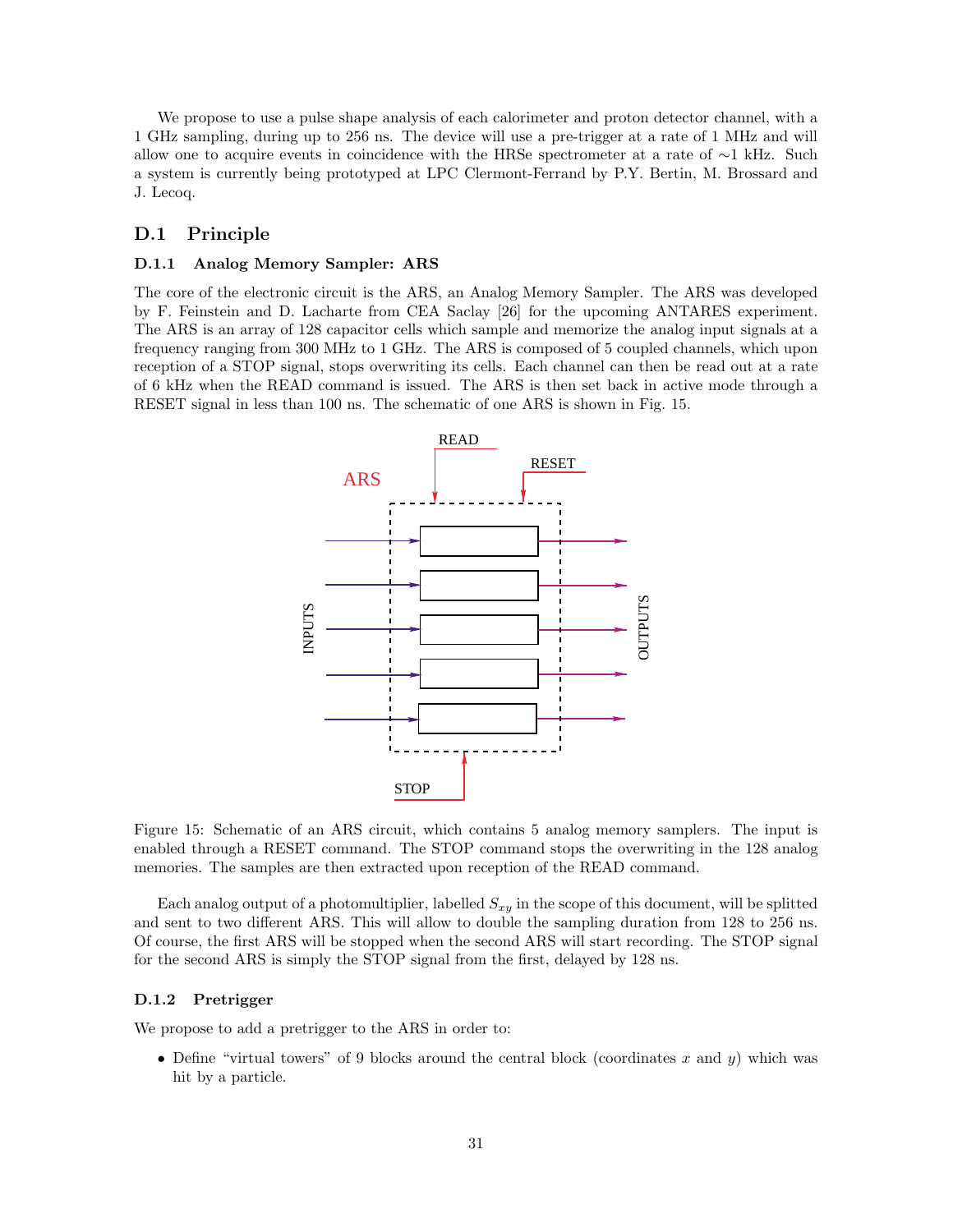- Build the sum of the analog signals of the 9 blocks  $E_{xy}$  that compose the virtual tower. This implies that each photomultiplier analog output has to be splitted into 9 (to allow the sum with all possible neighbors plus itself). Each of these signals then goes to adders, which will perform the analog sum.
- Build a logical  $\Sigma_{xy}$  signal by comparing  $E_{xy}$  with a given threshold via a comparator.
- Stop the overwriting of all ARS circuits associated with the virtual towers for which  $E_{xy}$  is above threshold.
- Build for each ARS a  $T_{xy}$  coincidence signal (level 2) between at least 1 of the 4 towers associated with that ARS and the spectrometer trigger signal  $T_e$ .
	- This signal will activate the extraction of the 4 ARS associated with the virtual tower,
	- **–** it will reset the ARSif no coincidence of level 2 has been found.

A schematic of the pretrigger is given in Fig. 16 and 17. Figure 18 shows a schematic of the ARS



Figure 16: Definition of a virtual tower at coordinates  $(x, y)$  in the calorimeter, composed of 9 blocks (the central block  $+$  the first ring around it).

circuit for 9 blocks.

This system has been studied in a simulation. Fig. 19 shows both the efficiency of the pretrigger and the average multiplicity of virtual towers that triggered, as a function of the energy threshold. We have used in this simulation a relative energy resolution of  $\sigma_E/E = 0.03 + 0.05/\sqrt{E}$ .

This study show that the pretrigger efficiency will be 100% with a threshold set to 3/4 of the photon energy.

#### **D.1.3 Timing calibration**

A 20 MHz sine wave signal will be sent directly to one dedicated channel in each ARS as a time-stamp. One special ARS will be dedicated to put the  $T_e$  signal and the 20 MHz reference signal in phase.

#### **D.1.4 Amplitude calibration**

The gain of the electronics chain will be adjusted by varying the high voltage on each photomultiplier. It will be necessary to carefully adjust those gains in order to be able to perform meaningful sums of the signals in the pretrigger.

The calibration of the calorimeter will be achieved using an external light source, cosmic rays, or even physics events.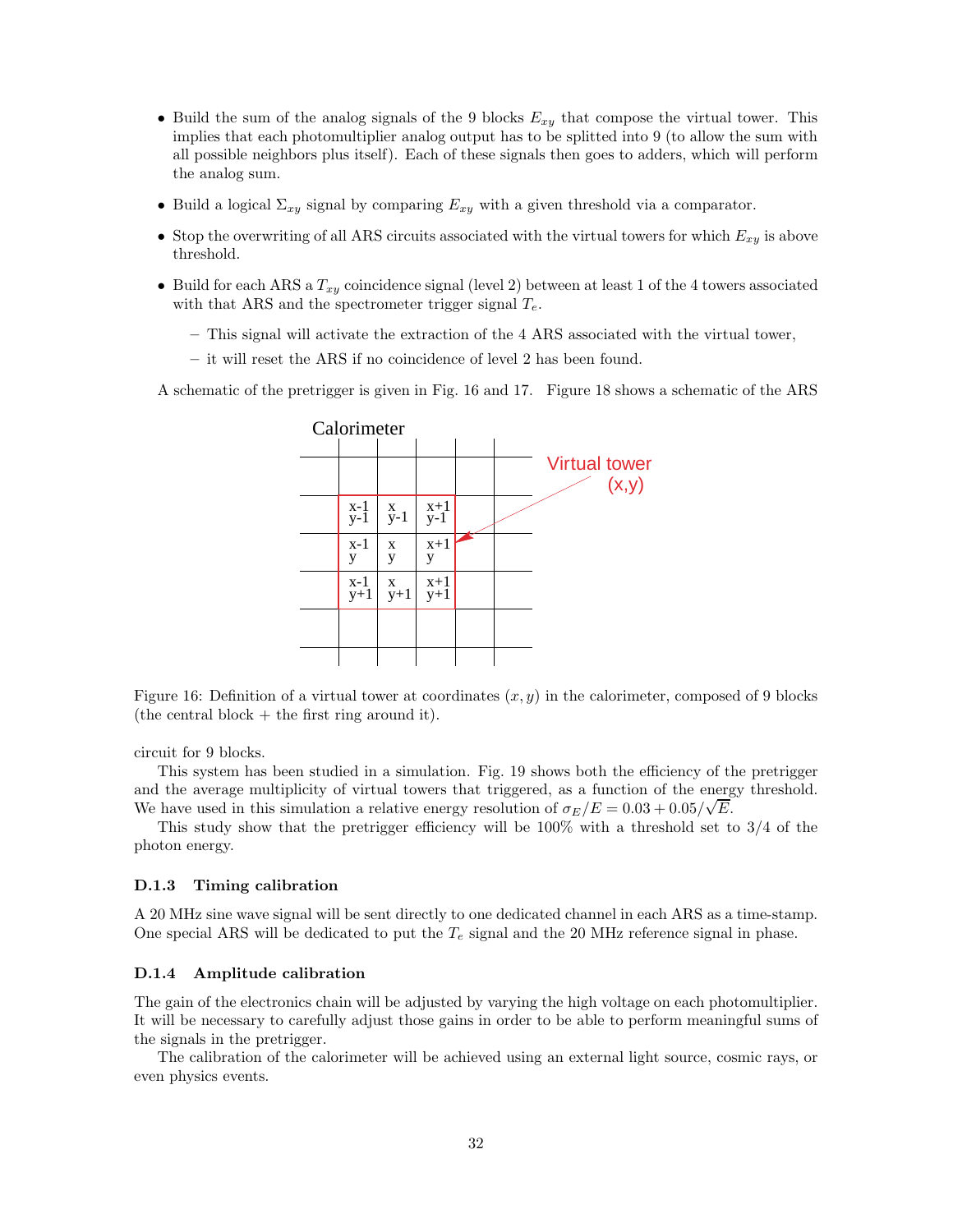

Figure 17: Schematic of the pretrigger. Each photomultiplier signal is split into 9 signals to participate to 9 possible virtual towers. The sum of 9 blocks composing each virtual tower is then compared to a given threshold in a comparator. A logical signal is formed and will eventually participate in a coincidence with the HRSe.

#### **D.1.5 Data acquisition**

As stated in section D.1.2, the readout of the 4 ARS associated with one virtual tower on an event by event basis will be triggered by the  $T_{xy}$  signal. The five channels of each ARS will be encoded in parallel with 5 decoders (10 bits) and buffered before they are sent to the data acquisition system. The total encoding time will be 166  $\mu$ s.

#### **D.1.6 Dead time**

This device has several advantage compared to a conventional gated ADC technique:

- There is no need to delay the signals of the calorimeter to wait for the HRSe information. The signals will not be degraded by integration over a long cable (about 100 m/500 ns).
- The pretrigger dead time will be kept to a minimum. Only signals belonging to the towers in the cluster will be read. in the worst case, 25 channels will have signals above threshold. These channels will be reset very fast if no coincidence is found with the HRSe. If the singles rate in the calorimeter is such that 1 MHz of events have deposited enough energy to reach the threshold, the resulting deadtime will only be about 10%.
- The size of the transmitted data per event will be small compared to the potential amount of information:  $25 \times 2 \times 128 \times 10$  bits = 60 kbits. The acquired information will be limited to the towers above threshold and the time-stamp.
- Due to the limited size of data to be transfered, the only limitation in the acquisition will come from the encoding time.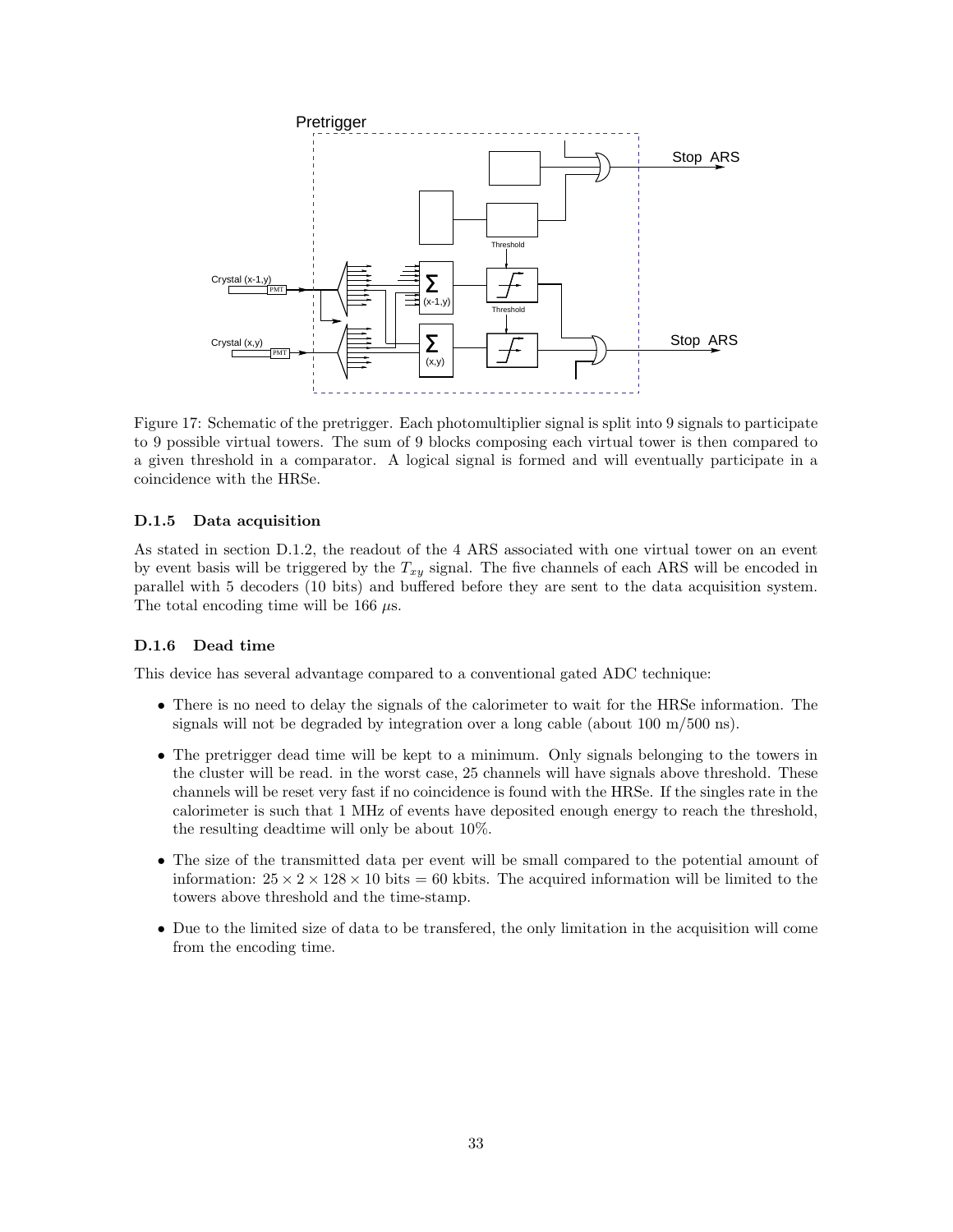

Figure 18: Six ARS circuits are used to digitize signals from 9 calorimeter blocks. In each ARS, a channel is used as a time-stamp with a common 20 MHz sine wave signal. Note that only 4 channels in each ARS is shown in that figure, but all 5 will be effectively used.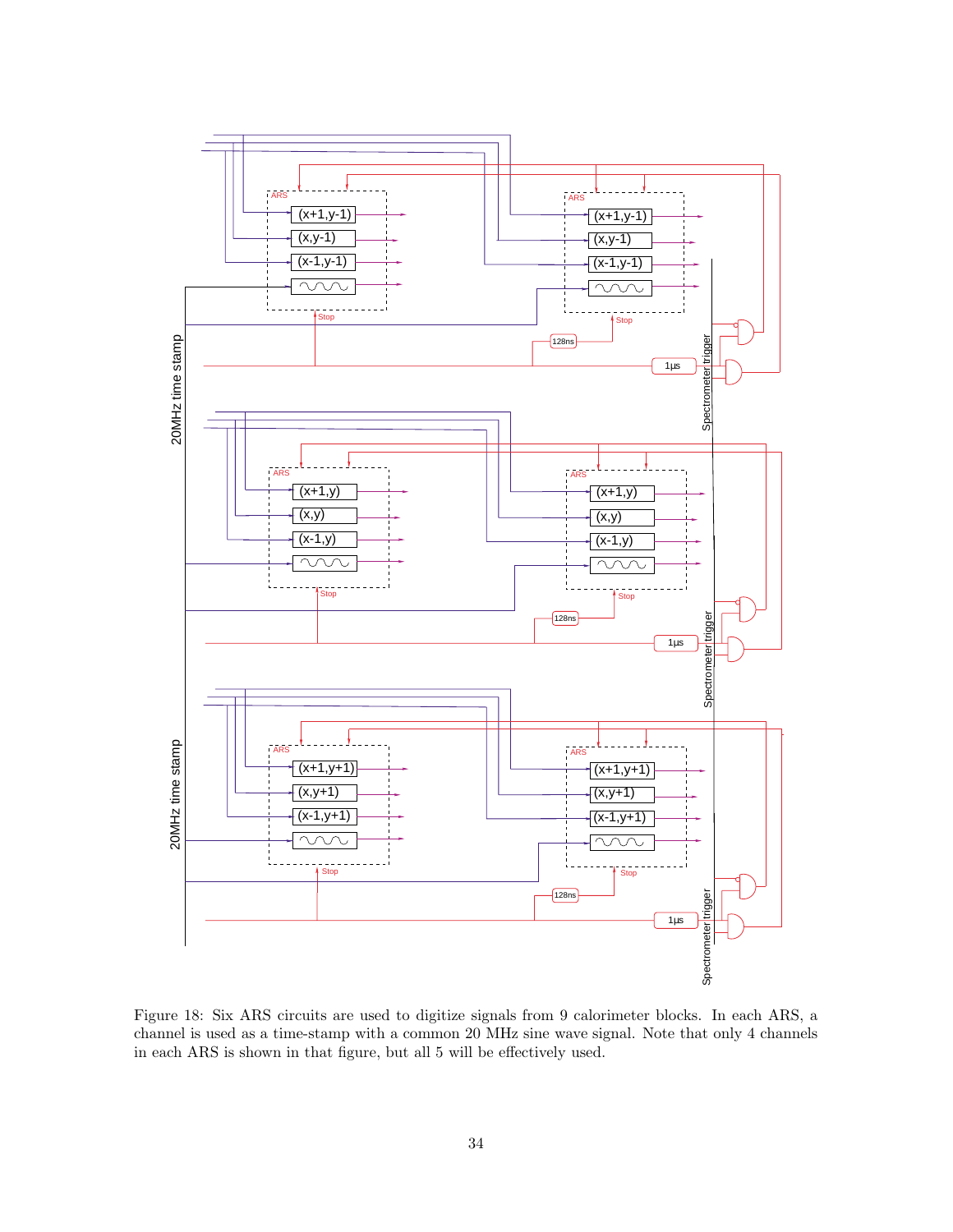

Figure 19: Detection efficiency of the pretrigger (top) and multiplicity of fired towers (bottom) versus threshold of the pretrigger.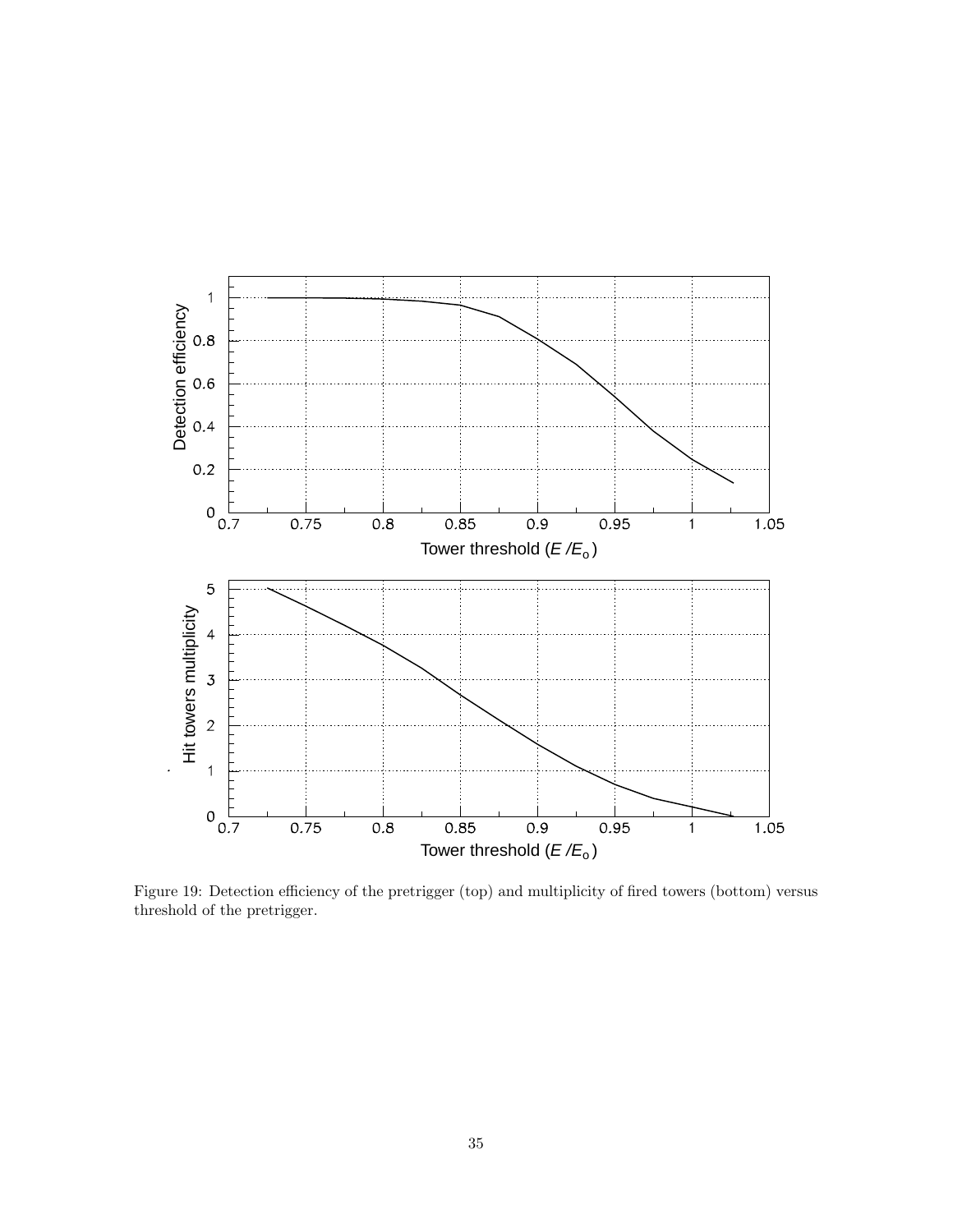# **References**

- [1] R. Hofstadter, *Ann. Rev. Nucl. Sci.* **7**, 231 (1958) M. Jones *et al.*, *Phys. Rev. Lett.* **84**, 1398 (2000).
- [2] I. Passchier *et al.*, *Phys. Rev. Lett.* **82**, 4988 (1999) D. Rohe *et al.*, *Phys. Rev. Lett.* **83**, 4257 (1999).
- [3] K. Aniol *et al.*, *Phys. Rev. Lett.* **82**, 1096 (1999) D. Spayde *et al.*, *Phys. Rev. Lett.* **84**, 1106 (2000).
- [4] J. Friedman ad H. Kendall, *Ann. Rev. Nucl. Sci.* **22**, 203 (1972).
- [5] K. Abe *et al.*, *Phys. Lett.* **B364**, 61 (1995) K. Abe *et al.*, *Phys. Rev. Lett.* **79**, 26 (1997) P. Anthony *et al.*, *Phys. Lett.* **B463**, 339 (1999).
- [6] D. Adams *et al.*, *Phys. Lett.* **B396**, 338 (1997) D. Adams *et al.*, *Phys. Rev.* **D56**, 5330 (1997).
- [7] D. Drell and T. Yan, *Phys. Rev. Lett.* **25**, 316 (1970).
- [8] J. Collins and A. Freund, *Phys. Rev.* **D59**, 074009 (1999).
- [9] J. Collins, L. Frankfurt and M. Strikman, *Phys. Rev.* **D56**, 2982 (1997).
- [10] X. Ji, *Phys. Rev. Lett* **78**, 610 (1997) X. Ji, *Phys. Rev.* **D55**, 7114 (1997).
- [11] D. Müller *et al.*, *Fort. Phys.* **42**, 101 (1994).
- [12] A.V. Radyushkin, *Phys. Lett.* **B380**, 417 (1996) A.V. Radyushkin, *Phys. Lett.* **B385**, 333 (1996).
- [13] Yu. L. Dokshitser, *Sov. Phys.* JETP **46**, 641 (1977) G. Altarelli and G. Parisi. *Nucl. Phys* **B126**, 298 (1977) L.N. Lipatov, *Sov. J. Nucl. Phys.* **20**, 94 (1975).
- [14] G.P. Lepage and S.J Brodsky, *Phys. Lett.*, **B87**, 359 (1979) A.V. Efremov and A.V. Radyuskin, *Phys. Lett.*, **B94**, 245 (1980).
- [15] A.V Belitsky *et al.*, *Phys. Lett.*, **B474**, 163 (2000).
- [16] S .J. Brodsky, F. Close, J.F. Gunion, *Phys. Rev.* **D6**, 177 (1972).
- [17] M. Diehl *et al.*, *Phys. Lett.* **B411**, 183 (1997).
- [18] P.A.M. Guichon and M. Vanderhaeghen, *Prog. Part. Nucl. Phys* **41**, 125 (1998).
- [19] I.V. Musatov and A.V. Radyushkin, *Phys. Rev.* **D61**, 74027 (2000).
- [20] M. Penttinen, M.V. Polyakov and K. Goeke, **hep-ph/9909489**.
- [21] M.V. Polyakov and C. Weiss, *Phys. Rev.* **D60**, 114017 (1999).
- [22] L. Mankiewicz, G. Piller and T. Weigl, *Eur. Phys. J.* **C5**, 119 (1998)
- [23] X. Ji *et al.*, *Phys. Rev.* **D56**, 5511 (1997).
- [24] Jefferson Lab experiment E-99114 in Hall A, *http://www.jlab.org/˜sabatie*.